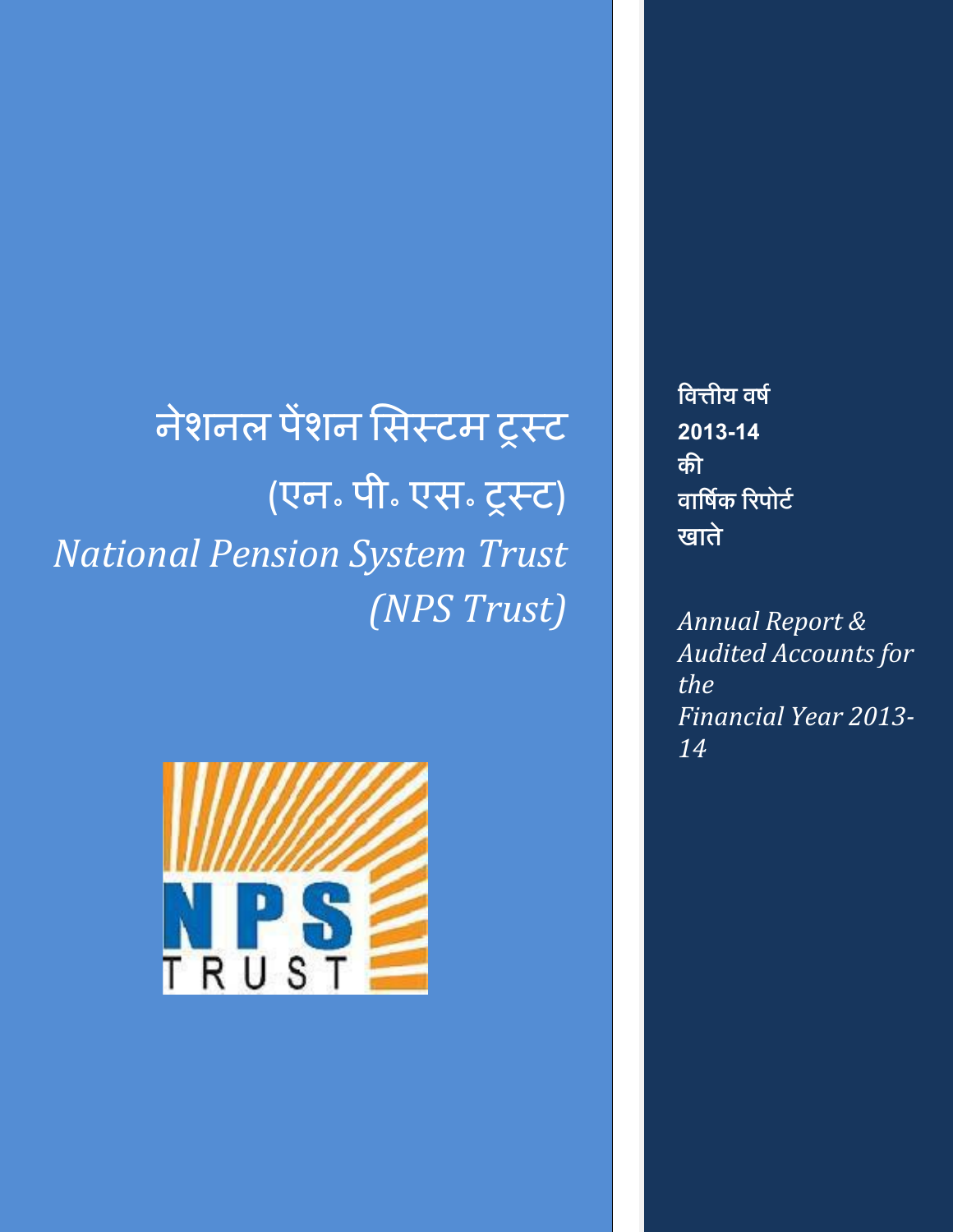| अनुक्रमिका / Contents                                                  | पेज संख्या /   |                                               |
|------------------------------------------------------------------------|----------------|-----------------------------------------------|
|                                                                        | Page No.       | कार्यालय / Office                             |
| एन पी एस ट्रस्ट का बोर्ड / Board of NPS Trust                          | 2              |                                               |
| एन पी एस ट्रस्ट के व्यवसाय समीक्षा सलाहकार / Business Review           | $\overline{4}$ | एन पी एस ट्रस्ट,                              |
| <b>Consultants to NPS Trust</b>                                        |                | पहला तल, आई सी ए डी आर बिल्डिंग,              |
| एन पी एस के इंटेर्मेडियारिएस / Intermediaries of NPS                   | 5              | प्लॉट संख्या 6, वसंत कुंज इन्स्टीट्यूशनल      |
| ट्रस्टी रिपोर्ट व एन पी एस का परिचय/ Trustees' Report & About          | 10             | एरिया, फेज II, नई दिल्ली 110070               |
| <b>NPS</b>                                                             |                |                                               |
| एन पी एस ट्रस्ट - नियुक्तियाँ व त्याग पत्र, ऑडिट कमेटी की बैठके /      | 11             | <b>NPS Trust,</b>                             |
| NPS Trust - Appointments & Resignations, Audit Committee               |                | 1st Floor, ICADR Building,                    |
| <b>Meetings</b>                                                        |                | Plot No. 6, Vasant Kunj Institutional         |
| एन पी एस ट्रस्ट बोर्ड की बैठको का विवरण / Meetings of Board of         | 12             | Area, New Delhi 110070                        |
| <b>NPS Trust</b>                                                       |                |                                               |
| एन पी एस ट्रस्ट के खाते व अनबंध / Accounts of NPS Trust &              | 12             |                                               |
| <b>Agreements Signed</b>                                               |                | सांविधिक लेखा निरीक्षक                        |
| अंतर्राष्ट्रीय अर्थ व्यवस्था 2013 / International Economy in 2013      | 12             | <b>Statutory Auditors</b>                     |
| स्थानीय अर्थव्यवस्था / Domestic Economy 2013-14                        | 14             |                                               |
| अंतर्राष्ट्रीय इक्विटि व डैब्ट मार्केट्स / International Equity & Debt | 16             | घोष खन्ना एंड कंपनी                           |
| Markets 2013                                                           |                | एल - 2 ए, हौज़ खास एंकलेव,                    |
| भारतीय इक्विटि व डैब्ट मार्केट्स / Indian equity & Debt Markets        | 19             | नई दिल्ली 100016                              |
| 2013-14                                                                |                |                                               |
| भारतीय म्यूच्अल फ़ंड व बीमा उदयोग / Indian MF & Insurance              | 21             | Ghosh Khanna & Company,                       |
| <b>Markets</b>                                                         |                | L-2A, Hauz Khas Enclave,                      |
| कर्मचारी भविष्य निधि संगठन / EPFO                                      | 23             | New Delhi 110016                              |
| अंतर्राष्ट्रीय पेंशन मार्केट/ International Pension Markets            | 23             |                                               |
| भारतीय पेंशन मार्केट्स / Indian Pension Markets                        | 24             | बैंकर्स / Bankers                             |
| एन पी एस की योजनाये / Schemes of NPS                                   | 24             |                                               |
| एन पी एस की योजनायों की निष्पादन / Performance of NPS                  | 27             | इंडियन ओवर्सी <mark>स बैंक</mark>             |
| <b>Schemes</b>                                                         |                | वसं <mark>त विहार शाखा</mark>                 |
| एन पी एस की योजनायों की निष्पादन म्यूच्अल फ़ंड की योजनायों की          | 31             | एफ 75, <mark>पूर्वी मा</mark> र्ग, वसंत विहार |
| त्लना में / Performance of NPS Schemes vis-à-vis MF                    |                | नई दिल्ली 110057                              |
| <b>Schemes</b>                                                         |                |                                               |
| आभार / Acknowledgements                                                | 37             | Indian Overseas Bank                          |
| अन्बंधक -लेखा परीक्षक की रिपोर्ट व औडिटेड खाते / Annexure -            | 38             | F-75, Poorvi Marg, Vasant Vihar,              |
| Auditor's Report & Audited Accounts                                    |                | New Delhi 110057                              |
|                                                                        |                |                                               |
|                                                                        |                |                                               |
|                                                                        |                |                                               |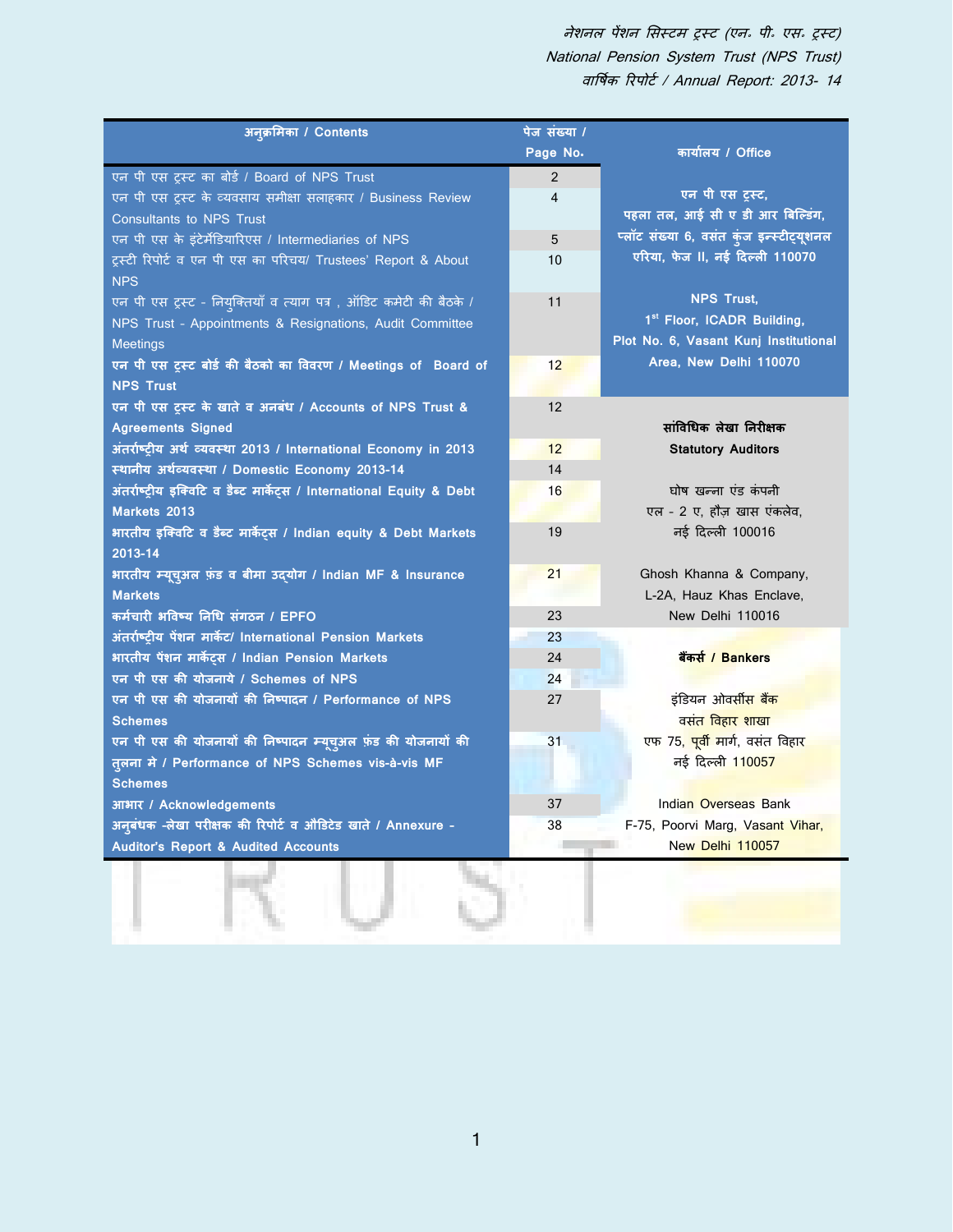नेशनल पेंशन सिस्टम ट्र्स्ट (एन. पी. एस. ट्र्स्ट) का ट्र्स्टी बोर्ड ( दिनांक 12 जून 2014 को) **Board of Trustees of National Pension System Trust (NPS Trust) as on 12th June 2014**



श्री ज्ञानेन्र नाथ बाजपेई, अध्यक्ष व ट्रस्टी Shri Ghynendra Nath Bajpai, Chairman & Trustee







श्री सय्यद शहबूद्दीन , ट्रस्टी (दिनांक 19 दिसम्बर 2013 तक) Shri Syed Shahabuddin, Trustee (Till 19 December 2013)

**श्री शैलेश हररभलवत, ट्रस्टी Shri Shailesh Haribhakti, Trustee**

**श्रीिती प्लवी श्रोफ, ट्रस्टी Smt. Pallavi Shroff, Trustee**



श्री प्रमोद कुमार रस्तोगी, ट्रस्टी Shri Pramod Kumar Rastogi, Trustee



**श्री नगेन्सर भटनागर, िुख्य कायका ारी अधधकारी व ट्रस्टी Shri Nagendra Bhatnagar, Chief Executive Officer & Trustee**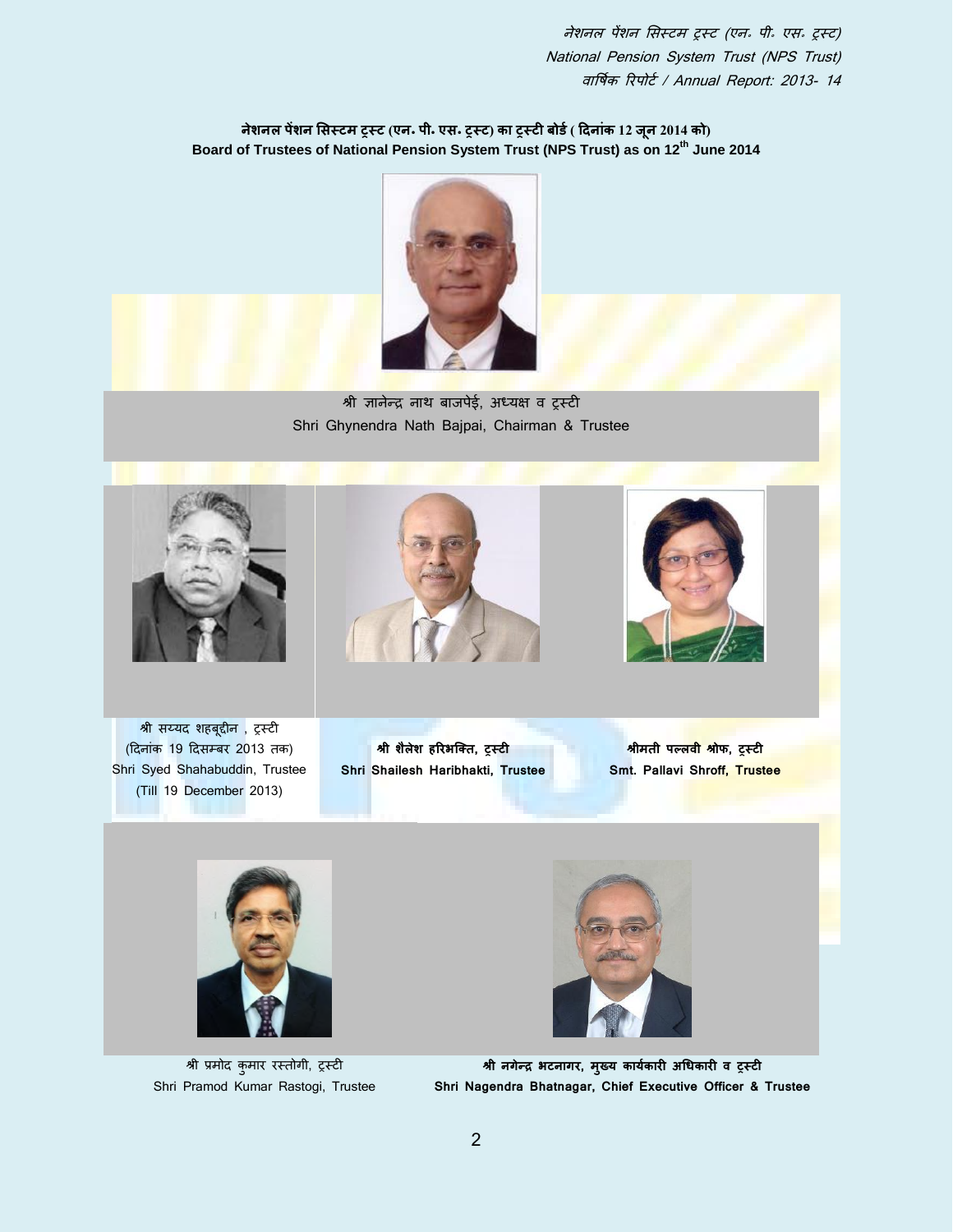|                                                                                                                                               | नेशनल पेंशन सिस्टम ट्रस्ट (एन॰ पी॰ एस॰ ट्रस्ट) के ट्रस्टी बोर्ड ( दिनांक 12 जून 2014 को) का विवरण<br>Board of Trustees of National Pension System Trust (NPS Trust) as on 12 <sup>th</sup> June 2014- Details |
|-----------------------------------------------------------------------------------------------------------------------------------------------|---------------------------------------------------------------------------------------------------------------------------------------------------------------------------------------------------------------|
| श्री ज्ञानेन्द्र नाथ बाजपेई                                                                                                                   | अध्यक्ष व ट्रस्टी                                                                                                                                                                                             |
| (पूर्व अध्यक्ष भारतीय जीवन बीमा निगम व भारतीय प्रतिभूति व<br>विनिमय बोर्ड)                                                                    | <b>Chairman &amp; Trustee</b><br>(पी. एफ. आर. डी. ऐ. दवारा दिनांक 27 फरवरी 2012 को<br>नियुक्त व दिनांक 27 फरवरी 2014 को पुनः नियुक्त)                                                                         |
| Shri Ghyanendra Nath Bajpai<br>(Former Chairman of Life Insurance Corporation<br>(LIC) and Securities & Exchange Board of India<br>(SEBI)     | (Appointed by PFRDA with effect from 27 <sup>th</sup> February<br>2012, reappointed on 27 <sup>th</sup> February 2014)                                                                                        |
|                                                                                                                                               |                                                                                                                                                                                                               |
| श्री सय्यद शाहबूद्दीन                                                                                                                         | ट्रस्टी                                                                                                                                                                                                       |
| <mark>(एस</mark> . बी <mark>. आई. म्यू</mark> चुअ <mark>ल फ़ंड व क्लेयरिंग कार्पोरेशन आफ</mark>                                               | <b>Trustee</b>                                                                                                                                                                                                |
| इंडिया के पूर्व प्रबंध निदेशक व सी. ई. ओ.)                                                                                                    | (ट्रस्टी के पद से टर्म की समाप्ति पर दिनांक 19 दिसम्बर 2013 को                                                                                                                                                |
| <b>Shri Syed Shahabuddin</b>                                                                                                                  | रिटायर)                                                                                                                                                                                                       |
| (Former MD & CEO of SBI Mutual Fund and Clearing<br><b>Corporation of India)</b>                                                              | (Retired as Trustee on 19 <sup>th</sup> December 2012 on<br>completion of term)                                                                                                                               |
| श्री शैलेश हरिभक्ति<br>(अध्यक्ष डी. एच. कंसल्टेंट लिमिटेड, मुंबई)<br>Shri Shaliesh Haribhakti<br>(Chairman of DH Consultants Limited, Mumbai) | ट्रस्टी<br><b>Trustee</b><br>(पी. एफ. आर. डी. ऐ. दवारा दिनांक 12 नवम्बर 2012 को<br>ट्रस्टी नियुक्त)<br>(Appointed by PFRDA as Trustee with effect from 12 <sup>th</sup><br>November 2012)                     |
| श्रीमती पल्लवी श्रोफ                                                                                                                          | ट्रस्टी                                                                                                                                                                                                       |
| (वरिष्ठ पार्टनर अमरचंद मंगलदास एंड सूरेश ऐ श्रोफ एंड                                                                                          | <b>Trustee</b>                                                                                                                                                                                                |
| कंपनी, नई दिल्ली)                                                                                                                             | (पी. एफ. आर. डी. ऐ. दवारा दिनांक 12 नवम्बर 2012 को                                                                                                                                                            |
| <b>Smt. Pallavi Shroff</b>                                                                                                                    | ट्रस्टी नियुक्त)                                                                                                                                                                                              |
| (Senior Partner at Amarchand & Mangaldas &<br>Suresh A Shroff & Co., New Delhi)                                                               | (Appointed by PFRDA as Trustee with effect from 12 <sup>th</sup><br>November 2012)                                                                                                                            |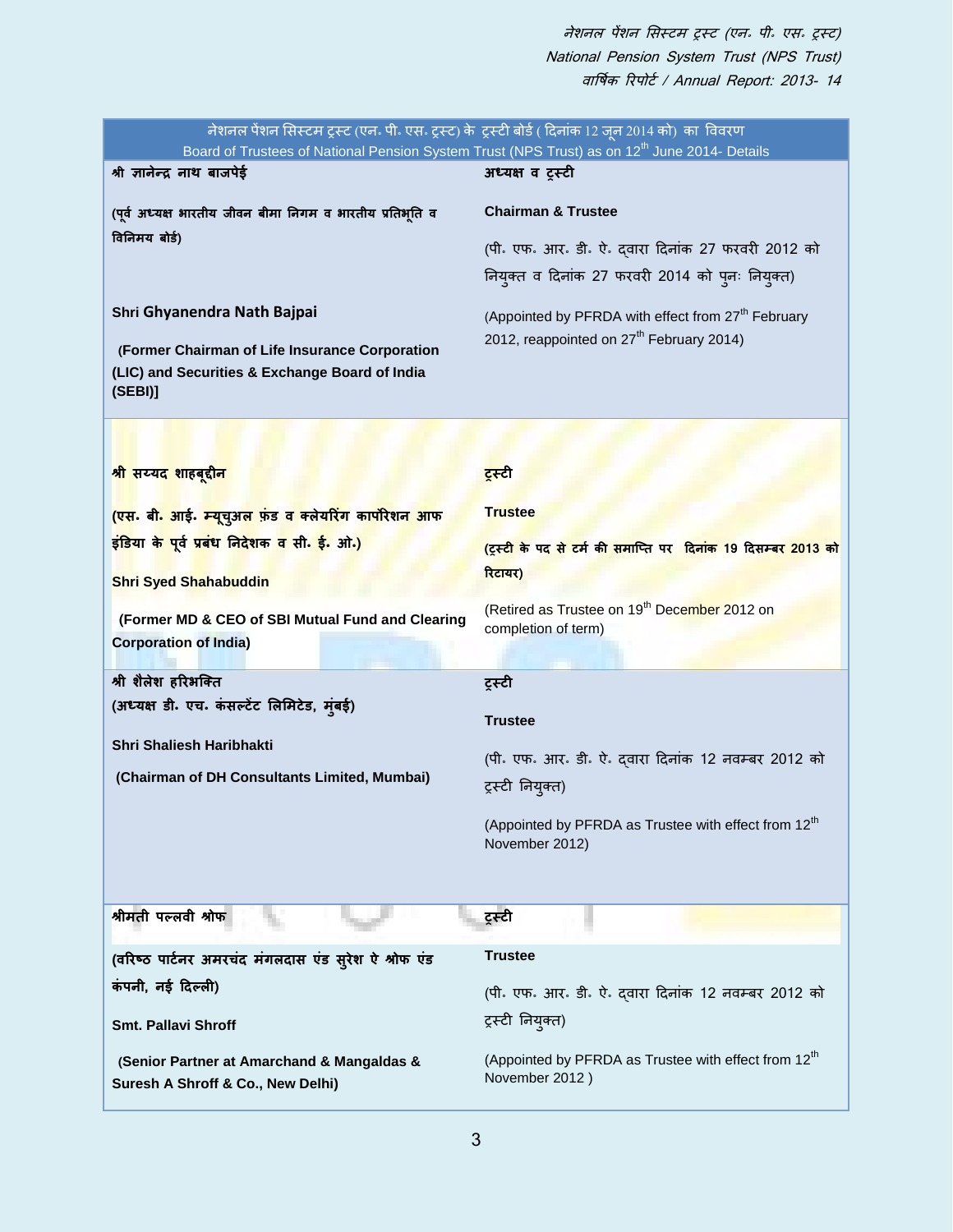| श्री प्रमोद कुमार रस्तोगी                                                                                                                                                                                                                                                                                                                                                                      | ट्रस्टी                                                                                                                           |
|------------------------------------------------------------------------------------------------------------------------------------------------------------------------------------------------------------------------------------------------------------------------------------------------------------------------------------------------------------------------------------------------|-----------------------------------------------------------------------------------------------------------------------------------|
| [सेवा निवृत भारतीय प्रशासनिक सेवा अधिकारी, पूर्व सचिव स्टील                                                                                                                                                                                                                                                                                                                                    | <b>Trustee</b>                                                                                                                    |
| मंत्रालय; सदस्य, टेलीकॉम डिसप्यूट सेट्लेमेंट तथा अप्पेलेट ट्रिब्नल)                                                                                                                                                                                                                                                                                                                            | (पी. एफ. आर. डी. ऐ. दवारा दिनांक 8 अप्रैल 2013 को ट्रस्टी                                                                         |
| Shri Pramod Kumar Rastogi                                                                                                                                                                                                                                                                                                                                                                      | नियुक्त)                                                                                                                          |
| [Retired, IAS; Former Secretary, Ministry of Steel;<br>Former Member, Telecom Disputes Settlement and<br><b>Appellate (TDSAT) Tribunal]</b>                                                                                                                                                                                                                                                    | (Appointed by PFRDA as Trustee with effect from 8 <sup>th</sup><br>April 2013)                                                    |
| श्री नगेन्द्र भटनागर                                                                                                                                                                                                                                                                                                                                                                           | मु <mark>ख्य कार्यकारी अधिकारी व</mark> टूस्टी                                                                                    |
| <mark>(आई.</mark> डी. <mark>बी.</mark> आई. कैपिटल मार्केट्स लिमिटेड के पूर्व                                                                                                                                                                                                                                                                                                                   | <b>Chief Executive Officer &amp; Trustee</b>                                                                                      |
| <mark>कार्यकारी निदेशक व सी. ई. ओ. तथा असोशिएशन ऑफ</mark>                                                                                                                                                                                                                                                                                                                                      | (पी <mark>. एफ. आर. डी. ऐ. दवारा दिनांक</mark> 27 <mark>फरवरी 2012 को</mark>                                                      |
| इनवेस्टमें <mark>ट बैं</mark> कर्स <mark>के पूर्व अध्यक्ष / सी. ई. ओ.</mark> )                                                                                                                                                                                                                                                                                                                 | <mark>निय</mark> ुक्त व दिनांक 27 फरवरी 2014 को पुनः नियुक्त)                                                                     |
| Shri Nagendra Bhatnagar<br>(Former MD & CEO of IDBI Capital Markets Ltd. and<br>former Chairman / CEO of Association of Investment<br><b>Bankers of India)</b>                                                                                                                                                                                                                                 | (Appointed by PFRDA as Trustee with effect from 27 <sup>th</sup><br>February 2012, reappointed on 27 <sup>th</sup> February 2014) |
| एन. पी. एस. ट्रस्ट के व्यवसाय समीक्षा सलाहकार<br><b>BUSINESS REVIEW CONSULTANTS to NPS TRUST</b><br>क्रिसिल लिमिटेड<br>क्रिसिल हाउस, सेंट्रल एवेन्यू, हीरानन्दानी बिजनेस पार्क, पवई, मंबई 400076<br>संपर्क अधिकारी :-<br>श्री जीजू विध्याधरन, निदेशक, फंड व फ़िक्स्ड इंकम सेवाये<br><b>CRISIL Limited</b><br>CRISIL House, Central Avenue, Hiranandani Business Park,<br>Powai, Mumbai 400076. |                                                                                                                                   |
| Contact Person:-                                                                                                                                                                                                                                                                                                                                                                               |                                                                                                                                   |

*Shri Jiju Vidyadharan, Director, Funds & Fixed Income Services.*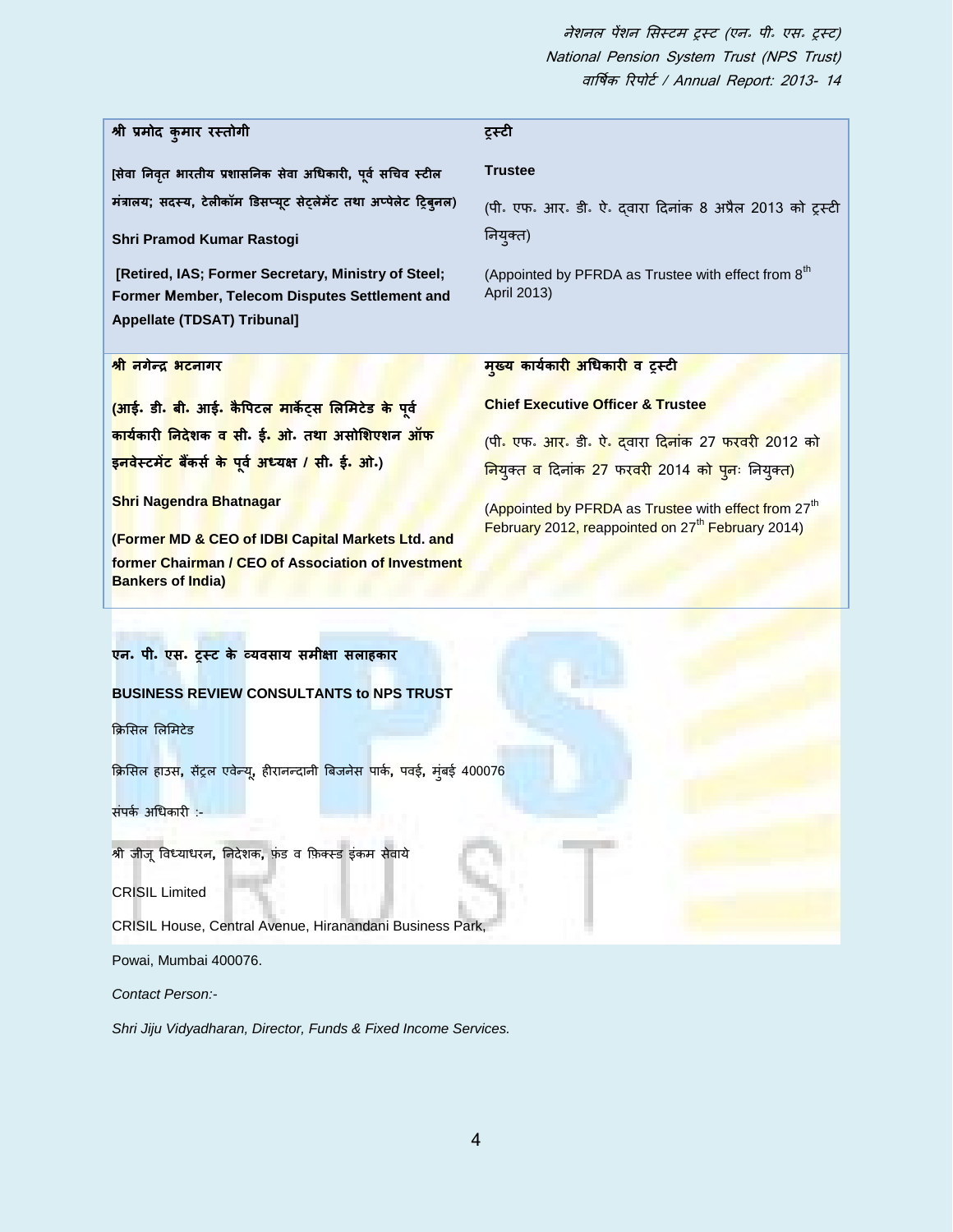**नेशनल पेंशन मसस्टि (एन॰ पी॰ एस॰) की िध्यवती संस्र्ाएँ( इंटेिेडडयररस)**

**(दिनांक 12 जून 2014 को)**

## **INTERMEDIARIES FOR THE NATIONAL PENSION SYSTEM (NPS) SCHEMES**

**(As on 12th June 2014)**

**पेंशन फ़ं ड िैनेजर (पी॰ एफ॰ एि॰ )**

## *Pension Fund Managers (PFMs)*

| क्रमांक       | <u>पेंशन फंड मैनेजर</u>                                                                                                                                                                                                                                                                                                                                                                                               | अभिदाता / ग्राहक वर्ग                                                                                                                                                                   |
|---------------|-----------------------------------------------------------------------------------------------------------------------------------------------------------------------------------------------------------------------------------------------------------------------------------------------------------------------------------------------------------------------------------------------------------------------|-----------------------------------------------------------------------------------------------------------------------------------------------------------------------------------------|
| <b>S. No.</b> | <b>Pension Fund Managers</b>                                                                                                                                                                                                                                                                                                                                                                                          | <b>Subscriber Class</b>                                                                                                                                                                 |
| 1.            | एस. बी आई. पेंशन फंड (पी.) लिमिटेड<br>32, तीसरा तल, मेक <mark>र चेम्बर - III, नरीमन पॉइंट, मुंबई 400 021</mark><br>SBI Pension Funds (P) Ltd,<br>No. 32, 3rd Floor, Maker Chambers-III, Nariman Point, Mumbai -<br>400 021<br><mark>संपर्क अधिकारी:-</mark><br><mark>श्री सोम संकरा प्रसाद, प्रबंध निदेशक</mark> व <mark>सी ई ओ</mark><br><b>Contact Person:-</b><br>Sh. Soma Sankara Prasad, Managing Director & CEO | <mark>केंद्र व</mark> राज्य सरकार<br>(सी जी व एस जी तथा<br><u>निजी क्षेत्र)</u><br><b>Central Government &amp;</b><br><b>State Government</b><br>(CG & SG and<br><b>Private Sector)</b> |
| 2             | एल आई सी पेंशन फंड लिमिटेड<br>सातवा तल, पूर्वी विंग, योगक्षेमा, जीवन बीमा मार्ग, नरीमन पॉइंट, मुंबई 400021<br>संपर्क अधिकारी:-<br>श्री एस बंधोपाध्याय, प्रबंध निदेशक व सी ई ओ<br>LIC Pension Fund Limited,<br>7th Floor, East Wing, Yogakshema, Jeevan Bima Marg, Nariman<br>Point,<br>Mumbai - 400021.<br>Contact Person:-<br>Sh. S. Bandhopadhyay, Managing Director & CEO                                          | <u>केंद्र व राज्य सरकार</u><br>(सी जीव एस जीतथा<br>निजी क्षेत्र)<br>Central Government &<br><b>State Government</b><br>(CG & SG and<br>Private Sector)                                  |
| 3.            | यूटीआई रिटायरमेंट सॉल्यूशंस लिमिटेड,<br>यूटीआई टॉवर, 'जीएन ' ब्लॉक, बांद्रा कुर्ला कॉम्प्लेक्स, बांद्रा(पूर्व) ,<br>म्बई 400051<br>संपर्क अधिकारी -:<br>श्री .बलराम पी .भगत, मुख्य कार्यकारी अधिकारी<br>UTI Retirement Solutions Ltd,<br>UTI Tower, 'Gn' Block, Bandra Kurla Complex, Bandra (East),<br>Mumbai - 400 051<br>Contact Person:-<br>Sh. Balram P. Bhagat, Chief Executive Officer                         | <u>केंद्र व राज्य सरकार</u><br>(सी जी व एस जी तथा<br>निजी क्षेत्र)<br>Central Government &<br>State Government<br>(CG & SG and<br>Private Sector)                                       |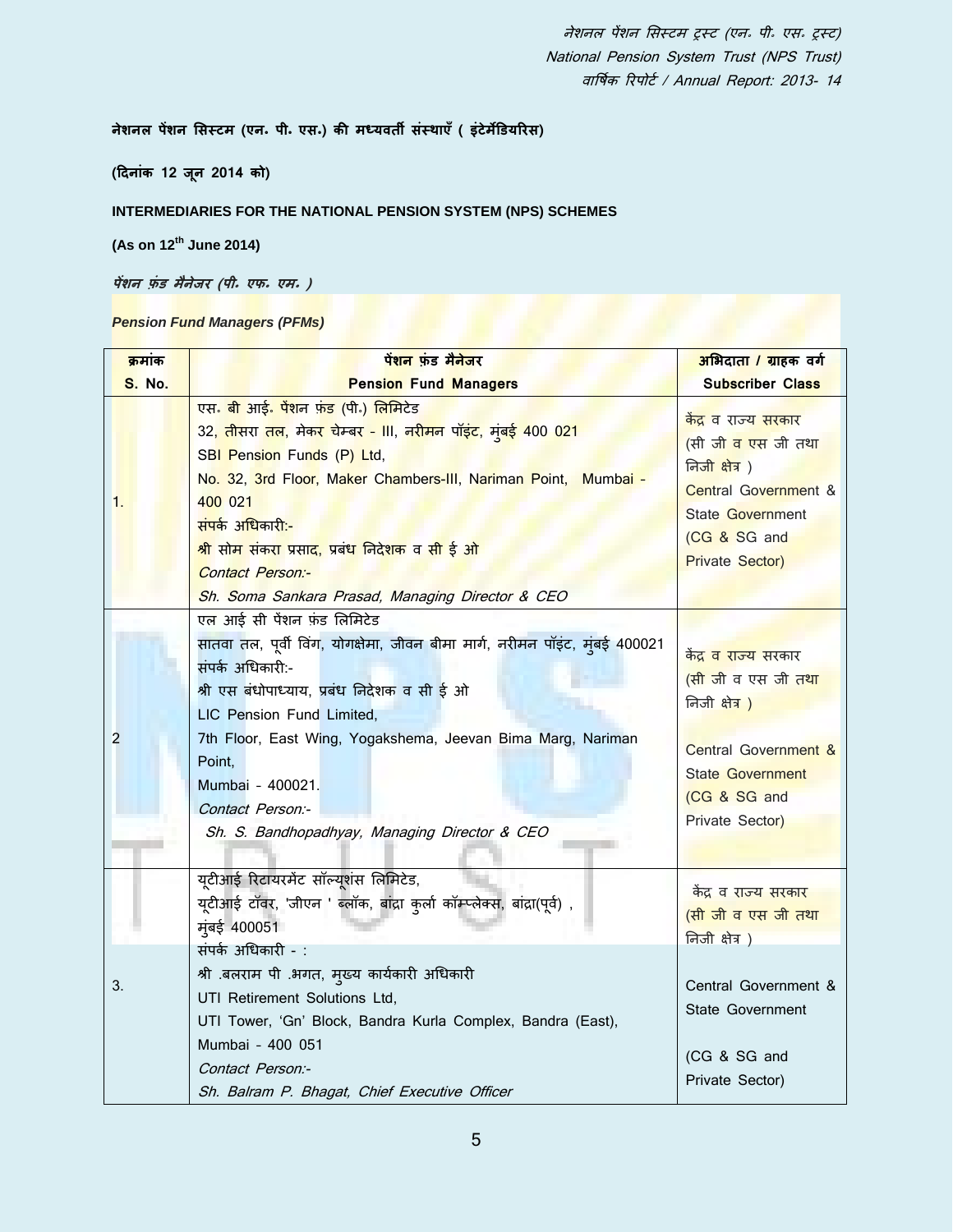| क्रमांक          | पेंशन फ़ंड मैनेजर                                                                                          | अभिदाता / ग्राहक वर्ग   |
|------------------|------------------------------------------------------------------------------------------------------------|-------------------------|
| S. No.           | <b>Pension Fund Managers</b>                                                                               | <b>Subscriber Class</b> |
|                  | आई सी आई सी आई प्रूडेंशियल पेंशन फंड मैनेजमेंट कंपनी लिमिटेड                                               |                         |
|                  | आईसीआईसीआई प्रूलाइफ टावर्स,1089, अप्पासाहेब मराठे मार्ग,                                                   | निजी क्षेत्र            |
|                  | प्रभादेवी, मुंबई- 400025                                                                                   | Private Sector          |
|                  | संपर्क अधिकारी: सुश्री मेघना बाजी, मुख्य कार्यकारी अधिकारी                                                 |                         |
|                  | ICICI Prudential Pension Funds Management Company Ltd                                                      |                         |
| $\overline{4}$ . | ICICI Prulife Towers, 1089, Appasaheb Marathe Marg,                                                        |                         |
|                  | Prabhadevi, Mumbai - 400 025                                                                               |                         |
|                  |                                                                                                            |                         |
|                  | <b>Contact Person:-</b>                                                                                    |                         |
|                  | Ms. Meghana Baji, Chief Executive Officer                                                                  |                         |
|                  |                                                                                                            |                         |
|                  | कोट <mark>क महिंद्रा पें</mark> शन <mark>फंड</mark> लिमिटेड                                                |                         |
|                  | मं <mark>जिल 6, कोट</mark> क इ <mark>ल्फिनिटी टॉवर, बिल्डिंग नंबर21 , इल्फिनिटी</mark> पार् <mark>क</mark> |                         |
|                  | <mark>बंद .वेस्टर्न एक्सप्रेस हाइवे, गोरेगांव मुलुंड लिंक रोड,</mark>                                      |                         |
|                  | <mark>मालाड (पूर्व), मुंबई 40009</mark> 7                                                                  |                         |
|                  |                                                                                                            |                         |
|                  | <mark>संपर्क अधिकारी -:</mark>                                                                             |                         |
|                  | <mark>श्री संदीप श्रीखंदे, मुख्य कार्यकारी अधिकारी</mark>                                                  | निजी क्षेत्र            |
| 5.               | Kotak Mahindra Pension Fund Ltd                                                                            | <b>Private Sector</b>   |
|                  | 6th floor, Kotak Infinity Tower, Building No. 21, Infinity Park                                            |                         |
|                  | Off. Western Express Highway, Goregaon- Mulund Link Road,                                                  |                         |
|                  | Malad (East), Mumbai - 400 097                                                                             |                         |
|                  |                                                                                                            |                         |
|                  | Contact Person:-                                                                                           |                         |
|                  | Sh. Sandip Shrikhande, Chief Executive Officer                                                             |                         |
|                  |                                                                                                            |                         |
|                  | रिलायंस कैपिटल पेंशन फंड लिमिटेड                                                                           |                         |
|                  | एक इंडियाब्ल्स केन्द्र,वीं 11 मंजिल, बृहस्पति मिल्स कंपाउंड,                                               |                         |
|                  | 841, टावर ।, सेनापति बापट मार्ग, एल्फिंस्टन रोड, मुंबई 400013                                              |                         |
|                  |                                                                                                            |                         |
|                  | संपर्क अधिकारी - :                                                                                         |                         |
|                  | श्री .ग् <b>रबीर चोपड़ा, म्</b> ख्य कार्यकारी अधिकारी                                                      |                         |
| 6.               | Reliance Capital Pension Fund Ltd.                                                                         | निजी क्षेत्र            |
|                  | One Indiabulls Centre, 11th floor, Jupiter Mills Compound,                                                 | Private Sector          |
|                  | 841, Tower -I, Senapati Bapat Marg, Elphinstone Road,                                                      |                         |
|                  | Mumbai - 400 013.                                                                                          |                         |
|                  |                                                                                                            |                         |
|                  | Contact Person:-                                                                                           |                         |
|                  | Sh. Gurbir Chopra, Chief Executive Officer                                                                 |                         |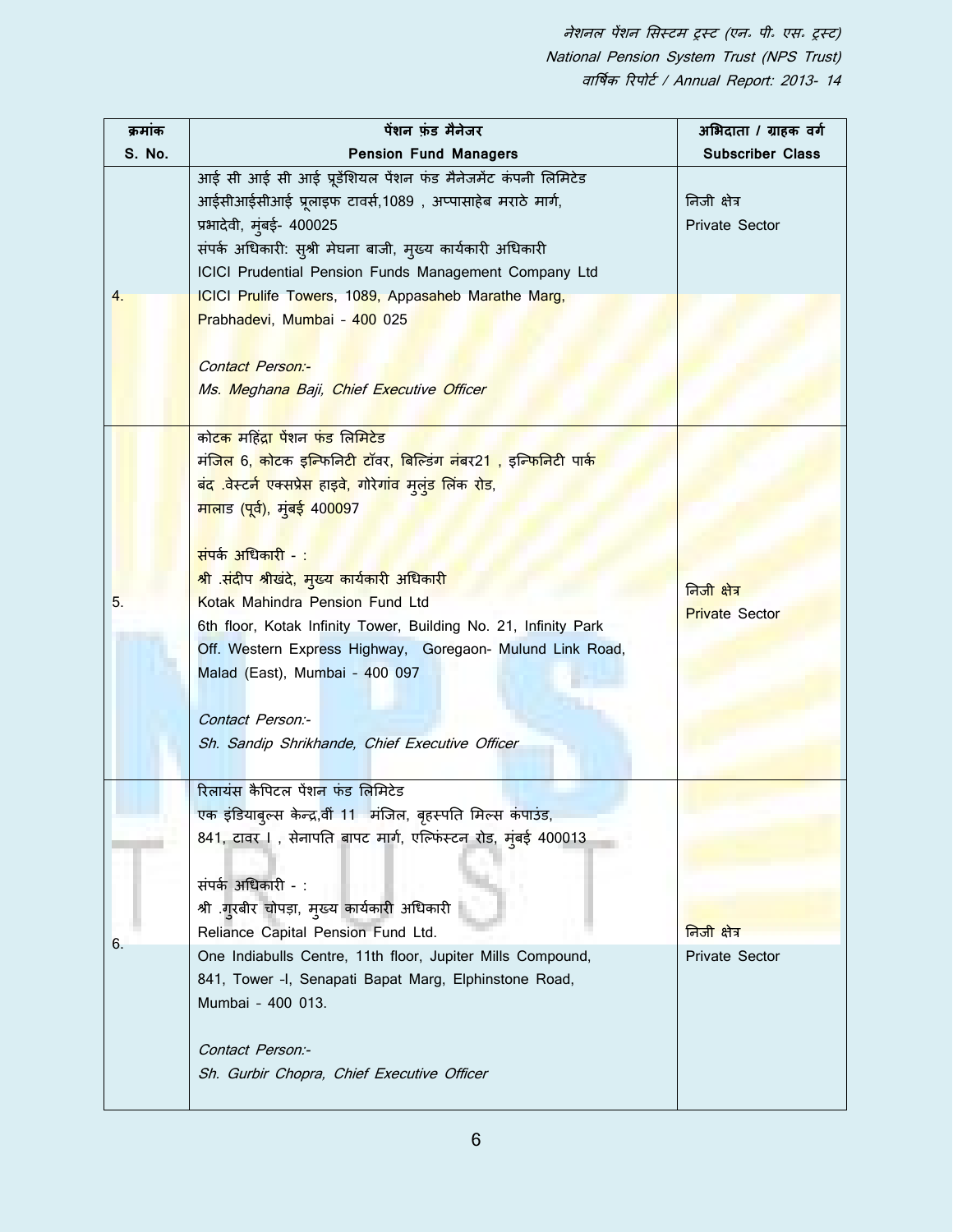| क्रमांक | पेंशन फंड मैनेजर                                                                                                                                                                                                                                                                                                                                                                                                                                                 | अभिदाता / ग्राहक वर्ग                 |
|---------|------------------------------------------------------------------------------------------------------------------------------------------------------------------------------------------------------------------------------------------------------------------------------------------------------------------------------------------------------------------------------------------------------------------------------------------------------------------|---------------------------------------|
| S. No.  | <b>Pension Fund Managers</b>                                                                                                                                                                                                                                                                                                                                                                                                                                     | <b>Subscriber Class</b>               |
| 7.      | एच डी एफ सी पेंशन मैनेजमेंट कंपनी लिमिटेड<br>13 वीं मंजिल, लोढ़ा एक्ससेलस, अपोलो मिल्स कंपाउंड,<br>एन एम जोशी मार्ग, महालक्ष्मी, मुंबई 400 011<br>संपर्क अधिकारी: -<br>श्री सुमित शुक्ला, मुख्य कार्यकारी अ <mark>धिकारी</mark><br><b>HDFC Pension Management Company Limited</b><br>13 <sup>th</sup> Floor, Lodha Excelus, Apollo Mills Compound,<br>N M Joshi Marg, Mahalaxmi, Mumbai 400 011<br>Contact Person:-<br>Sh. Sumit Shukla, Chief Executive Officer | निजी क्षेत्र<br><b>Private Sector</b> |
| 8.      | <mark>डी एस पी ब्लैकरॉक</mark> पेंश <mark>न</mark> फंड मैनेजर्स प्रा .सीमित<br><mark>वीं मंजिल 10, मफतलाल सेंटर, नरीमन प्वाइंट,</mark><br><mark>म</mark> ुंबई 400020-<br>संपर्क अधिकारी : -<br>श्री अनिल गहलानी, बिजनेस हेड और सीआईओ<br>DSP BlackRock Pension Fund Managers Pvt. Limited<br>10 <sup>th</sup> Floor, Mafatlal Centre, Nariman Point,<br>Mumbai 400020<br>Contact Person:-<br>Sh. Anil Gehlani, Business Head & CIO                                | निजी क्षेत्र<br><b>Private Sector</b> |

# **के न्सरीय अमभलेख एजेंसी (सेंट्रल रेकॉडा कीवपंग एजेंसी)**

एन एस डी एल ई-गवर्नेंस इंफ्रास्ट्रक्चर लिमिटेड, 4 थी मंजिल, ए विंग, ट्रेड वर्ल्ड,कमला मिल्स कम्पाउण्ड, सेनापति बापट मार्ग, लोअर परेल,मुंबई 400013

संपर्क अधिकारी: श्री अमित सिन्हा, कार्यकारी एक्सजिक्यूटिव वाइस प्रेसिडेंट

## **Central Record Keeping Agency**

NSDL e-Governance Infrastructure Limited, 4th Floor, 'A' Wing, Trade World, Kamala Mills Compound, Senapati Bapat Marg, Lower Parel, Mumbai – 400 013

Contact Person: Sh. Amit Sinha, Executive Vice President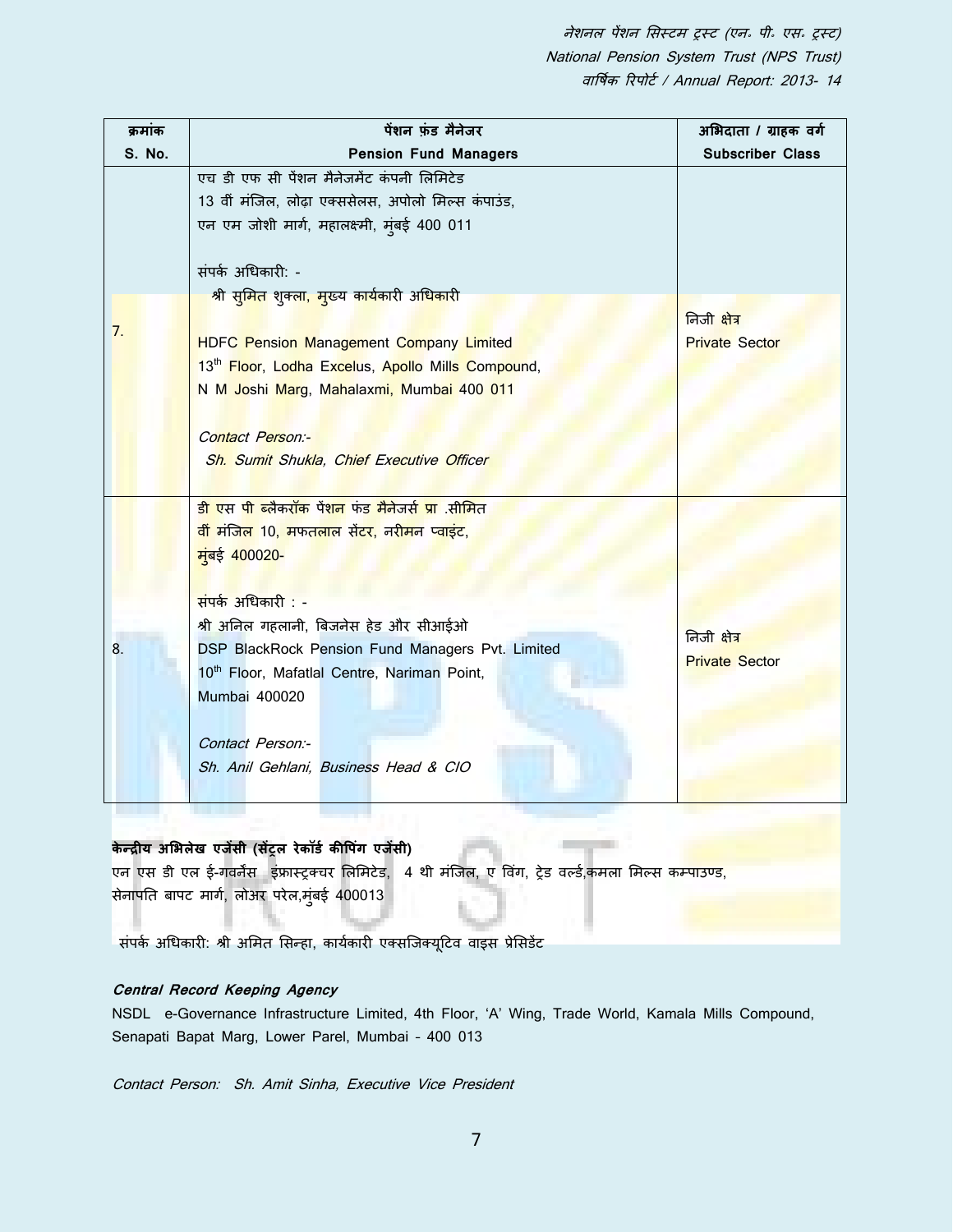**ट्रस्टी िैंक (जून 2013 तक)** बैंक ऑफ इंडिया, प्रधान कार्यालय, एन पी एस सेल, स्टार हाउस, प्लॉट क्रमांक जी/5, बांद्रा कुर्ला कॉम्प्लेक्स, बांद्रा (पूर्व), मुंबई 400051 िंपकि अधिकािी:- 1॰ श्री करंदीकर वी॰ एच॰ उप महा प्रबन्धक <mark>2<sup>.</sup> श्री</mark> जीवानंद झा, सहायक महाप्रबंधक **(जुलाई 2013 से प्रभावी)** <mark>एक्</mark>सिस बैं<mark>क लिमिटेड, व्यापार बैंकिंग विभाग, मंजिल 6</mark>, एक्सिस हाउस, सी 2<mark>-, वा</mark>डिया इंटरनेशनल <mark>सेंटर,</mark> पांड्र<mark>ंग बुध</mark>कर मार्ग, <mark>वर्ली, मुंबई .400025</mark> शाखा का पता : <mark>शाखा का नाम - कॉर्पोरेट बैंकिं</mark>ग श<mark>ाखा, मुंबई, भूतल, एक्सिस हाउस, सी 2-, वाडिया इंट</mark>रनेश<mark>नल सेंटर, पांड्रंग ब</mark>ुधकर म<mark>ार्ग,</mark> वली, मुंबई 400025 संपर्क अधिकारी:-<mark>1<sub>॰</sub> श्री कर</mark>न <mark>बुटालिया, वाइस</mark> प्रेसिडेंट, <mark>२. श्री प्रसन्ना आचार्या, वाइस प्रेसिडेंट</mark> **Trustee Bank (Till June 2013)** Bank of India, Head Office, NPS Cell, Star House, Plot No. G/5, Bandra-Kurla Complex, Bandra (E), Mumbai – 400 051 Contact Persons:- 1. Shri Karandikar V.H., Dy. General Manager 2. Shri Jiwanand Jha, Asstt. General Manager (With effect from July 2013) Axis Bank Limited, Business Banking Dept.,6th Floor, Axis House, C-2, Wadia International Centre, Pandurang Budhkar Marg, Worli, Mumbai - 400025. Address of the Branch:

Name of the Branch - Corporate Banking Branch, Mumbai, Ground Floor, Axis House, C-2, Wadia International Centre, Pandurang Budhkar Marg, Worli, Mumbai - 400025.

Contact Persons:- 1. Karan Butalia, Vice President 2. Shri Prasanna Acharya, Vice President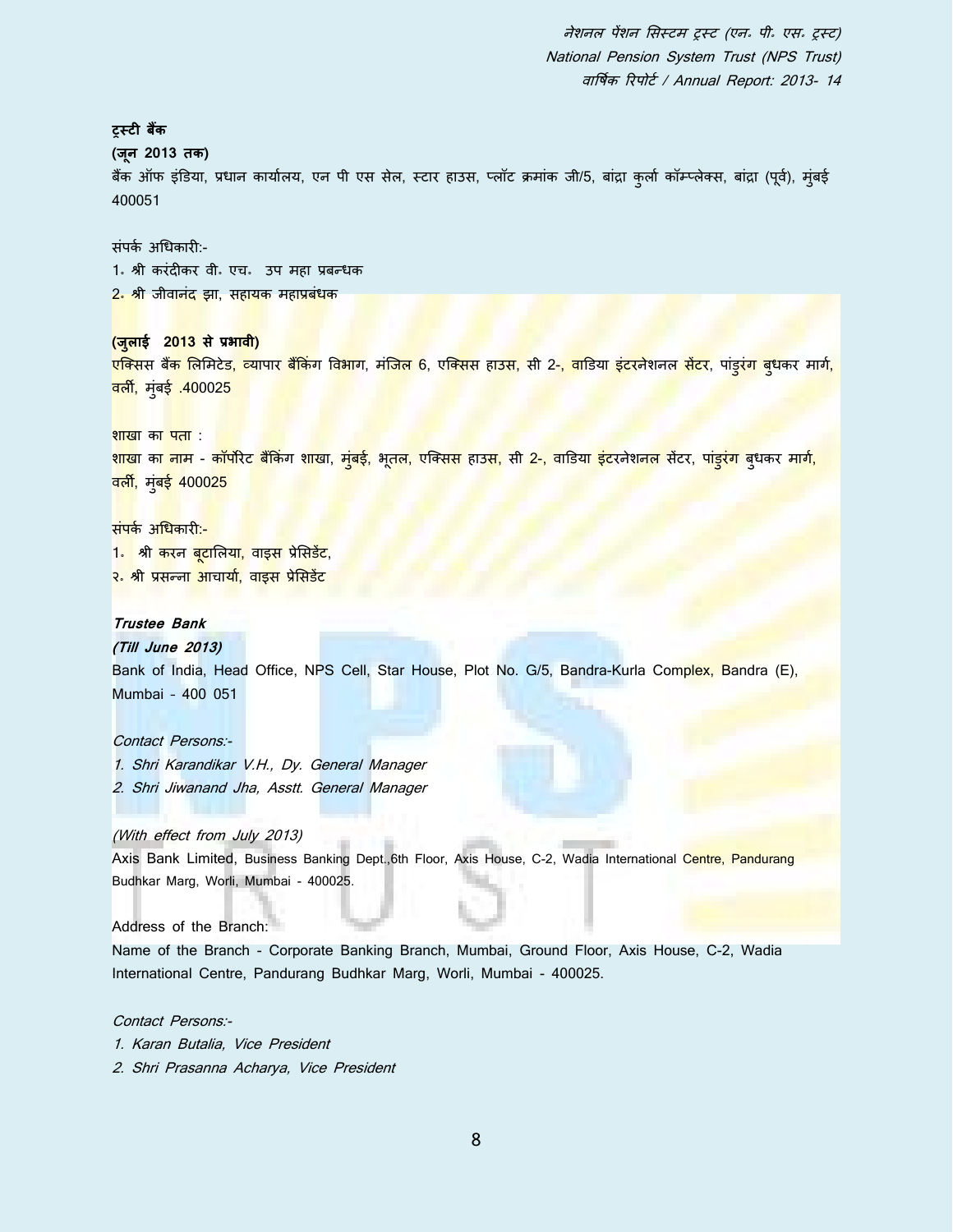# **कस्टोडडयन**

स्टॉक होल्डिंग कार्पोरेशन ऑफ इंडिया लिमिटेड (एस सी एच आई एल), 301, सेंटर प्वाइंट, परेल, डॉ .बाबासाहेब आंबेडकर रोड, मुंबई 400012

संपर्क अधिकारी: श्री आर आनंद, वाइस प्रेसिडेंट

## **Custodian**

Stock Holding Corporation of India Ltd. (SCHIL) 301, Centre Point, Parel, Dr. Babasaheb Ambedkar Road, Mumbai - 400 012

Contact Person: Sh. R. Anand, Vice President

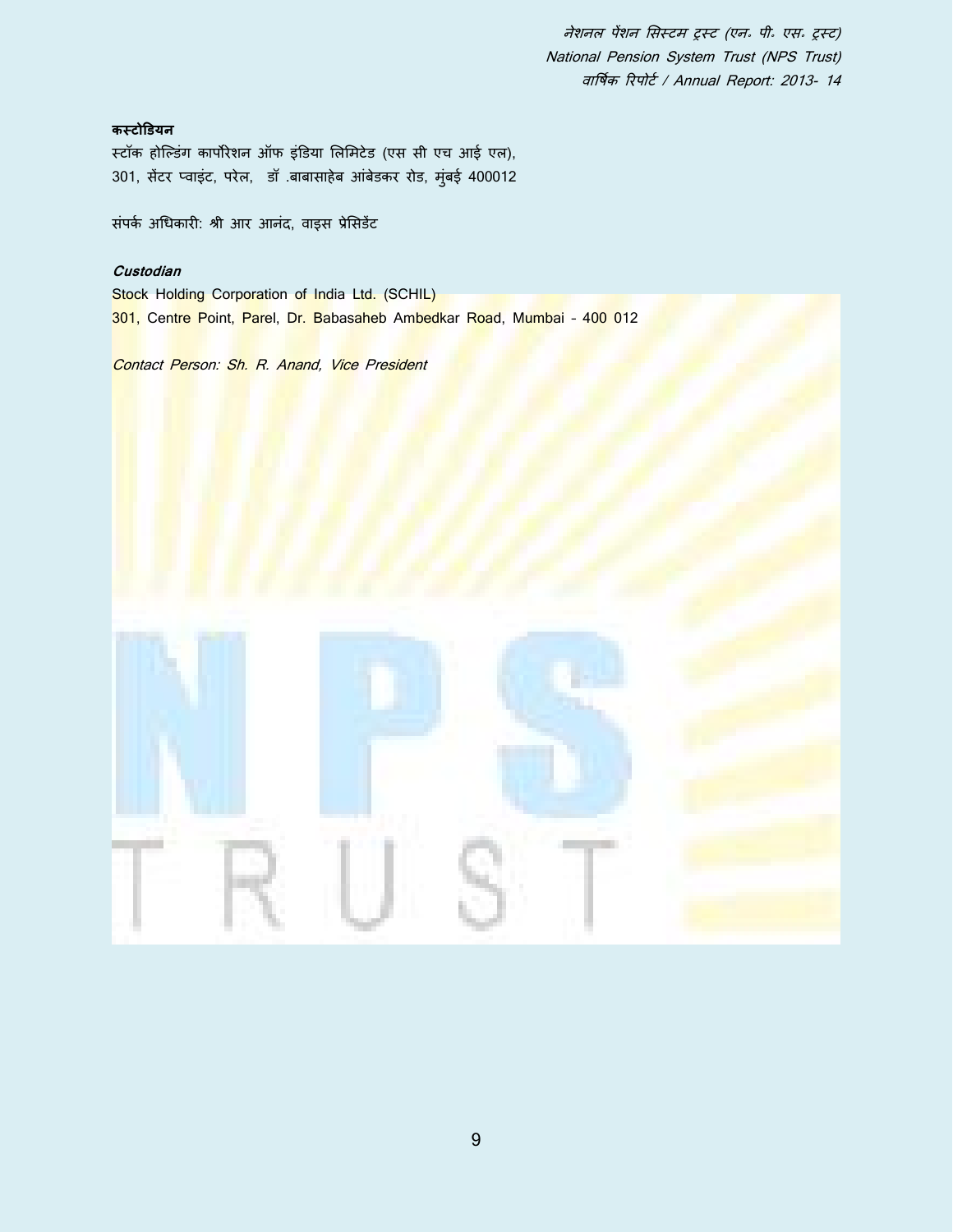#### **Trustees' Report**

The Trustees of National Pension System (NPS) Trust have pleasure in presenting the Annual Report of the Trust for the Financial Year 2013 – 14.

#### **About NPS Trust**

The NPS Trust was established in terms of the Central Government letter D.O. No 5(75)/2006-ECB & PR dated 24<sup>th</sup> April 2007. PFRDA is the Settlor of the Trust and the execution of the NPS Trust Deed by PFRDA took place on 27<sup>th</sup> February, 2008. A memorandum of Understanding was signed between PFRDA and the NPS Trust highlighting the rights and obligations of both the parties on 1<sup>st</sup> July 2009. The Board of Trustees of NPS Trust was initially constituted with three members.

The NPS Trust has been set up and constituted to hold the assets and funds under the NPS for the benefit of the beneficiaries (subscribers). Trustees have the legal ownership of the Trust Fund and the general superintendence, direction and management of the affairs of the Trust and all powers, authorities and discretions appurtenant to or incidental to the purpose of the trust absolutely vest in the Trustees, subject nevertheless to the provision of the PFRDA Act-2013, Indian Trust Act - 1882, NPS Trust Deed and further subject to such directions or quidelines that may be issued by PFRDA from time to time. However, the beneficial interest shall always vest with the beneficiaries of the NPS Trust.

#### **Trustee Bank**

Bank of India was appointed by PFRDA as Trustee Bank for NPS for a period of five years and an agreement was signed between NPS Trust and the Trustee Bank (Bank of India) on 22<sup>nd</sup> May 2008. Fresh selection of Trustee Bank was done by PFRDA by RFP process and Axis Bank was appointed by PFRDA as the new Trustee Bank w.e.f.  $1<sup>st</sup>$  July 2013. Funds are transmitted by the Trustee Bank (TB) as per the time limits prescribed in the agreement with TB. Some of the important responsibilities of TB are as under:-

(i) The Bank shall assume the day to day banking of the funds under the NPS and the Bank shall provide Banking facilities in accordance with the provisions of the PFRDA guidelines/ directions.

(ii). The Bank shall exercise all due diligence and vigilance in carrying out its duties and in protecting the rights and interests of the subscribers.

#### **Custodian**

Stock Holding Corporation of India (SCHIL) was appointed by PFRDA as the custodian to NPS. Tripartite agreements have been signed between NPS Trust, Stock Holding Corporation of India and respective Fund Managers after signing of IMAs. As per the agreement, the custodian is authorized to maintain all

10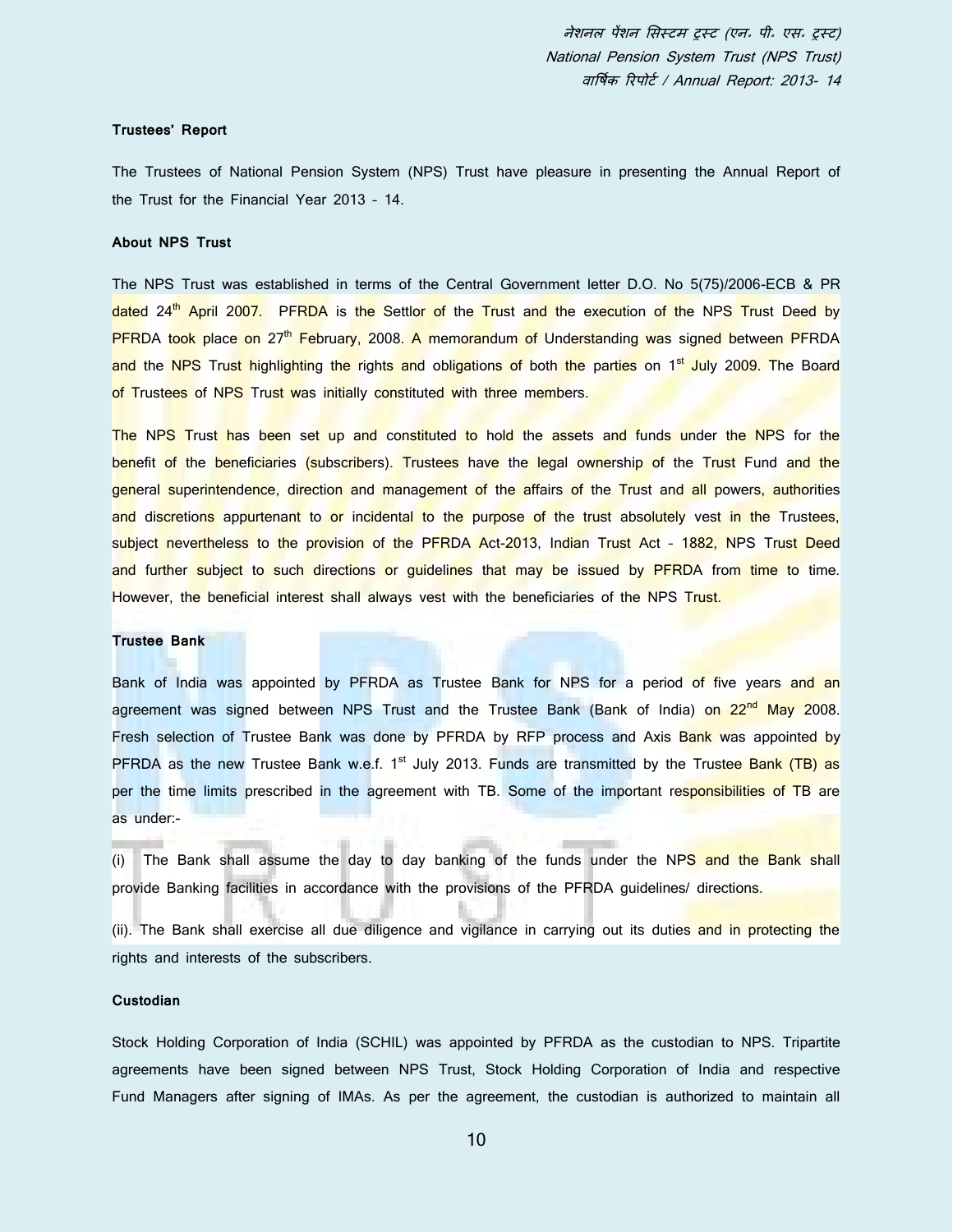accounts, registers, corporate books and other documents on computer records and to produce the same when required by the client and / or PFRDA/ SEBI/ or a Court of competent jurisdiction. As per the NPS Trust Deed, Trust is empowered to issue instructions to the custodian not to assign, transfer, hypothecate, pledge, lend or otherwise dispose of any assets or property of the NPS Trust, except as per the provisions of the custody agreement.

The scope of work of the Custodian includes:-

Providing Custodial and depository participant services.

To hold the Properties as agent and discharge such custodial functions as are specifically provided.

## **NPS Trust Board: Appointments & Resignations**

Shri Syed Shahabuddin retired as a Trustee on the Board of NPS Trust on 19<sup>th</sup> December 2013on completion of his term.

Shri Pramod Kumar Rastogi was appointed as a Trustee by PFRDA on 8<sup>th</sup> April 2013.

Term of Sh. G. N. Bajpai as Chairman & Trustee of the Board of Trustee of NPS Trust was extended by PFRDA upto 31<sup>st</sup> July 2014. Term of Sh. Nagendra Bhatnagar as Trustee was also extended by PFRDA upto 31<sup>st</sup> July 2013.

## **Audit Committee of the Board of Trustees of NPS Trust: Meetings held and Attendance**

Four meetings of the Audit Committee to NPS Trust Board were held during the financial year 2013-14. The details of Audit Committee meetings attended by the Trustees are as under:-

|                          | <b>Name</b> | No. of Meetings |
|--------------------------|-------------|-----------------|
|                          |             | attended        |
| Shri Shailesh Haribhakti | Chairman    | 4               |
| Shri Syed Shahabuddin    | Member      | 3               |
| Shri Nagendra Bhatnagar  | Member      | 4               |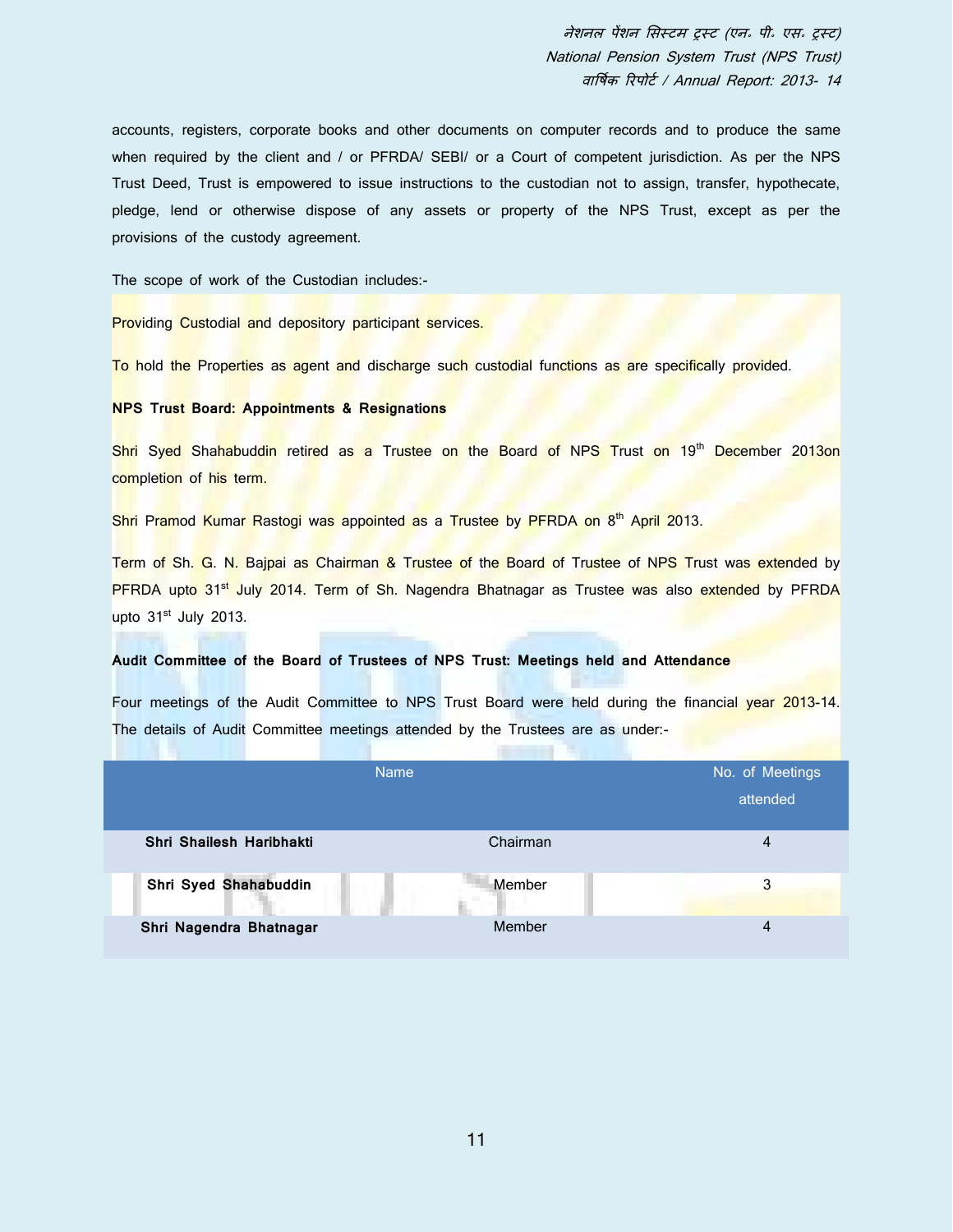## **Meetings of the Board of Trustees of NPS Trust held and Attendance**

Five meetings of the NPS Trust's Board of Trustees were held during the financial year 2012 -13. The details of Board meetings attended by the Trustees are as under:-

|                              | <b>Name</b>                                                                  | <b>No. of Meetings</b><br>attended |
|------------------------------|------------------------------------------------------------------------------|------------------------------------|
| Shri G. N. Bajpai            | Chairman & Trustee                                                           | 5                                  |
|                              | (Re-appointed as Trustee on 27 <sup>th</sup> February 2014)                  |                                    |
| <b>Shri Syed Shahabuddin</b> | <b>Trustee</b>                                                               | $\overline{4}$                     |
|                              | (Retired as Trustee on 19 <sup>th</sup> December 2012 on completion of term) |                                    |
| Shri Shailesh Haribhakti     | Trustee                                                                      | $\overline{4}$                     |
|                              | (Appointed by PFRDA with effect from 12 <sup>th</sup> Nov. 2012)             |                                    |
| <b>Smt. Pallavi Shroff</b>   | <b>Trustee</b>                                                               | 2                                  |
|                              | (Appointed by PFRDA with effect from 12 <sup>th</sup> Nov. 2012)             |                                    |
| Shri Pramod Kumar            | Trustee                                                                      | 4                                  |
| Rastogi                      | (Appointed by PFRDA with effect from 8 <sup>th</sup> April 2013)             |                                    |
| Shri Nagendra                | <b>Chief Executive Officer &amp; Trustee</b>                                 | 5                                  |
| <b>Bhatnagar</b>             | (Re-appointed as Trustee on 27 <sup>th</sup> February 2014)                  |                                    |
|                              |                                                                              |                                    |

## **Accounts of National Pension System (NPS) Trust**

The Accounts of the Trust for the financial year 2013-14 were audited by M/s. Ghosh Khanna & Co. Statutory auditors to NPS Trust. The Audited Accounts and Report of the Auditor are annexed to this report.

## **Agreements signed during the Financial Year 2013 - 14**

During the Financial year 2013-14, Kerala joined the NPS for its State government employees and agreement was signed with the Government of Kerala. Agreements were also signed with the States of Tripura & Arunachal in respect of NPS for their respective All India Services (AIS) staff. Agreement was also signed with Axis Bank, who were appointed by PFRDA as the Trustee Bank for NPS. In addition, Investment Management Agreements were signed with all the Pension Fund Managers, managing the Private Sector NPS.

## **Global economy: Calendar Year 2013**

#### United States of America

The US economy grew by 1.9% in 2013 after expanding 2.8% in 2012. A three week government shut down due to a federal budget impasse in the later part of 2013 offset earlier economic gains made from a recovery in the job market. Among other developments, the US Fed followed up with its announcement of curtailing its monthly bond purchases from early 2014 citing an improvement in economic health. The central bank cut its buying by \$40billion in all; its current monthly buying is \$45billion. Meanwhile, inflation in the country rose 1.5% in 2013, the lowest for a calendar year since 2010, easing from 2.1% in 2012.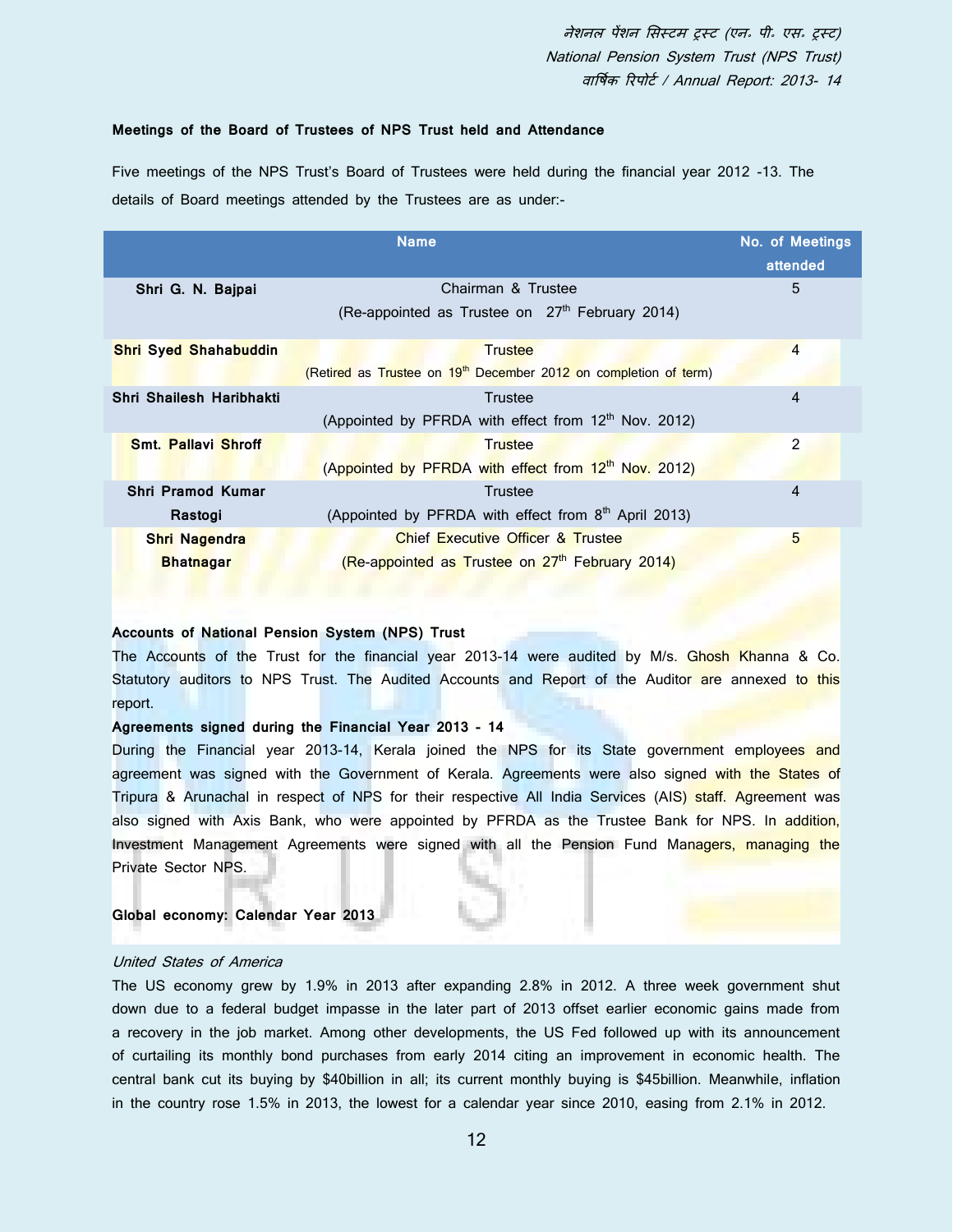#### United Kingdom

UK's GDP expanded 1.7% in 2013, after recording 0.3% growth in 2012. After a shaky start, the economy recovered in the second half of the year on the back of strong performances in the manufacturing, services and construction sectors. However, the country's trade gap remained a cause for concern with growth in exports accompanying a rise in imports. To reduce the soaring current account deficit, the UK government announced a round of spending cuts, with plans to raise 11.5 billion pounds through savings from government budgets. Meanwhile, inflation measured by the CPI eased to 2% in December 2013, matching the government's set target, from 2.7% in December 2012.



#### Source: Statistical bureau, respective countries

## Euro Zone

After managing to rein in the contraction in growth earlier in the year, the Euro zone expanded at an annualized rate of 0.3% in the fourth quarter of 2013 driven by growth in exports and investments. On calendar year basis however, the bloc's economy contracted 0.4% in 2013, following a 0.6% contraction in the previous year. To support the recovery, the European Central Bank (ECB) slashed its refinancing rates twice during the year from 0.75% to 0.25%. The government's debt burden however remained high. Deflationary fears also gripped the region, with inflation falling to 0.8% in December 2013 as against 2.2% in December 2012.

#### China

The Chinese economy expanded by 7.7% in 2013, in line with the growth achieved in 2012, triggering fears of a slowdown in the world's fastest growing economy. To stimulate growth, Chinese leaders planned to introduce reforms to enable private businesses to more effectively compete in industries dominated by state-run companies. Other measures to reduce the rising debt burden and catalyze output included relaxing foreign investment restrictions on various businesses. Inflation as measured by the CPI came in at 2.5% in December 2013, in line with the level seen a year ago.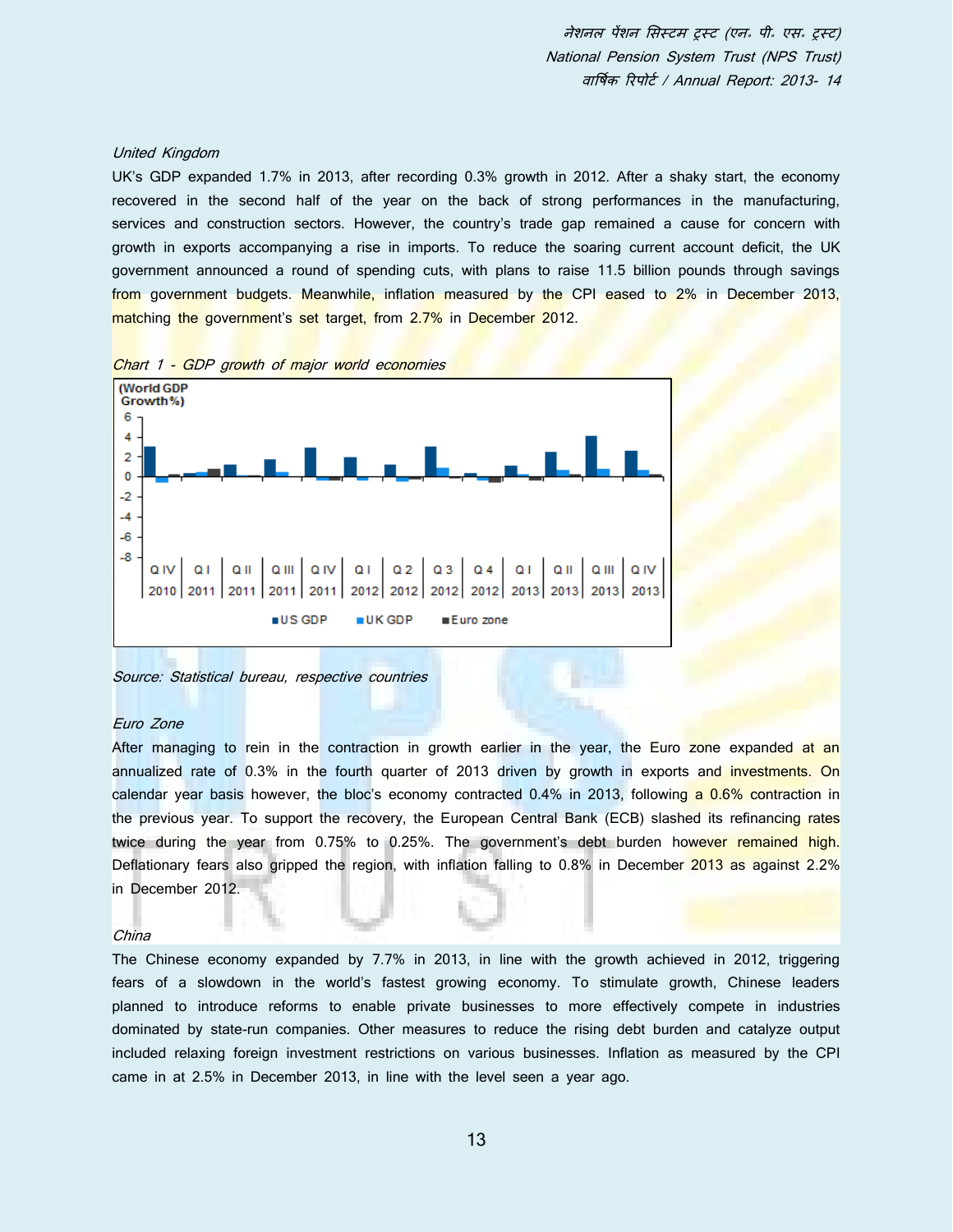## Japan

Japan's economy grew 1.6% in 2013 compared with 1.4% in 2012. Monetary measures by the central bank included injecting about \$1.4 trillion into the economy in less than two years to spur growth through job creation and a \$182 billion package to pull the economy out of deflation. The central bank also hiked the sales tax to 8% to reduce government debt, and implemented a stimulus package of 5 trillion yen to offset the effects of the tax hike. However, weak consumption and exports led to an economic slowdown in the later part of the year.

## **Policy Rates**

Policy rates in major economies

All major central banks with the exception of the European Central bank (ECB), maintained their interest rates through the year. The ECB slashed its interest rate twice in 2013, first by 25 bps to 0.5% in May and by a further 25 bps to 0.25% in November.

| <u>Fully Tales</u> III Inajul Eculiumes |        |         |         |         |         |         |                |         |         |         |         |                |        |
|-----------------------------------------|--------|---------|---------|---------|---------|---------|----------------|---------|---------|---------|---------|----------------|--------|
| <b>Country</b>                          | Mar-   | Apr-    | May-    | Jun-    | Jul-    | Aug-    | Sep- Oct- Nov- |         |         | Dec-    |         | Jan- Feb- Mar- |        |
|                                         | 13     | 13      | 13      | 13      | 13      | 13      | 13             | 13      | 13      | 13      | 14      | 14             | 14     |
| <b>United</b>                           | $0.0-$ | $0.0 -$ | $0.0 -$ | $0.0 -$ | $0.0 -$ | $0.0 -$ | $0.0 -$        | $0.0 -$ | $0.0 -$ | $0.0 -$ | $0.0 -$ | $0.0 -$        | $0.0-$ |
| <b>States</b>                           | 0.25   | 0.25    | 0.25    | 0.25    | 0.25    | 0.25    | 0.25           | 0.25    | 0.25    | 0.25    | 0.25    | 0.25           | 0.25   |
| <b>United</b>                           | 0.5    | 0.5     | 0.5     | 0.5     | 0.5     | 0.5     | 0.5            | 0.5     | 0.5     | 0.5     | 0.5     | 0.5            | 0.5    |
| <b>Kingdom</b>                          |        |         |         |         |         |         |                |         |         |         |         |                |        |
| Euro zone                               | 0.75   | 0.75    | 0.5     | 0.5     | 0.5     | 0.5     | 0.5            | 0.5     | 0.25    | 0.25    | 0.25    | 0.25           | 0.25   |
| Japan                                   | 0.0    | 0.0     | 0.0     | 0.0     | 0.0     | 0.0     | 0.0            | 0.0     | 0.0     | 0.0     | 0.0     | 0.0            | 0.0    |
| China                                   | 6.0    | 6.0     | 6.0     | 6.0     | 6.0     | 6.0     | 6.0            | 6.0     | 6.0     | 6.0     | 6.0     | 6.0            | 6.0    |

Source: Central Banks, respective countries

## **Domestic Economy: FY 2013-14**

The Indian economy continued with its low performance for the second consecutive fiscal year with its growth rate dipping below 5% in the first three quarters of FY14 (2013-14). In FY13, it had reported a decadal low growth of 4.5%. According to the advance estimates of CSO, the economy grew at 4.9% in FY14. Even though the services sector provided some respite with 7.6% growth in Q3 of FY14, industry turned out to be the worst performer, contracting 0.7%. Following a good monsoon during the year, and aided by healthy reservoir levels, the agricultural sector is expected to grow 4.6% in the current fiscal.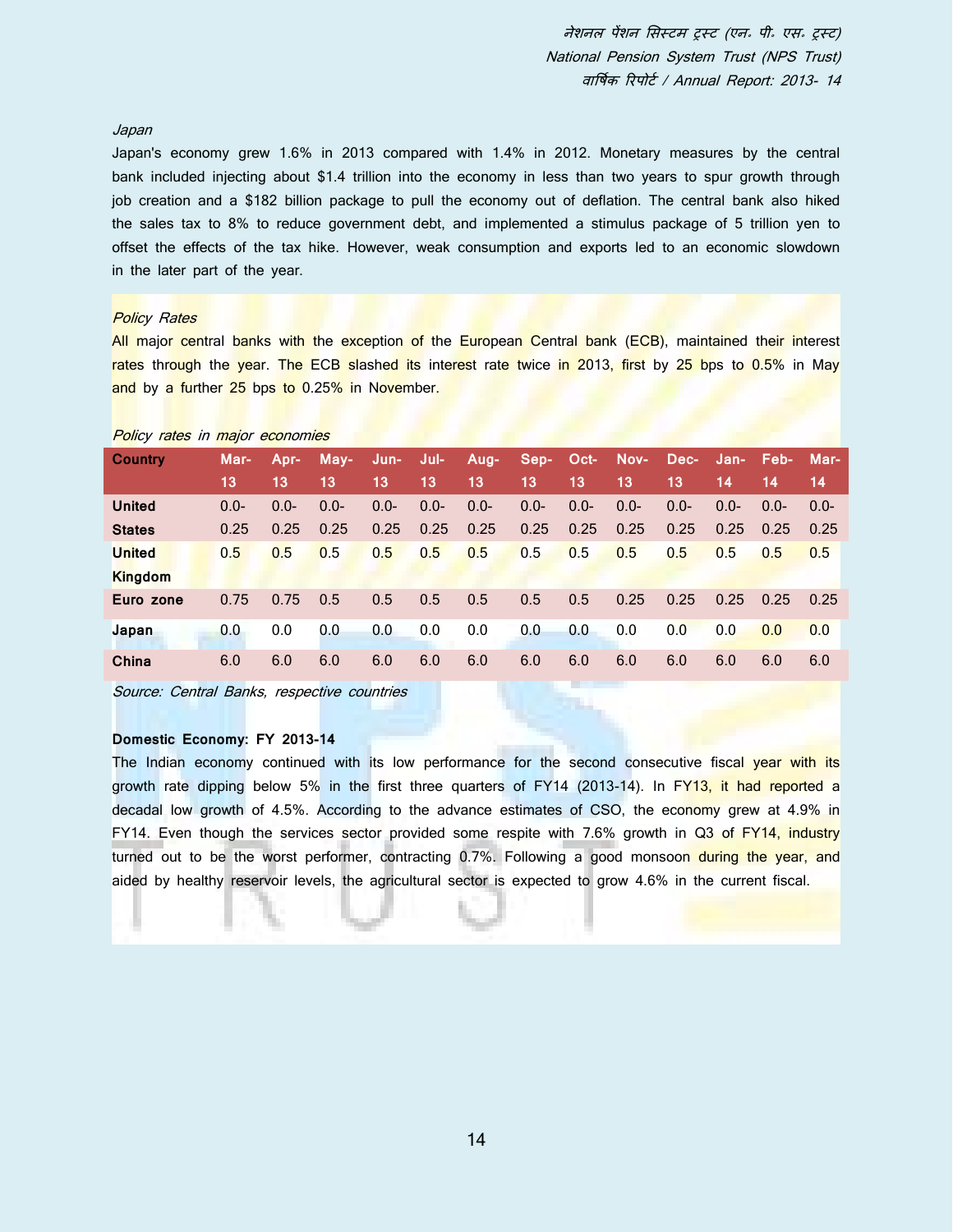Supply-side GDP growth (year-on-year %)

|                                                                   | Q1FY14 | Q2FY14 | Q3FY14 | FY14AE |
|-------------------------------------------------------------------|--------|--------|--------|--------|
| <b>GDP</b> at factor cost                                         | 4.4    | 4.8    | 4.7    | 4.9    |
| <b>Agriculture</b>                                                | 2.7    | 4.6    | 3.6    | 4.6    |
| <b>Industry</b>                                                   | 0.2    | 2.3    | $-0.7$ | 0.7    |
| <b>Mining &amp; Quarrying</b>                                     | $-2.8$ | $-0.4$ | $-1.6$ | $-1.9$ |
| <b>Manufacturing</b>                                              | $-1.2$ | 1.0    | $-1.9$ | $-0.2$ |
| <b>Electricity, gas and water supply</b>                          | 3.7    | 7.7    | 5.0    | 6.0    |
| <b>Construction</b>                                               | 2.8    | 4.3    | 0.6    | 1.7    |
| <b>Services</b>                                                   | 6.7    | 6.0    | 7.6    | 6.9    |
| Trade, hotels, transport & communication                          | 3.9    | 4.0    | 4.3    | 3.5    |
| Financing, insurance, real estate and business<br><b>services</b> | 8.9    | 10.0   | 12.5   | 11.2   |
| Community, social & personal services                             | 9.4    | 4.2    | 7.0    | 7.4    |
|                                                                   |        |        |        |        |

#### AE: Advance estimates

Source: Central Statistical Office (CSO), CRISIL Research

India's trade deficit for FY14 stands at \$138.6 billion compared with deficit of \$190.3 billion FY13. The reduction is due to (i) decline in gold imports following restrictions imposed in July 2013 and (ii) lower non-oil and non-gold imports because of weak domestic growth. A pick-up in exports driven by improving global demand also provided some support. It is estimated that gold imports have almost halved this year as the import duty on gold was hiked to 10% and importers were asked to reserve one-fifth of all imports for exports. On May 21 2014, the RBI provided some relaxation on imports of gold under the existing norms, but that is unlikely to result in any significant surge in gold imports in the coming months. Aided by a contraction in merchandise imports and a pickup in exports, current account deficit for FY14 stood at \$32.4 billion (1.7% of GDP), down from \$87.4 billion (4.7% of GDP) in FY13. On the fiscal front, fiscal deficit for FY14 stood at 4.6% of GDP for FY14, below the budgeted target of 4.8% and also lower than 4.9% of GDP in FY13.

FY14 saw sticky inflation and a weak currency. To stem the rising inflation and sharp depreciation of the rupee during the middle of 2014, the Reserve Bank of India (RBI) undertook a number of measures. To curb inflation it gradually hiked the policy rate (repo rate) by a total of 75 bps, bringing it up to 8% in January 2014. Extra ordinary liquidity tightening measures like hiking the MSF rate 300 bps above the repo rate and reducing the amount of liquidity available to banks under the repo window were helpful strengthening the rupee. These extra ordinary measures were gradually withdrawn as the RBI got comfort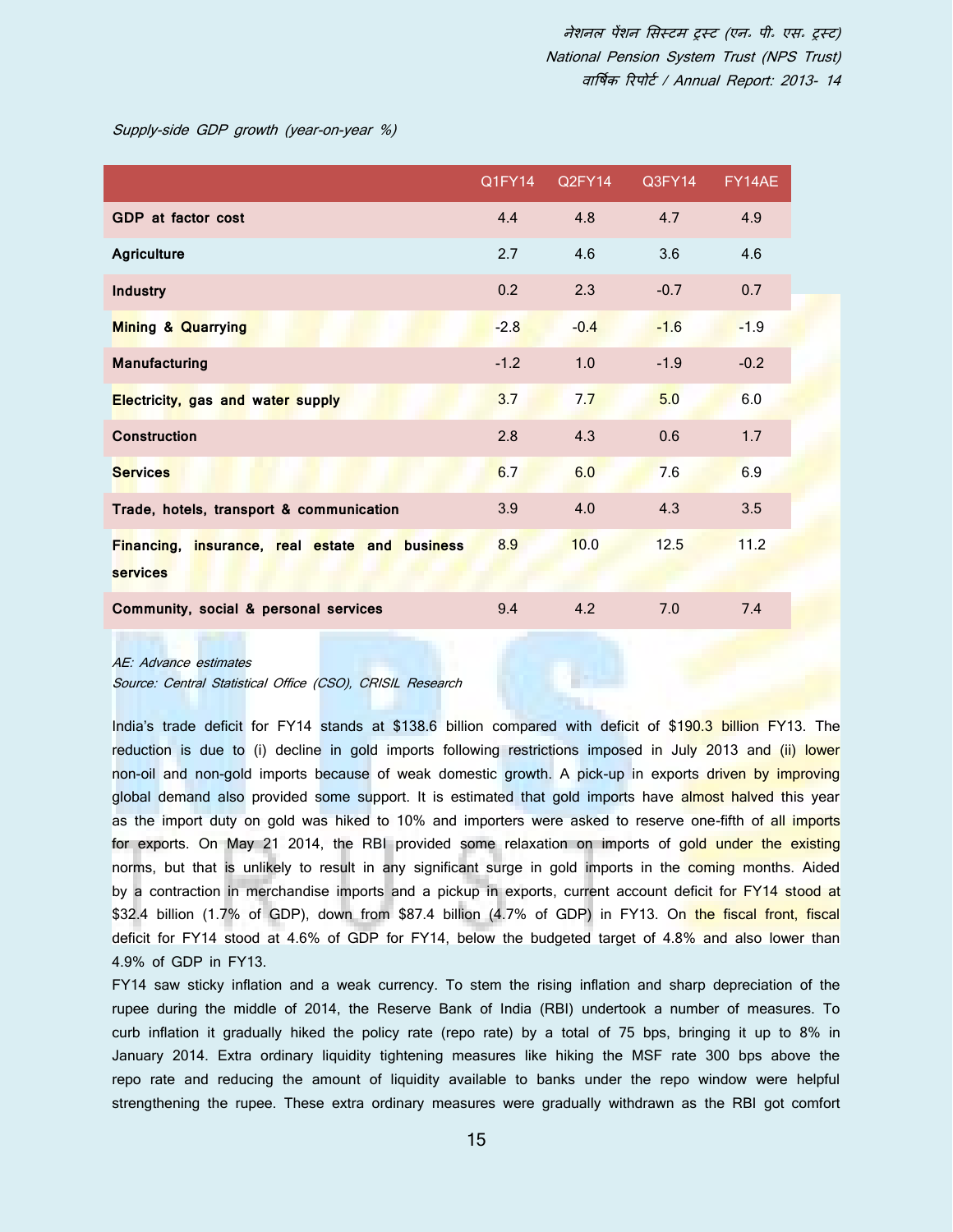from the currency. However, inflation has remained a cause of concern to the central bank. Consumer Price (CPI) inflation has risen from 8.03% in February to 8.31% in March 2014. The impact of past rate hikes; a stronger rupee and base effect will help keep inflation at low levels in the coming months.

|                              |     |               |             | April-March |
|------------------------------|-----|---------------|-------------|-------------|
|                              |     | Mar-14 Mar-13 | <b>FY14</b> | <b>FY13</b> |
| <b>Headline CPI</b>          | 8.3 | 10.4          | 9.5         | 10.2        |
| Food, Bev & Tobacco          | 9.2 | 12.3          | 11.1        | 11.8        |
| Fuel & Light                 | 6.3 | 8.3           | 7.4         | 8.5         |
| Core CPI                     | 7.7 | 8.6           | 8.0         | 8.6         |
| <b>Housing</b>               | 9.9 | 10.5          | 10.4        | 11.3        |
| Clothing, bedding & footwear | 9.0 | 10.6          | 9.4         | 11.0        |
| Misc.                        | 6.8 | 7.4           | 6.8         | 7.3         |

## Consumer Price Index (year-on-year %)

Source: CSO, CRISIL Research

## **Global Equity Markets: Developed economies lead the rally**

Global equity markets surged sharply (MSCI World Index gave 17% returns) in FY14 led by strong rallies in developed economies such as the US, Europe and Japan. Economic recovery in these countries coupled with low interest rates from the respective central banks, led to their strong performance. The riskier emerging markets however posted negative returns (MSCI Emerging Market Index gave -4% returns in FY14). However, the Indian benchmark CNX Nifty stood out in terms of performance, delivering 18% returns during the year.

The US market continued with its strong performance from the last two fiscals, to close up sharply in FY14; Dow Jones, S&P 500 index and Nasdaq Composite gained 13%, 19% and 29%, respectively, in the latest fiscal. Positive domestic economic data was the primary reason for the gains in US equities, the tech heavy NASDAQ benefitted more helped by strong earnings and growth prospects of its underlying stocks. The European indices too had a positive run in the latest fiscal, following up on a strong FY12, helped by strong cues from the US markets and economic recovery in the domestic market. The Nikkei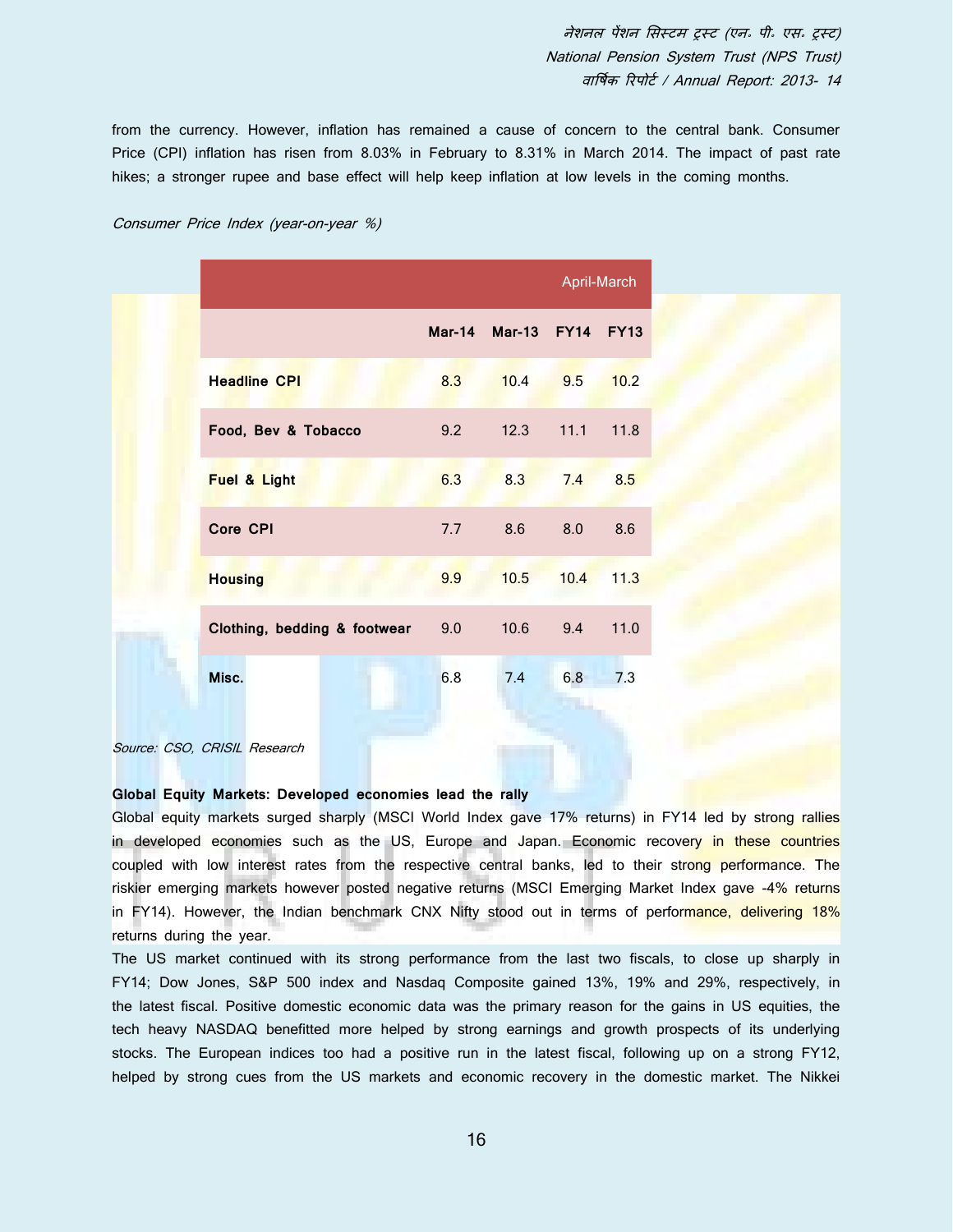gained over 20% during the year driven by signs of economic recovery, a weaker yen and stimulus packages announced by its government and the central bank.

The emerging markets and Asian markets were impacted by the decline in commodity prices and slowdown in the world's second largest economy, China. The Indian equity market, however, bucked this trend to post a strong 18% return during the year. The pullback of stimulus in the US coupled with signs of prospects of rise in interest rates in the country will have to be monitored. Sustainability of economic activity in emerging countries in absence of these stimulus measures will be a key indicator of economic recovery and will help drive the global equity asset class.

### Returns of key world markets in Financial Year2014

| Index                        | <b>Country/Region</b>   | Returns (%)* |
|------------------------------|-------------------------|--------------|
| <b>Americas</b>              |                         |              |
| <b>DOW JONES INDUS, AVG</b>  | <b>US</b>               | 12.89        |
| <b>S&amp;P 500 INDEX</b>     | <b>US</b>               | 19.32        |
| <b>Nasdaq Composite</b>      | <b>US</b>               | 28.51        |
| <b>BRAZIL IBOVESPA INDEX</b> | <b>Brazil</b>           | $-10.54$     |
| <b>MEXICO IPC INDEX</b>      | <b>Mexico</b>           | $-8.20$      |
| <b>Europe</b>                |                         |              |
| FTSE 100 INDEX               | <b>UK</b>               | 2.91         |
| CAC 40 INDEX                 | France                  | 17.69        |
| <b>DAX INDEX</b>             | Germany                 | 22.59        |
| Asia                         |                         |              |
| <b>NIKKEI 225</b>            | Japan                   | 20.20        |
| <b>HANG SENG INDEX</b>       | Hong Kong               | $-0.67$      |
| <b>Strait Times</b>          | Singapore               | $-3.61$      |
| <b>NSE CNX NIFTY INDEX</b>   | India                   | 17.98        |
| <b>Regional Indices</b>      |                         |              |
| <b>MSCI EM</b>               | <b>Emerging Markets</b> | $-3.89$      |
| <b>MSCI WORLD</b>            | World                   | 16.69        |
| <b>MSCI AC ASIA x JAPAN</b>  | Asia-Ex Japan           | 0.35         |
| <b>MSCI EUROPE</b>           | Europe                  | 17.32        |
|                              |                         |              |

\*From March 29, 2013 to March 31, 2014. For indices which were not traded on these dates, the nearest dates were selected

## **International Debt and Gilt Markets (US)**

US treasury prices fell in the fiscal year ended March 2014, with the yields rising sharply in the first half of the fiscal, while they moved in a range bound manner in the second half. The yield on the US 10-year benchmark closed at 2.72 % on March 31, 2014, up 87 bps compared with 1.85 % yield on March 28, 2013; the yield was, however, lower compared with the two and a half year high level of 3.03%, reached in the last week of December 2013. US debt prices started the fiscal on the higher side as some weak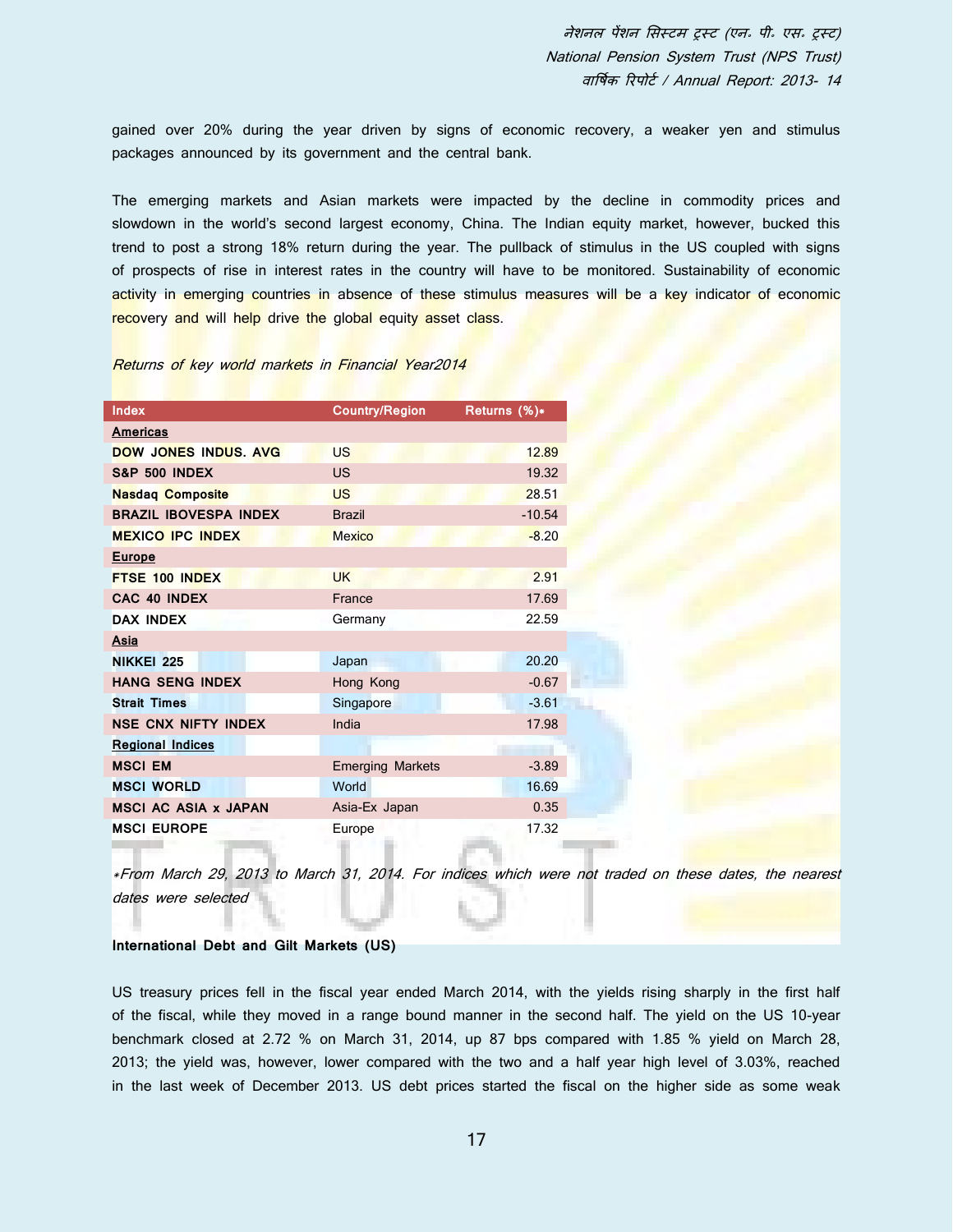domestic and global economic pointers bolstered the demand for the safe-haven government debt. Concerns over the potential US military strike against Syria for alleged use of chemical weapons also supported the US treasuries.

But yields started rising consistently from May 2013 as intermittent signs of recovery in the US economy, especially jobs and the housing sector, raised worries that the US Federal Reserve may taper the bond purchase program; these fears came true in December when the central bank announced that it will reduce its monthly bond purchase of \$85 bn by \$10 bn from January 2014. The central bank continued with its stimulus pullback, which now stands at \$45 bn.

Further fall in prices were capped after mid-January 2014 following political problems in Turkey, Argentina, and between Ukraine and Russia, which resulted in massive sell-off in equities and boosted the safehaven appeal of US debt. Bond prices also gained due to fears of economic slowdown in China after the release of some disappointing economic data.



Chart 2: US 10-Year Government Bond Yield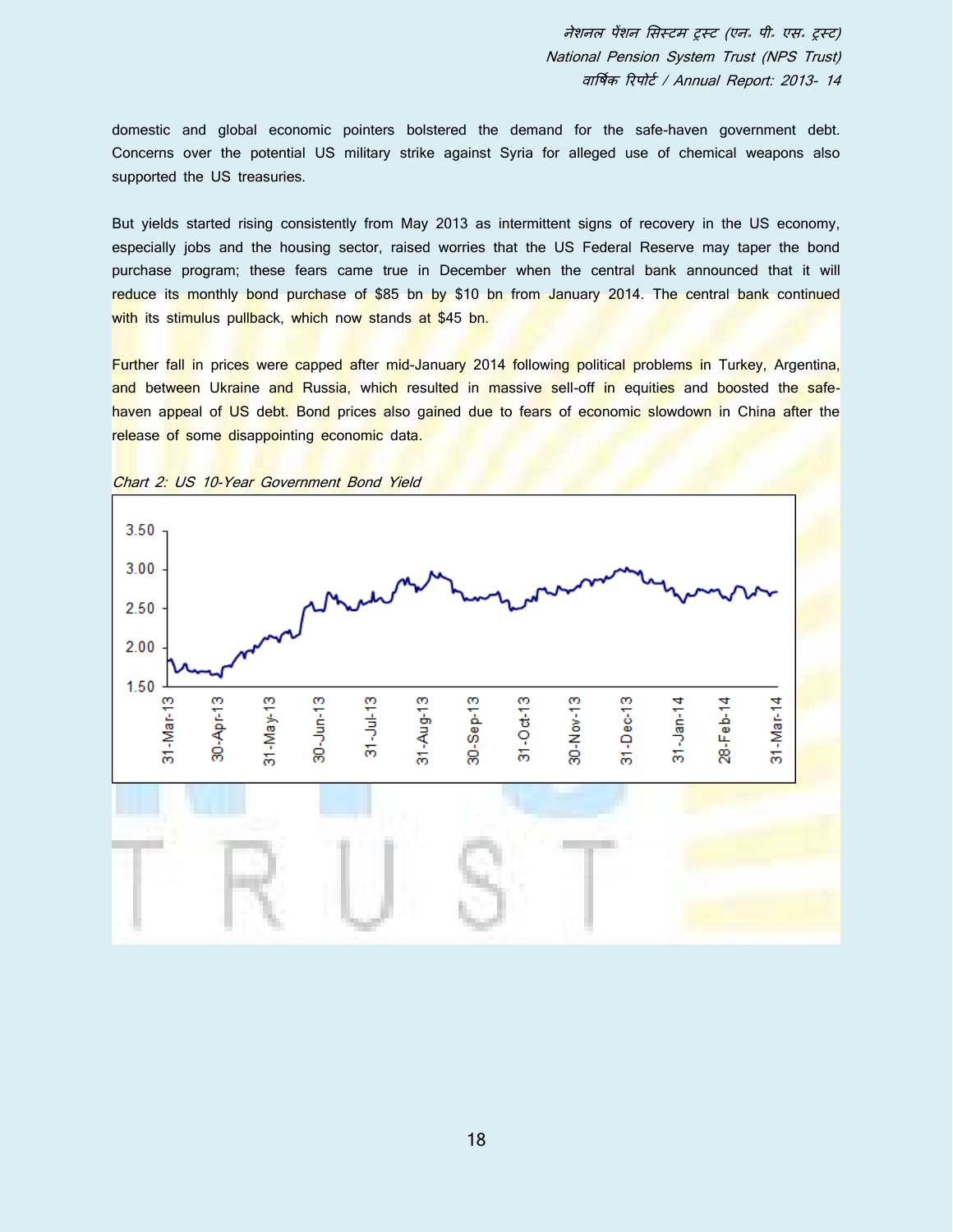**Indian Equity Market: Positive domestic cues - the key driver of performance in Financial Year 2013-14** The Indian equity market represented by the benchmark CNX Nifty surged 18% in FY14, sharply higher than 7% posted in FY13. The sharp spike in domestic equities largely during the second half of the current fiscal was due to recovery of the rupee against the dollar and fall in inflation (both retail and wholesale). Positive state election results for the main opposition party also augured well for Indian equities. Investors also cheered Finance Minister P. Chidambaram's vote-on-account budget proposal to cut excise duty to increase sales. These positive sentiments also led to robust demand for the Central Public Sector Enterprise Exchange Traded Fund (CPSE ETF). The government launched the CPSE ETF in March-end to divest its stake in public undertakings and meet its divestment target for 2013-14 fiscal. The new fund offer (NFO) attracted Rs 40 bn compared with the government's target of Rs 30 bn. Some positive global cues in the form of sustained economic recovery in the US and signs of low interest rates in the developed countries also aided Indian equities. Strong buying by foreign institutional investors (FIIs) also boosted domestic equities; FIIs were net buyers of Rs 797 bn in FY14 compared with net buying of Rs 1.4 trillion in the previous fiscal.

Gains were however capped, especially in the July-September quarter, due to the sharp decline in the Indian rupee against the US dollar. The market was also dragged down by the RBI's liquidity tightening and monetary measures to stabilise the currency and control inflation. Weak global cues in the form of worries regarding stimulus pullback by the US Federal Reserve also dampened sentiments for Indian equities. However, the cut rolled out in January 2014 did not have much impact on the market.

All sectoral indices analysed closed in the positive during the fiscal year except for the Realty index, which was down nearly 16%, dragged by worries of monetary tightening and feeble growth in demand. Export oriented sectors viz., IT and Pharma were among the prominent gainers, up 29% and 28% respectively, helped by the rupee depreciation and signs of economic recovery in the US. The Auto index was the biggest gainer, up 37% on hopes of rising demand especially after the government announced excise duty cuts in the vote-on-account budget held in February.

## **Indian Debt Market: High volatility amid uncertain economic environment**

Inter-bank call money rates moved in the broad range of 6.30-10.50% in the financial year ended March 2014, with the rates rising sharply in the first half of the year due to strong demand for funds from banks and liquidity tightening measures by the RBI. In July 2013, the RBI had hiked the minimum amount banks need to maintain under CRR on a daily basis to 99% of the requirement with effect from July 27 from 70% earlier. Other liquidity-tightening measures by the central bank during that month such as hiking the marginal standing facility (MSF) rate and reduction in borrowing limits for banks from the RBI's liquidity adjustment facility (LAF) to curb exchange rate volatility added to the pressure on call money rates. However rates started easing later in the year as the central bank gradually pulled back its liquidity tightening measures and as it resorted to various open market operations and repo auctions to easy the liquidity.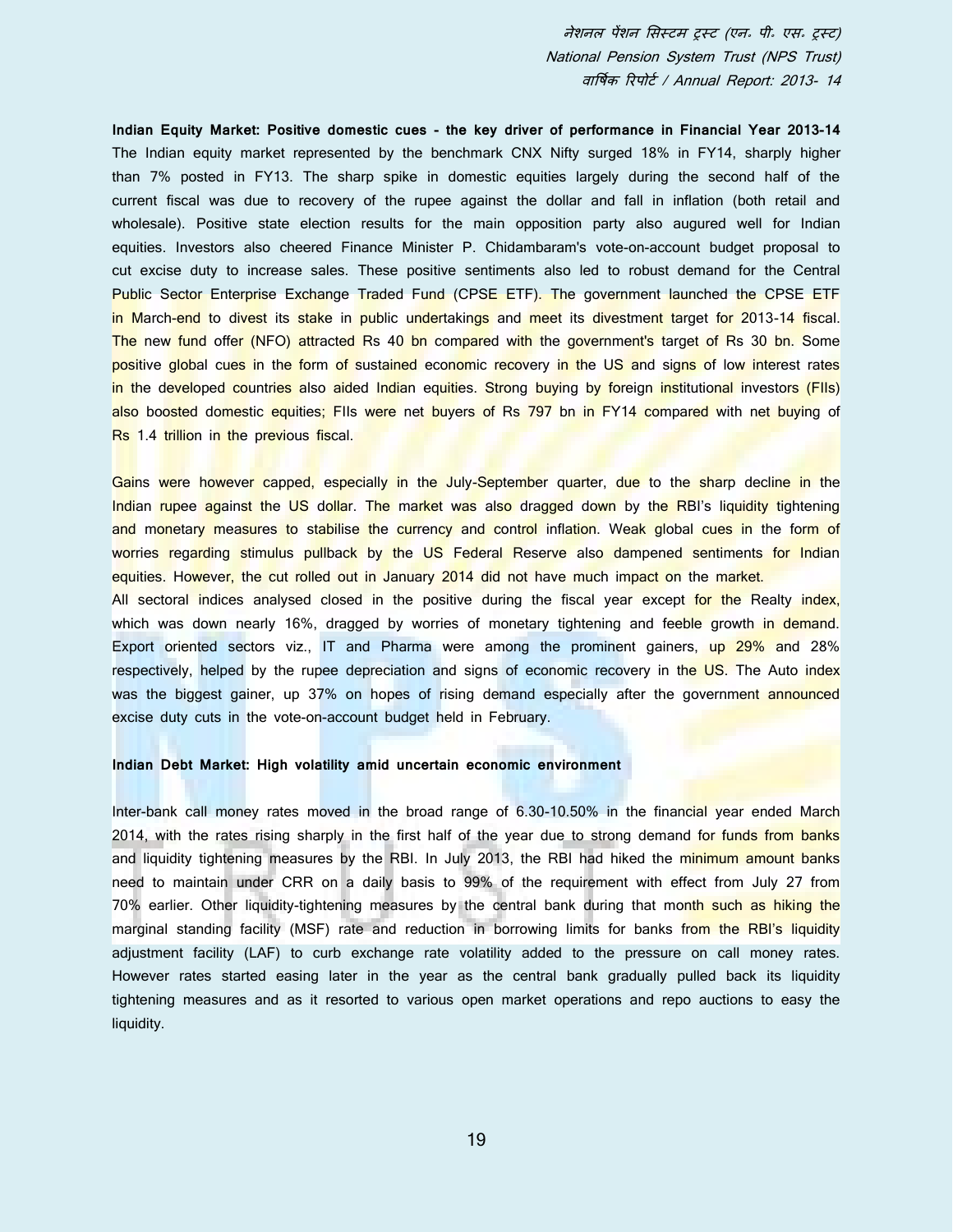



Indian government bond prices fluctuated sharply in the financial year 2013-14 amid uncertain domestic economic environment. The yield on the 10-year benchmark 8.83%, 2023 ended at 8.80% on March 28, 2014, compared with 8.84% on December 10, 2013 - the day on which it was declared as the new benchmark. Meanwhile, the erstwhile benchmark 7.16%, 2023 ended at 9.23% on December 9, 2013, compared with 7.95% on March 28, 2013.

Gilt prices fell especially in the first nine months of the fiscal dragged down by interest rate tightening measures by the RBI, sharp depreciation of the rupee and a sharp surge in domestic inflation. Worries of stimulus pullback in the US, its later culmination and continuing market borrowing by the government added to the downfall for gilt prices in the fiscal. Further losses were however capped later in the year due to recovery in the rupee and easing of inflation in the country. Improvement in the country's current account deficit and slowdown in domestic economy also augured well for gilts as they raised hopes of monetary easing by the central bank. Gilts also rose after the government announced it will contain fiscal deficit for 2013-14 at 4.6% of GDP and set a net market-borrowing target of Rs 4.57 lakh cr for the next fiscal; fiscal deficit for 2014-15 has been pegged at 4.1% of GDP. Pullback of the monetary tightening measures by the RBI coupled with calming of nerves over stimulus pullback in the US also helped gilt prices later in the year.

Among regulatory developments, the government decided to borrow Rs 3.68 lakh cr through dated securities in April-September, accounting for 61.6% of the gross market borrowing of Rs 5.97 lakh cr for FY 2014-15. The government increased the investment limit of foreign portfolio investors in government bonds by \$5 bn to \$30 bn. The government also notified withholding tax cut on interest earned by foreign investors on investment in long term infrastructure bonds to 5% from 20% until May 2015.

The RBI decided to allow various investors to invest in the credit enhanced bonds up to a limit of \$5 bn within the overall limit of \$51 bn earmarked for corporate debt. It also lowered the sub-limit for foreign investors in commercial papers to \$2 bn from \$3.5 bn at present. RBI launched cash-settled interest rate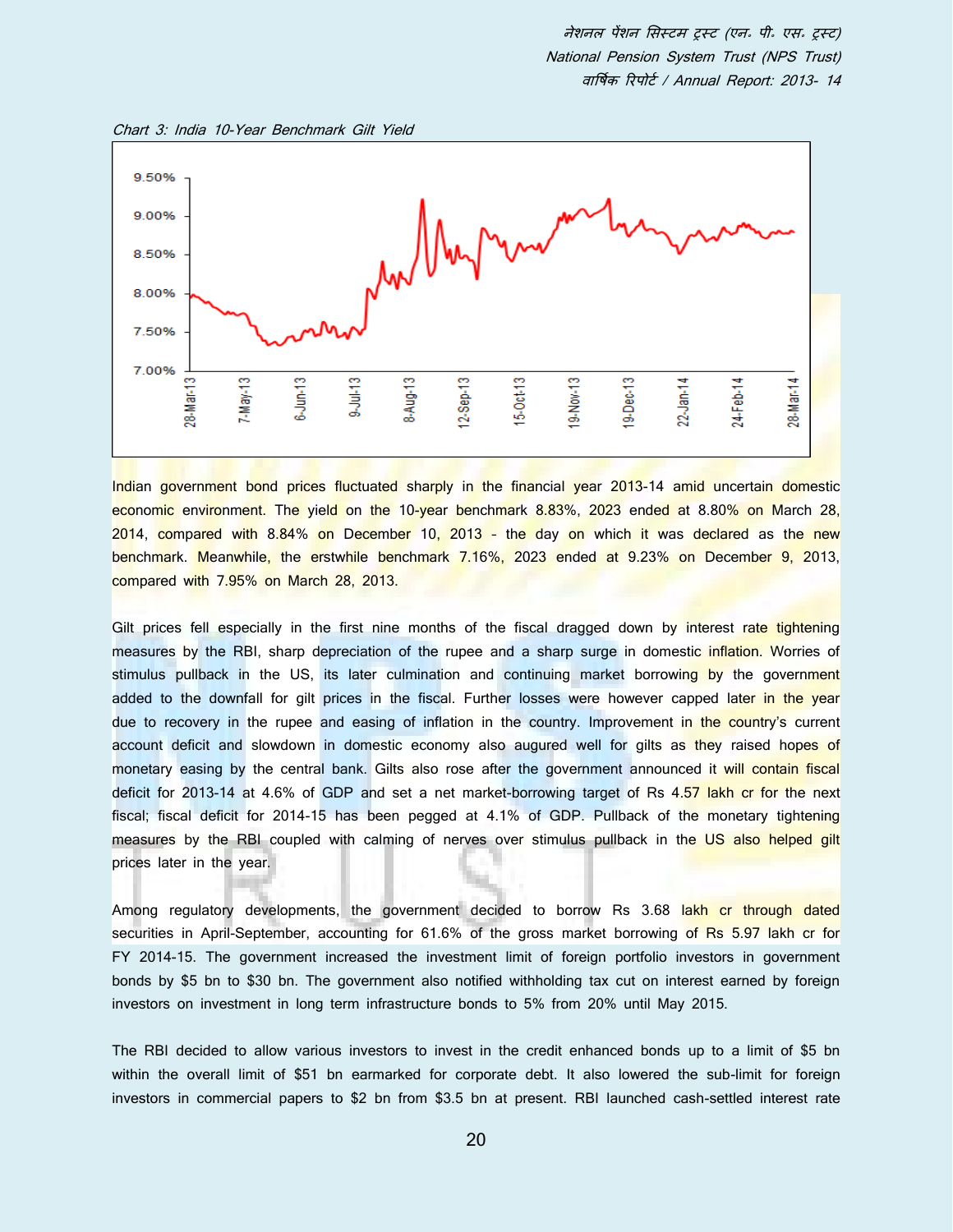futures contracts for investors to help them hedge interest rate risks while investing in government bonds; The RBI said that secondary market over-the-counter trades in corporate bonds and securitised debt instruments must be reported within 15 minutes of the trade to any stock exchange. The RBI increased the maximum limit for investment in Inflation Indexed National Saving Securities- Cumulative (IINSS-C) from Rs 5 lakh to Rs 10 lakh per annum for individual investors and from Rs 5 lakh to Rs 25 lakh per annum for non-profit institutions. SEBI also allowed foreign institutional investors to buy G-secs without having to bid for a quota; FIIs will be able to buy debt securities on tap, until 90% of the total available limit of \$25 bn of government debt is reached. Once the limit is breached, G-secs will be sold in an auction. Further, it eased the bond market investment norms for qualified foreign investors (QFIs) by allowing them to directly purchase corporate debt securities that companies intend to list on stock exchanges. Meanwhile, after getting SEBI's approval, the NSE, BSE Ltd and MCX Stock Exchange Ltd decided to launch debt trading platforms to attract retail investments in corporate bonds.

## **Indian Mutual Fund Industry**

Indian Mutual Fund industry reported second consecutive year of double digit growth The domestic mutual fund industry's quarterly average AUM rose by about 11% year-on-year (y-o-y) to Rs 9.04 trillion in March 2014 while month-end AUM surged by around 18% to Rs 8.25 trillion. In comparison, the industry recorded a rise of 23% in quarterly average AUM and 19% in month-end AUM y-o-y in March 2013. March 2014 saw the highest average AUM level for the industry since September 2010 when AMFI started declaring quarterly average numbers.

AUM growth was mainly due to inflows of Rs 636 bn into debt mutual funds (especially fixed maturity plans, money market and ultra-short term debt funds) as a high interest rate scenario led by the RBI's monetary tightening measures since July 2013 prompted investors to move into open and closed ended funds with short maturity. Bond prices (net asset value or NAVs) and interest rates (yields) move in opposite directions. Further, funds with shorter average portfolio maturities benefit more in a rising / high interest rate environment. The debt category continued to corner a major share of mutual fund assets with almost 76% in 2014. Average AUM of equity funds (including balanced) fell by 3% (y-o-y) to Rs 2.03 trillion as of March 2014 mainly due to outflows on account of profit booking due to rise in the underlying equity. The category witnessed net outflows of Rs 113 bn during FY 2014 even as the equity market represented by the CNX Nifty rose 18%.

The industry remained top heavy with the leading five fund houses comprising 54% of AUM and the leading 10 fund houses comprising 78% of AUM. The industry saw some new entrants, while it also saw some consolidation and stake sale to foreign asset managers. Among the consolidation news, SBI Mutual Fund acquired all the schemes of Daiwa Mutual Fund while HDFC Mutual Fund acquired all the eight schemes of Morgan Stanley Mutual Fund. Meanwhile, we saw new entrants in the form of PPFAS and Shriram Mutual Fund.

Among major regulatory initiatives, SEBI asked mutual fund houses to make monthly disclosures of assets managed by them and explain the rationale behind exercising their voting rights in companies. SEBI said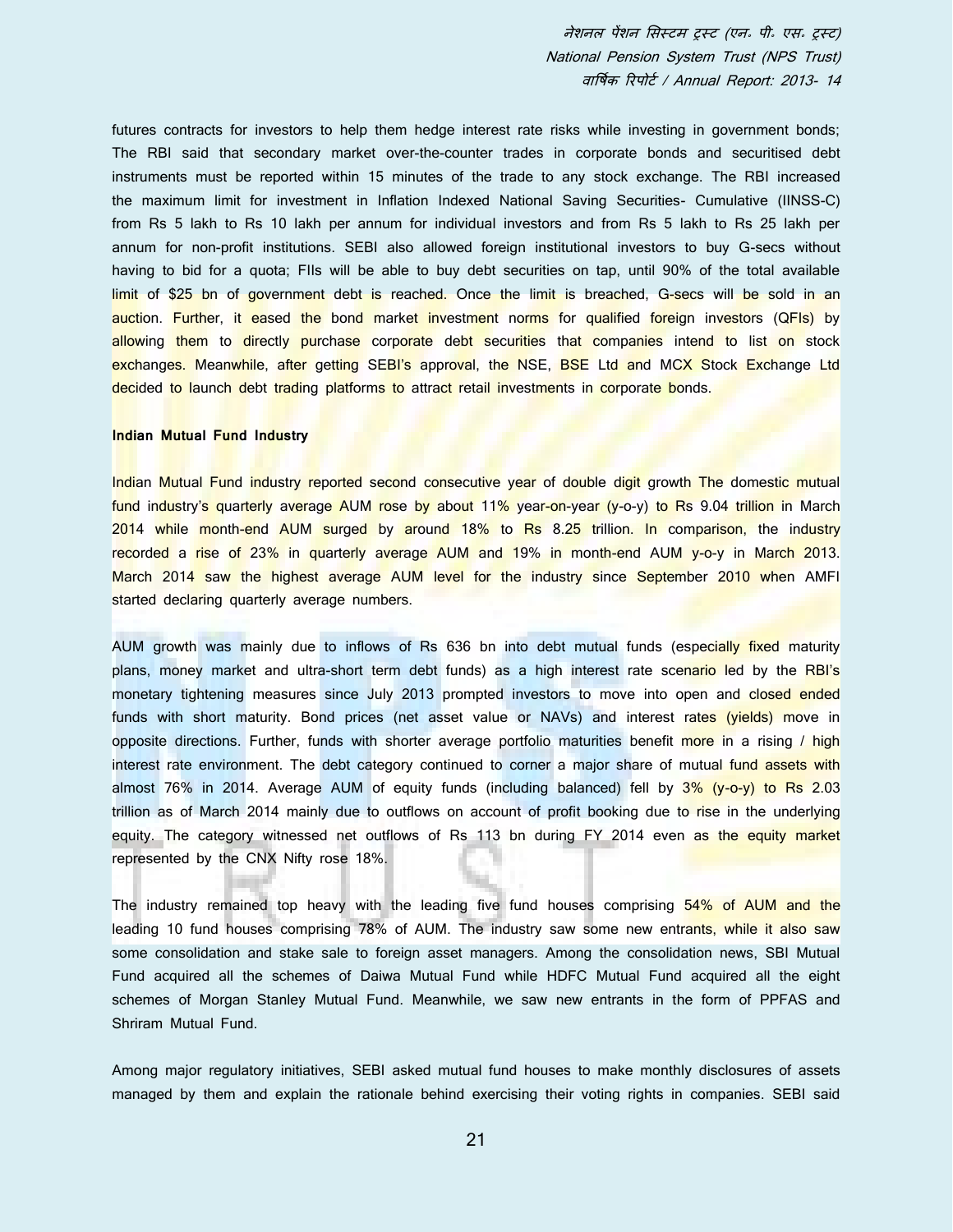regulated foreign feeder funds, which have at all times at least 20% of their AUM held by investors such as foreign central banks, government agencies and sovereign wealth funds, among others, will be categorised as long-term foreign institutional investors for infrastructure debt fund. SEBI asked Asset Management Companies (AMCs) to have tie-ups with all existing 'know your customer' registration agencies. SEBI allowed AMCs appointed by the fund houses to take membership of the stock exchanges, enabling them to directly trade on the debt platforms of the bourses. SEBI gave an in-principle approval to Institution of Mutual Funds Intermediaries (IMFI) to set up the country's first distributors' self-regulatory organization (SRO). Further, the regulator also announced a long-term policy for mutual funds in India in its bid to incentivise and channelise savings into long term investment products.

Association Mutual Fund Industry (AMFI) clarified that AMCs will now be responsible for the compliance of overseas distributors in the absence of an AMFI registration. AMFI launched a district adoption programme', as part of its initiative to create awareness among investors, under which 200 districts will be adopted in the first phase by 31 fund houses. AMFI mandated executives of all banks and distribution agencies to provide consumers their Employee Unique Identification Number while selling mutual fund schemes.

#### **Indian Life Insurance Industry**

The Insurance Regulatory Development Authority (IRDA), with an aim to reform the industry and improve transparency, introduced various regulatory changes for the domestic life insurance industry in 2013-14. On the business front, first year business premium income fell 7% y-o-y in March 2014 to Rs 209 bn. On the regulatory front, the primary directive came in the form of bringing uniformity in life insurance products starting January 1, 2014 with focus on a customer-friendly and transparent approach. In line with this directive, over 400 life insurance schemes were withdrawn and new revised schemes were launched by the life insurance companies. It also unveiled simplified standard products to be sold by life insurance companies through Common Services Centres to increase insurance penetration in rural markets.

Among other initiatives, IRDA said life insurance, non-life insurance and reinsurance companies should have a net worth of Rs 500 cr, Rs 250 cr and Rs 750 cr, respectively, and should be in operation for at least three years to apply for opening offices abroad. The insurance regulator doubled the investment limit in liquid mutual funds to 3% on a temporary basis for non-life insurance companies; the regulator also allowed life insurance companies to invest in fixed deposit schemes of promoter group banks within the group exposure limit of 5%. IRDA allowed insurance companies more flexibility to invest, sector-specific exposure limit raise to 20% of total investment. IRDA allowed insurers to invest in Alternative Investment Funds (AIFs) in Category I and Category II. IRDA said under the Securities Lending and Borrowing scheme, insurers can lend securities up to 10% in the scrips in the respective funds. It asked life insurers to submit detailed persistency report annually. IRDA asked insurers to keep records of customers and beneficiaries for five years after termination of business relationship. And IRDA revised health insurance standardisation rules; said that porting from one health plan to another of the same insurer is now out of portability norms.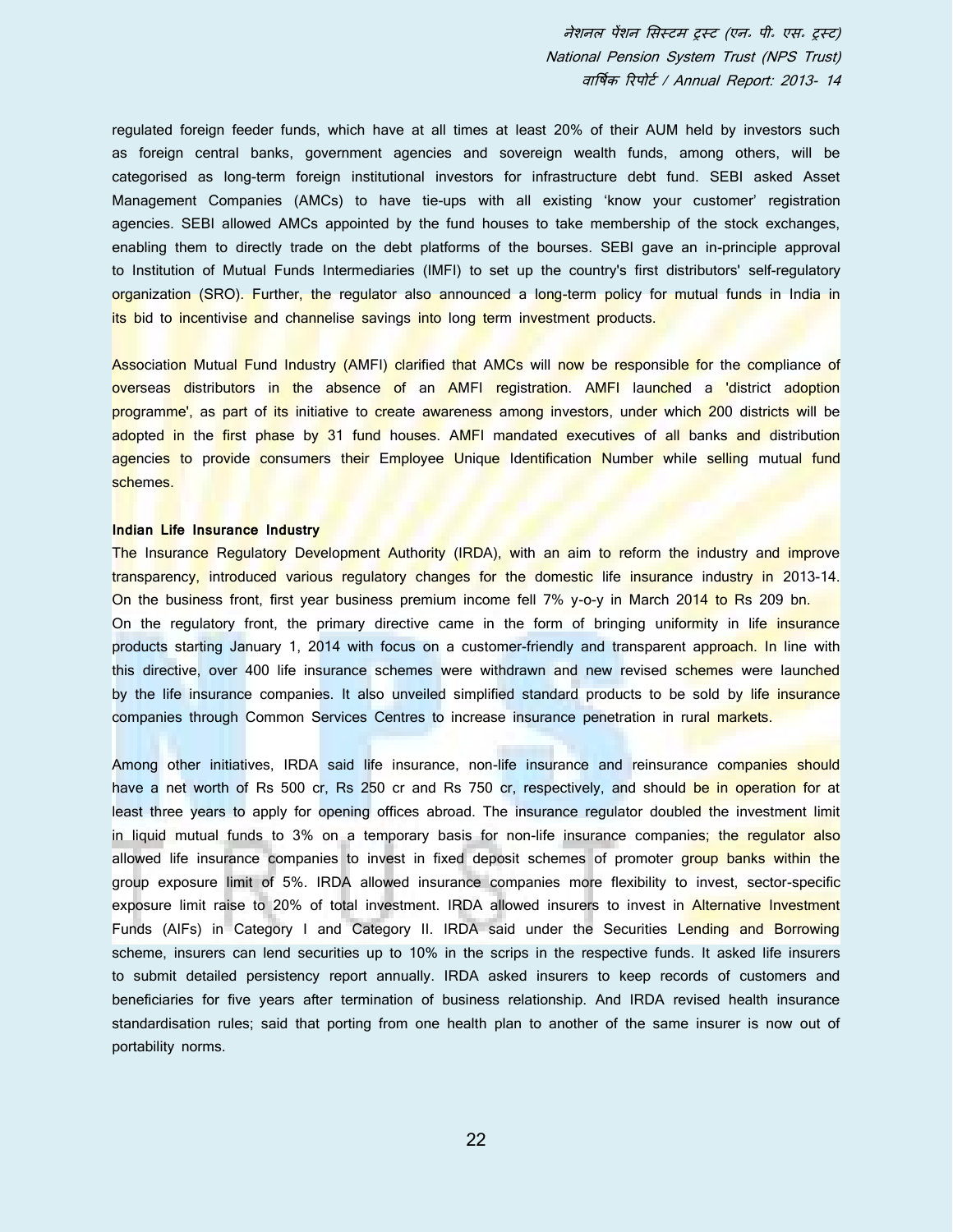#### Employees' Provident Fund Organization (EPFO)

EPFO was set up in 1952, which administers the Employee Provident Fund (EPF), one of the world's biggest social security providers in terms of volumes. EPF is mandatory for the organised sector and companies/organisations are required to statutorily comply with respect to all employees drawing wages up to Rs 15,000 per month. It offers a provident fund and a pension scheme. EPF requires equal contributions by the employer and the employee. All the functions/ processes of EPF and Employee Pension Scheme (EPS) are handled by the EPFO, except fund management. Some establishments, which are under the purview of EPFO, are allowed to manage their own funds. EPFO treats them as exempted funds. These exempted funds are, however, required to follow the same investment pattern as that followed by EPFO and are required to match the returns of the EPFO.

About 7.43 lakh establishments are covered; there are 887.62 lakh member accounts as on March 31, 2013 up from 6.91 lakh establishments and 855 lakh member accounts as on March 31, 2012 – a growth of 7.49% in the number of establishments and a growth of 3.77% in the number of member accounts. In 2012-13, EPFO's investment corpus increased to Rs 6.32 trillion from Rs 5.46 trillion a year ago, a year on year growth of 15.76%. EPF subscribers' accounts will be credited with interest at the rate of 8.75% for 2013-14. This is 0.25% higher than the EPF interest rate of 8.50% in 2012-13.

#### **International Pension Market**

A study by Towers Watson, a consultancy that advises institutional investors including pension funds on investment and risk management, shows that at the end of 2013, pension assets for the 13 major pension markets were estimated at USD 31,980 bn, representing a 9.5% rise compared with 2012 yearend value. The US, the UK and Japan – the largest pension markets – have 59.0%, 10.2% and 10.1% share in the total pension assets, respectively; in USD terms pension assets in these markets grew 12%, 13.3% and 2.2% respectively. The asset allocation of the seven biggest pension markets (Australia, Canada, Japan, the Netherlands, Switzerland, the UK and the US) shows that since 1995, bonds and cash allocations have been coming down while allocation to equity and alternative assets have increased from 49% to 52% and from 5% to 18% respectively. In 2013, among the seven counties, Australia, the UK and the US continued to have above-average allocation to equity, while Canada's allocation to equity was in line with the average. The Netherlands and Japan had above-average exposure to bonds while Switzerland was the most diversified with allocation spread evenly across equities, bonds and other assets. In 2013, in the 13 major markets, global pension assets to GDP ratio increased from 78.3% at the end of 2012 to 83.4% at the end of 2013. In the past 10 years, defined contribution (DC) assets have grown at 8.8% while defined benefit assets have grown at a slower pace of 5% per annum. At the end of 2013, DC assets represented 47% of total pension assets, in line with the established trend towards the growing dominance of DC pension. The rise in market share of DC can be attributed to efforts by governments across the world to phase out costly final-salary pension plans.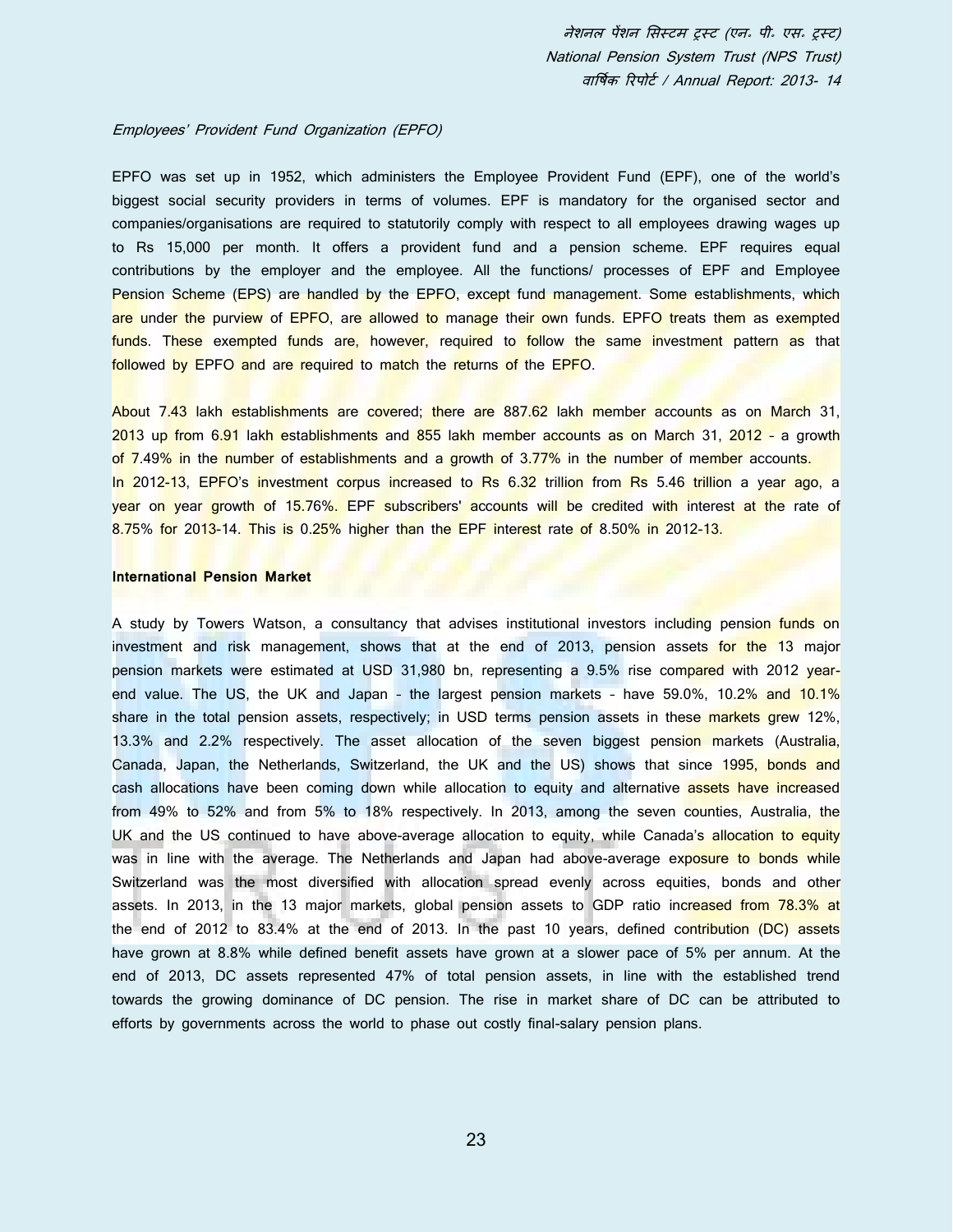#### **Indian Pension Market**

Internationally, Pension industry is the largest mobilizer of funds and uses them for investments in the various asset classes. In the process, Pension Industry plays a major role in the world economy. As a measure of the size of the market, 13 major pension markets in the world were about US\$ 32 trillion in assets. USA is the largest Pension market in the world with assets of about US \$ 16 Trillion. Average 10 year CAGR of top 13 markets has been 6.4% - and these are mature markets. This will give you an estimate of the size and huge potential of the pension sector.

Indian Pension Sector is the Sunrise Industry of the financial sector in the country and as compared to the developed countries and some other parts of the world, especially some of the Latin American countries; we have been a late starter in introducing a regulatory framework and a universal pension product. Indian Pension industry has so far largely covered organized sector, constituting slightly more than one tenth of the Indian population, a fact which in itself states the enormity of task ahead. Pension sector in India has been, so far, characterized by the 'Defined Benefit' (DB) pension schemes for the Government ( both Central & State) employees as well as some institutional bodies; corporates., mostly from Public Sector Undertakings / Banks. EPFO has been the other provider of a pension product, albeit under 'Defined Contribution' (DC) category, where the EPFO Act mandates contribution for all organized sector employees drawing salary of Rs. 15000 or less. The other layer is provided by the myriad superannuation funds in the corporate sector.

The absence of a country-wide social security system (formal pension coverage being about 12% of the working population), the ageing population and social change in the society were the important considerations for introducing pension reform in the unorganised sector in our country. At the same time, fiscal stress of the defined benefit pension system was the major factor driving pension reforms for employees in the government sector. A series of discussion, public debate were held on the subject, involving the entire spectrum of the stakeholder and as a culmination, the Government of India established PFRDA as the regulatory body for the Pension Sector in India. PFRDA was also mandated by the Government of India to implement the National Pension System (NPS) initially for the new entrants to Central Government service, except to Armed Forces, which was later on extended to the State Governments and the all citizens of the country. The design features of the New Pension System (NPS) are self-sustainability, scalability, individual choice, and maximising outreach, low-cost yet efficient, and pension system based on sound regulation.

## National Pension System (NPS)

NPS Schemes showed a robust overall growth of 61% in its AUM during the financial year, as shown in Table I *(shown in the next pag*e). All the schemes witnessed double-digit growth. Scheme E saw a tripledigit increase in its AUM. Tier 1 and Tier 2 schemes recorded high growth of 86% and 74% in terms of AUM. Scheme CG for central government employees posted 39.60% growth in its AUM during the year. On the other hand, Scheme SG's assets grew handsomely by 86.61% during the year. The assets of NPS Lite grew by Rs 4,036 mn during the year.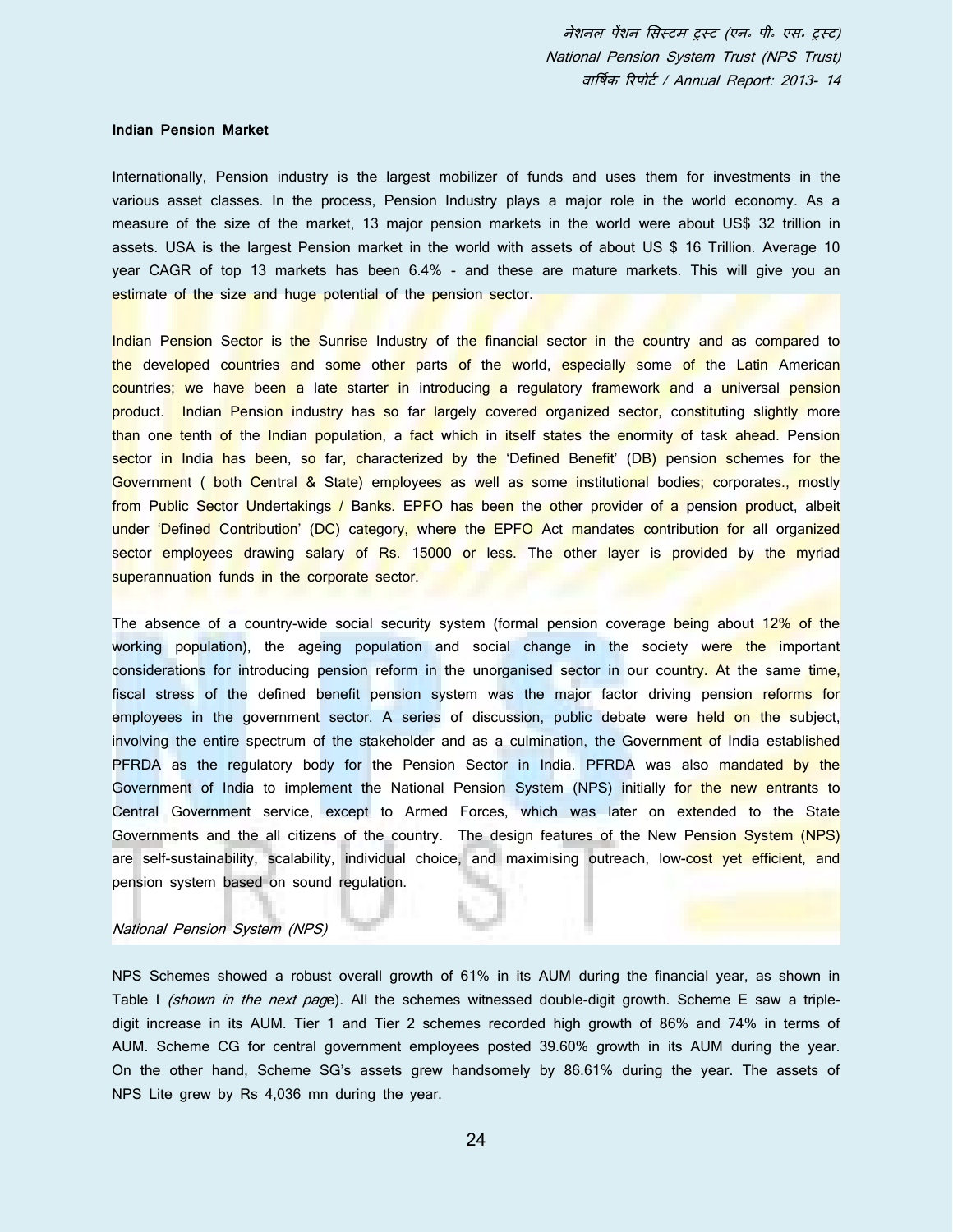TABLE I : Asset Under Management (AUM) Break up in NPS - Growth *<u>Scheme Wise Position</u>* as on Amt. Rs. in Crores Quarter ended 31st Mar 2014

| <b>Schemes</b>                                         |          | Actuals - AUM as on 31st Dec 2013 |               |           | Growth in AUM                  |                          |                                                 |         |
|--------------------------------------------------------|----------|-----------------------------------|---------------|-----------|--------------------------------|--------------------------|-------------------------------------------------|---------|
|                                                        | Mar-11   | <b>Mar-12</b>                     | <b>Mar-13</b> | Mar-14    | YoY Mar 13 over Mar<br>$12 \,$ |                          | <b>During</b><br>the<br>Financial Year over Mar | Current |
|                                                        |          |                                   |               |           |                                |                          | 13                                              |         |
|                                                        |          |                                   |               |           | Amount                         | %                        | Amount                                          | %       |
| <b>Equity Tier I</b>                                   | 27.71    | 63.91                             | 167.78        | 355.56    | 103.87                         | <b>162.53%</b>           | 187.77                                          | 111.91% |
| <b>Equity Tier II</b>                                  | 3.58     | 7.07                              | 14.04         | 26.10     | 6.97                           | 98.61%                   | 12.06                                           | 85.89%  |
| <b>Equity Total</b>                                    | 31.29    | 70.98                             | 181.82        | 381.66    | 110.85                         | 156.17%                  | 199.83                                          | 109.90% |
| % Share in<br>Total<br><b>AUM</b>                      |          | 0.5%                              | 0.6%          | 0.8%      |                                | 0.8%                     |                                                 | 1.1%    |
| <b>Bonds Tier I</b>                                    | 19.86    | 48.21                             | 128.81        | 246.46    | 80.60                          | 167.20%                  | 117.65                                          | 91.33%  |
| <b>Bonds Tier II</b>                                   | 2.97     | 7.89                              | 15.94         | 24.27     | 8.05                           | 102.04%                  | 8.34                                            | 52.30%  |
| <b>Bonds Total</b>                                     | 22.83    | 56.10                             | 144.75        | 270.73    | 88.65                          | 158.03%                  | 125.98                                          | 87.03%  |
| % Share in<br>Total<br><b>AUM</b>                      |          | 0.4%                              | 0.5%          | 0.6%      |                                | 0.6%                     |                                                 | 0.7%    |
| G Sec Tier I                                           | 28.92    | 77.51                             | 244.67        | 408.97    | 167.16                         | 215.66%                  | 164.30                                          | 67.15%  |
| <b>G</b> Sec Tier II                                   | 3.67     | 7.08                              | 12.90         | 20.44     | 5.82                           | 82.32%                   | 7.54                                            | 58.45%  |
| <b>G</b> Sec Total                                     | 32.59    | 84.59                             | 257.57        | 429.41    | 172.98                         | 204.51%                  | 171.84                                          | 66.72%  |
| % Share in Total<br><b>AUM</b>                         |          | 0.6%                              | 0.9%          | 0.9%      |                                | 1.2%                     |                                                 | 0.9%    |
| <b>Sub Total Tier I</b>                                | 76.49    | 189.63                            | 541.27        | 1,010.99  | 351.64                         | 185.43%                  | 469.72                                          | 86.78%  |
| <b>Sub Total Tier II</b>                               | 10.22    | 22.03                             | 42.88         | 70.81     | 20.84                          | 94.61%                   | 27.94                                           | 65.15%  |
| Tier I + Tier II                                       | 86.71    | 211.66                            | 584.15        | 1,081.80  | 372.48                         | 175.98%                  | 497.65                                          | 85.19%  |
| <b>NPS Lite</b>                                        | 3.13     | 140.46                            | 436.08        | 843.33    | 295.62                         | 210.47%                  | 407.25                                          | 93.39%  |
| <b>Corporate CG</b>                                    |          |                                   | 693.38        | 1,809.32  | 693.38                         | $\overline{\phantom{a}}$ | 1,115.93                                        | 160.94% |
| Sub<br><b>Total</b><br>(Pvt.<br>Sector)                |          | 352.12                            | 1,713.60      | 3,734.44  | 1,361.49                       | 386.66%                  | 2.020.84                                        | 54.11%  |
| % Share in<br>Total<br><b>AUM</b>                      |          | 2.3%                              | 5.7%          | 7.8%      |                                | 9.3%                     |                                                 | 11.1%   |
| <b>Central Govt</b>                                    | 7,266.39 | 11,256.02                         | 17,313.02     | 24,172.06 | 6,057.01                       | 53.81%                   | 6,859.04                                        | 39.62%  |
| % Share in<br><b>Total</b><br><b>AUM</b>               |          | 74.2%                             | 58.0%         | 50.2%     |                                | 41.2%                    |                                                 | 37.6%   |
| <b>State Govt</b>                                      | 1,228.51 | 3,555.10                          | 10,823.36     | 20,198.04 | 7,268.26                       | 204.45%                  | 9,374.68                                        | 86.62%  |
| % Share<br>$\mathbf{in}$<br><b>Total</b><br><b>AUM</b> |          | 23.4%                             | 36.3%         | 42.0%     |                                | 49.5%                    |                                                 | 51.4%   |
| Sub Total (Govt.)                                      |          | 14,811.11                         | 28,136.38     | 44,370.10 | 13,325.27                      | 89.97%                   | 16,233.72                                       | 36.59%  |
| % Share in<br><b>Total</b><br><b>AUM</b>               |          | 97.7%                             | 94.3%         | 92.2%     |                                | 90.7%                    |                                                 | 88.9%   |
| <b>Grand Total</b>                                     | 8,584.74 | 15,163.23                         | 29,849.98     | 48,104.54 | 14,686.75                      | 96.86%                   | 18,254.56                                       | 61.15%  |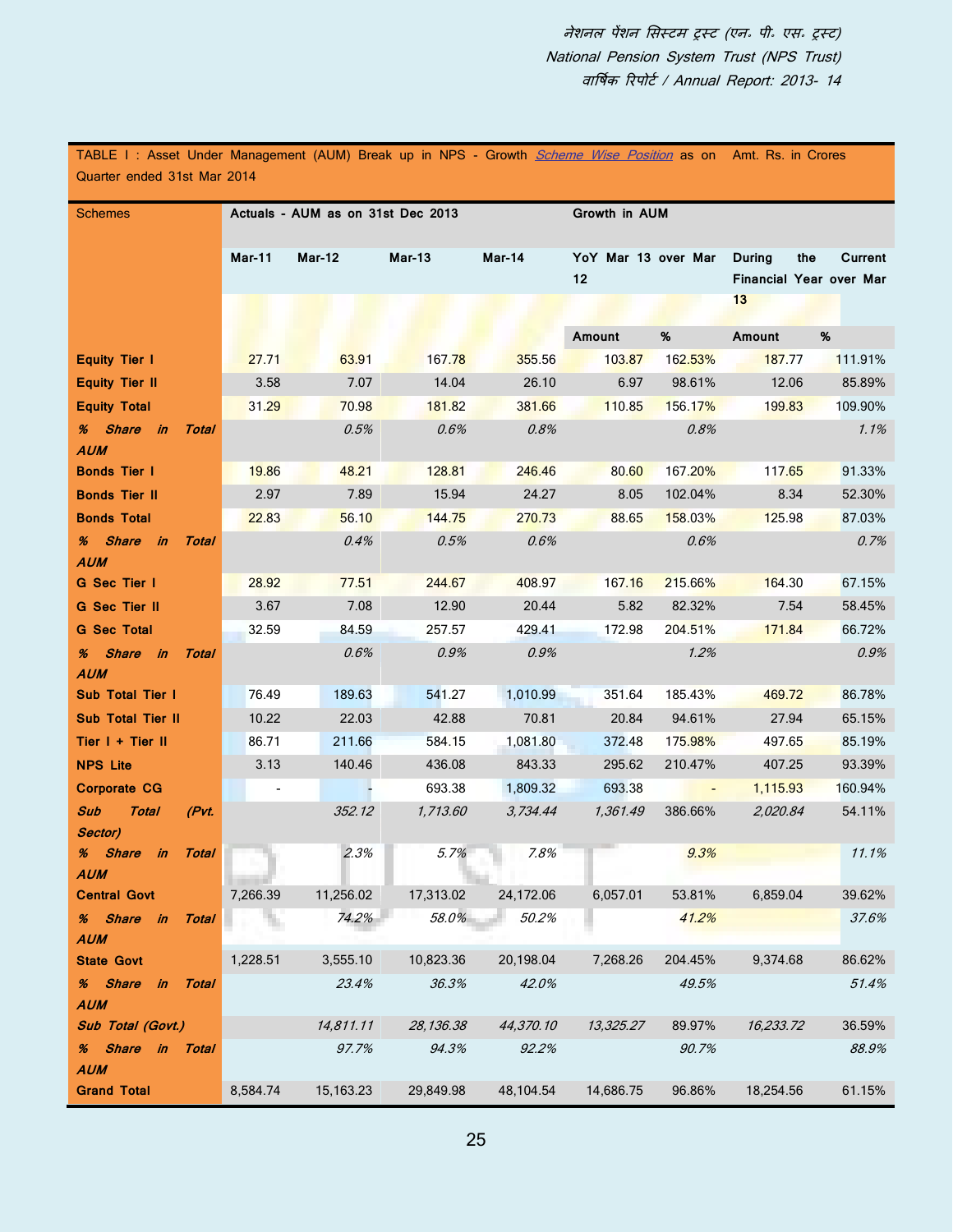There was a healthy growth in the AUM of all the NPS Scheme for the unorganized / private sector as shown in Table II given below. The increase in AUM is significantly high at 61.13%, while in absolute terms, the corpus increased by Rs 182,456 Mn.

| TABLE II: Asset Under Management (AUM) Break up in NPS - Growth - Subscriber Class Amount:<br>Wise Position as on Quarter ended 31st Mar 2014 |          |                                   |               |                                    |        | <b>Crores</b> | <b>Rupees</b><br>in.      |
|-----------------------------------------------------------------------------------------------------------------------------------------------|----------|-----------------------------------|---------------|------------------------------------|--------|---------------|---------------------------|
|                                                                                                                                               |          |                                   |               |                                    |        |               |                           |
| <b>Subscriber Class</b>                                                                                                                       |          | Actuals - AUM as on 31st Dec 2013 |               | Growth in AUM                      |        |               |                           |
|                                                                                                                                               |          |                                   |               |                                    |        |               |                           |
|                                                                                                                                               | $Mar-12$ | Mar-13                            | <b>Mar-14</b> | YoY March 13 over<br><b>Mar 12</b> |        | over Mar'13   | During the current Fin Yr |
|                                                                                                                                               |          |                                   |               | Amount                             | %      | Amount        | %                         |
| <b>NPS Main</b>                                                                                                                               | 132.3    | 231.1                             | 365.3         | 98.8                               | 74.6%  | 134.2         | 58.1%                     |
| % Share in Pvt. Sector                                                                                                                        | 33.0%    | 12.9%                             | 9.5%          | 7.1%                               |        | 6.6%          |                           |
| % Share in Total NPS                                                                                                                          | 0.9%     | 0.8%                              | 0.8%          | 0.7%                               |        | 0.7%          |                           |
| <b>NPS Corporate</b>                                                                                                                          | 128.6    | 1120.5                            | 2627.6        | 991.9                              | 771.3% | 1507.1        | 134.5%                    |
| % Share in Pvt. Sector                                                                                                                        | 32.0%    | 62.7%                             | 68.6%         | 71.6%                              |        | 73.7%         |                           |
| % Share in Total NPS                                                                                                                          | 0.8%     | 3.8%                              | 5.5%          | 6.8%                               |        | 8.3%          |                           |
| <b>NPS Lite</b>                                                                                                                               | 140.5    | 436.1                             | 839.3         | 295.6                              | 210.5% | 403.3         | 92.5%                     |
| % Share in Pvt. Sector                                                                                                                        | 35.0%    | 24.4%                             | 21.9%         | 21.3%                              |        | 19.7%         |                           |
| % Share in Total NPS                                                                                                                          | 0.9%     | 1.5%                              | 1.7%          | 2.0%                               |        | 2.2%          |                           |
| Sub Total (Pvt. Sector)                                                                                                                       | 401.4    | 1787.7                            | 3832.2        | 1386.3                             | 345.4% | 2044.5        | 114.4%                    |
| % Share in Total NPS                                                                                                                          | 2.6%     | 6.0%                              | 8.0%          | 9.4%                               |        | 11.2%         |                           |
| <b>Central Govt</b>                                                                                                                           | 11256.0  | 17313.5                           | 24177.1       | 6057.5                             | 53.8%  | 6863.6        | 39.6%                     |
| % Share in Govt. Sector                                                                                                                       | 76.3%    | 61.7%                             | 54.6%         | 45.5%                              |        | 42.3%         |                           |
| % Share in Total NPS                                                                                                                          | 74.2%    | 58.0%                             | 50.3%         | 41.2%                              |        | 37.6%         |                           |
| <b>State Govt</b>                                                                                                                             | 3505.8   | 10748.8                           | 20095.3       | 7242.9                             | 206.6% | 9346.5        | 87.0%                     |
| % Share in Govt. Sector                                                                                                                       | 23.7%    | 38.3%                             | 45.4%         | 54.5%                              |        | 57.7%         |                           |
| % Share in Total NPS                                                                                                                          | 23.1%    | 36.0%                             | 41.8%         | 49.3%                              |        | 51.2%         |                           |
| Sub Total (Govt.)                                                                                                                             | 14761.8  | 28062.3                           | 44272.3       | 13300.4                            | 90.1%  | 16210.1       | 36.6%                     |
| % Share in Total NPS                                                                                                                          | 97.4%    | 94.0%                             | 92.0%         | 90.6%                              |        | 88.8%         |                           |
| <b>Grand Total - NPS</b>                                                                                                                      | 15163.2  | 29850.0                           | 48104.6       | 14686.8                            | 96.9%  | 18254.6       | 61.2%                     |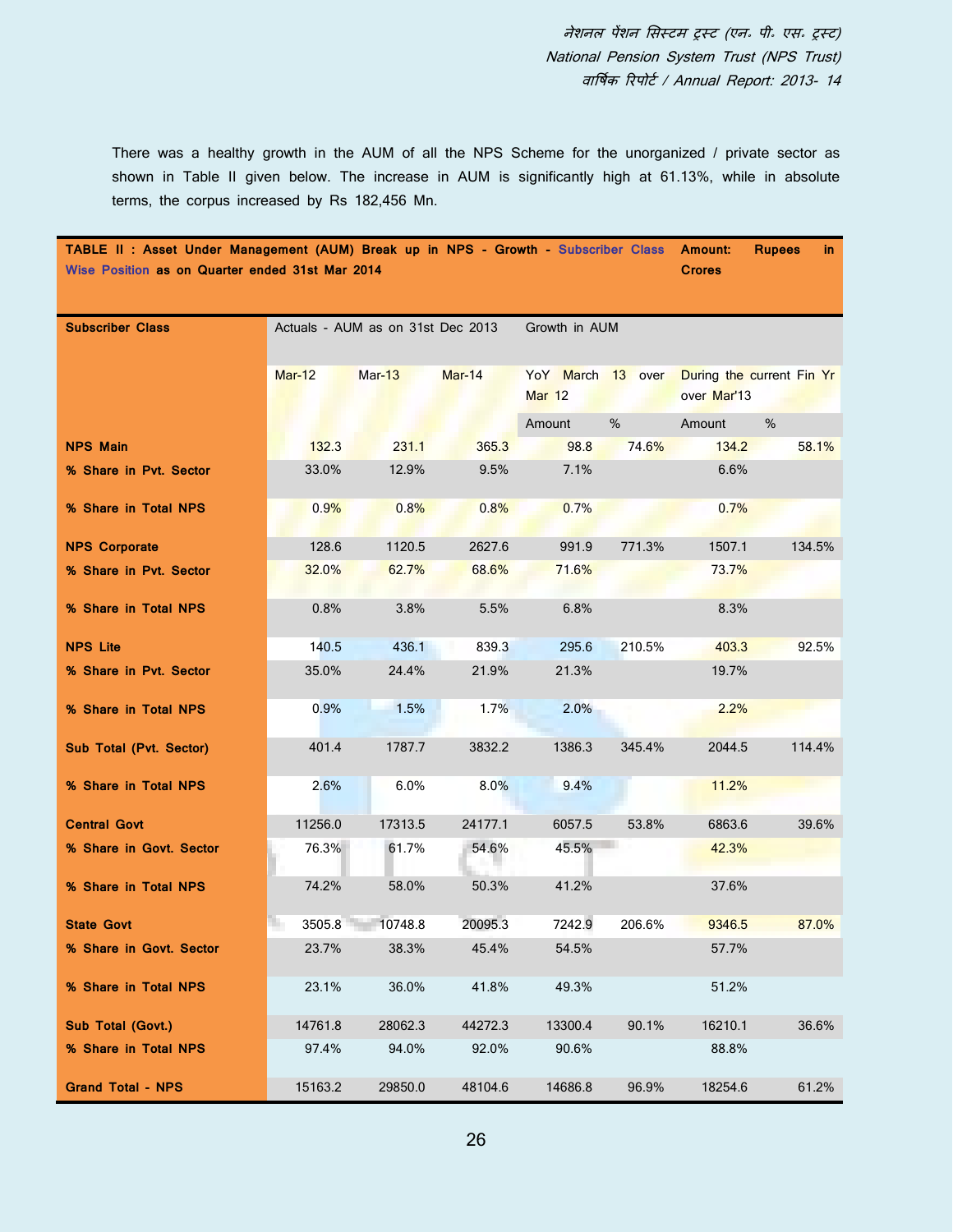## **Performance of Pension Fund Managers (PFMs)**

The position of the corpus / AUM with the Pension Fund Managers is shown in the following table:-

| <b>PFM</b>                                                    |                | AUM (in Rs Mn) |                 |           |
|---------------------------------------------------------------|----------------|----------------|-----------------|-----------|
|                                                               | 31-Mar-13      | 28-Mar-14      | Increase in AUM |           |
|                                                               |                |                | <b>Amount</b>   | %         |
| <b>SBI Pension Fund Pvt. Ltd.</b>                             | 117,882        | 186,237        | 68,355          | 57.99     |
| UTI Retirement Solution Ltd.                                  | 94,828         | 150,326        | 55,498          | 58.52     |
| <b>LIC Pension Fund Ltd.</b>                                  | 84,636         | 141,667        | 57,031          | 67.38     |
| <b>ICICI Prudential Pension Funds Management Company Ltd.</b> | 721            | 1,752          | 1,031           | 142.96    |
|                                                               |                |                |                 |           |
| Kotak Mahindra Pension Fund Ltd.                              | 248            | 548            | 300             | 120.85    |
| <b>Reliance Capital Pension Fund Ltd.</b>                     | 225            | 435            | 210             | 93.27     |
| <b>HDFC</b>                                                   | $\Omega$       | 59             | 59              | <b>NA</b> |
| <b>DSP Blackrock</b>                                          | $\overline{0}$ | 8              | 8               | <b>NA</b> |
| Total                                                         | 298,540        | 481,031        | 182,491         | 61.13     |

All the PFMs continued to witness good growth in assets under management. All the PFMs maintained their relative ranking in terms of size of AUM with SBI PF having the largest corpus. ICICI Prudential Pension Funds registered the highest growth in AUM in percentage terms. HDFC PF and DSP Blackrock PF were added in FY 2013-14, they had a total corpus of 67 Mn. by the end of financial year.

Funds of Central Government Employees Performance: Scheme CG (as on March 28, 2014)

|               |          |         |                           | <b>SCHEME CG</b> |          |           |                |                     |                  |
|---------------|----------|---------|---------------------------|------------------|----------|-----------|----------------|---------------------|------------------|
| <b>PFM</b>    |          |         | Financial Year Return (%) |                  |          |           |                | Trailing Return (%) |                  |
|               | FY 2009- | FY2010- | FY 2011-                  | FY 2012-         | FY 2013- |           | 1-Yr 2-Yr 3-Yr |                     | <b>Since</b>     |
|               | 10       | 11      | 12                        | 13               | 14       |           |                |                     | <b>Inception</b> |
| <b>LICPF</b>  | 12.27    | 8.3     | 5.8                       | 12.06            | 5.93     | 5.93      | 8.98 7.95      |                     | 9.04             |
| <b>SBIPF</b>  | 8.88     | 8.05    | 5.81                      | 12.75            |          | 3.92 3.92 | 8.47           | 7.52                | 9.38             |
| <b>UTIRSL</b> | 9.27     | 8.45    | 5.52                      | 12.26            | 5.04     | 5.04      | 8.64           | -7.67               | 8.88             |

Note: Returns above 1 year periods are annualized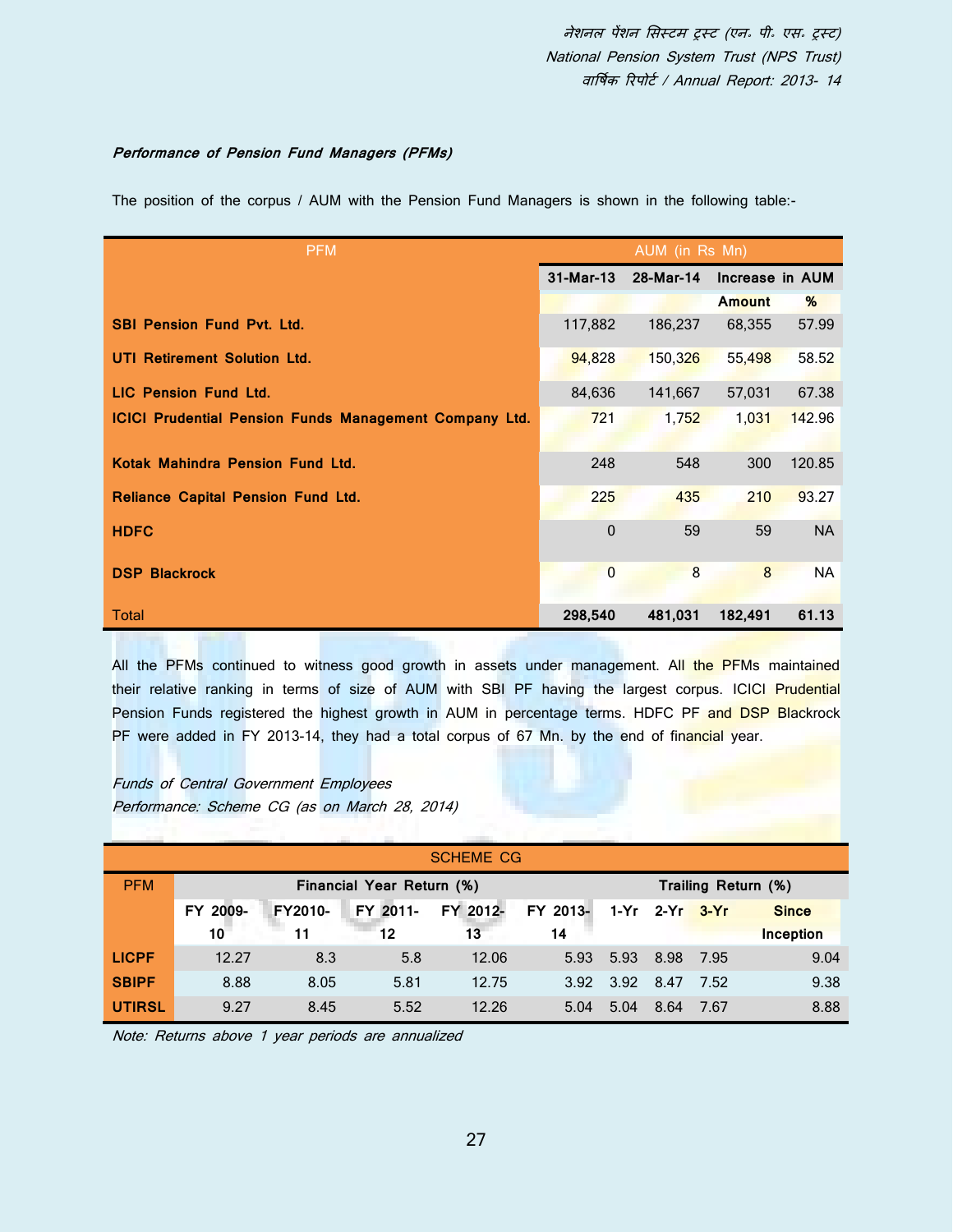Funds of State Government Employees Performance: Scheme SG (as on March 28, 2014)

| <b>SCHEME SG</b> |                                                  |      |       |      |           |                |      |                                                                 |  |  |
|------------------|--------------------------------------------------|------|-------|------|-----------|----------------|------|-----------------------------------------------------------------|--|--|
| <b>PFM</b>       | Financial Year Return (%)<br>Trailing Return (%) |      |       |      |           |                |      |                                                                 |  |  |
|                  | FY2010-11                                        |      |       |      |           |                |      | FY 2011-12 FY 2012-13 FY 2013-14 1-Yr 2-Yr 3-Yr Since Inception |  |  |
|                  |                                                  |      |       |      |           |                |      |                                                                 |  |  |
| <b>LICPF</b>     | 10.77                                            | 6.68 | 12.75 | 5.87 |           | 5.87 9.34 8.42 |      | 8.82                                                            |  |  |
| <b>SBIPF</b>     | 9.88                                             | 6.8  | 13.01 | 3.83 | 3.83 8.58 |                | 7.90 | 8.34                                                            |  |  |
| <b>UTIRSL</b>    | 11.34                                            | 6.04 | 13.22 | 4.70 | 4.70      | 8.90           | 8.02 | 8.63                                                            |  |  |

Note: Returns above 1 year periods are annualised

## **Funds of Unorganised / Private Sector**

## Performance: Scheme E - Tier I (as on March 28, 2014)

|                           |                          |                           | SCHEME E - TIER I |          |        |              |                     |                  |
|---------------------------|--------------------------|---------------------------|-------------------|----------|--------|--------------|---------------------|------------------|
| <b>PFM</b>                |                          | Financial Year Return (%) |                   |          |        |              | Trailing Return (%) |                  |
|                           | <b>FY2010-</b>           | FY 2011-                  | FY 2012-          | FY 2013- | $1-Yr$ | $2-Yr$       | $3-Yr$              | <b>Since</b>     |
|                           | 11                       | 12 <sup>2</sup>           | 13                | 14       |        |              |                     | <b>Inception</b> |
| <b>ICICI Pru PF</b>       | 11.83                    | $-7.75$                   | 9.05              | 21.18    | 21.18  | 16.06        | 7.73                | 11.01            |
| <b>Kotak PF</b>           | 11.89                    | $-10.23$                  | 11.52             | 19.48    | 19.48  | 14.72        | 6.93                | 9.03             |
| <b>Reliance PF</b>        | 10.77                    | $-10.49$                  | 7.75              | 20.20    | 20.20  | 14.34        | 6.62                | 9.69             |
| <b>SBI PF</b>             | 8.05                     | $-7.18$                   | 8.24              | 20.68    | 20.68  | 15.43        | 7.39                | 7.35             |
| UTI RSL                   | 8.35                     | $-10.58$                  | 7.42              | 21.29    | 21.29  | 14.59        | 6.44                | 10.16            |
| <b>DSP Blackrock PF</b>   |                          |                           |                   |          |        |              |                     | $7.99*$          |
| <b>HDFC Life PF</b>       |                          |                           |                   |          |        |              |                     | 19.99*           |
| LIC PF                    | $\overline{\phantom{a}}$ |                           | ٠                 |          |        |              |                     | $12.76*$         |
| <b>IDFC PF</b>            | 8.89                     | $-9.32$                   |                   |          |        |              |                     |                  |
| <b>S&amp;P BSE SENSEX</b> | 10.94                    | $-10.5$                   | 8.23              | 18.60    | 18.60  | 13.35        | 4.74                | 14.68            |
| <b>CNX Nifty</b>          | 11.14                    | $-9.23$                   | 7.31              | 17.83    | 17.83  | <i>12.50</i> | 4.71                | 14.30            |

\* Returns not annualized since inception date is less than one year

Returns above 1 year periods are annualised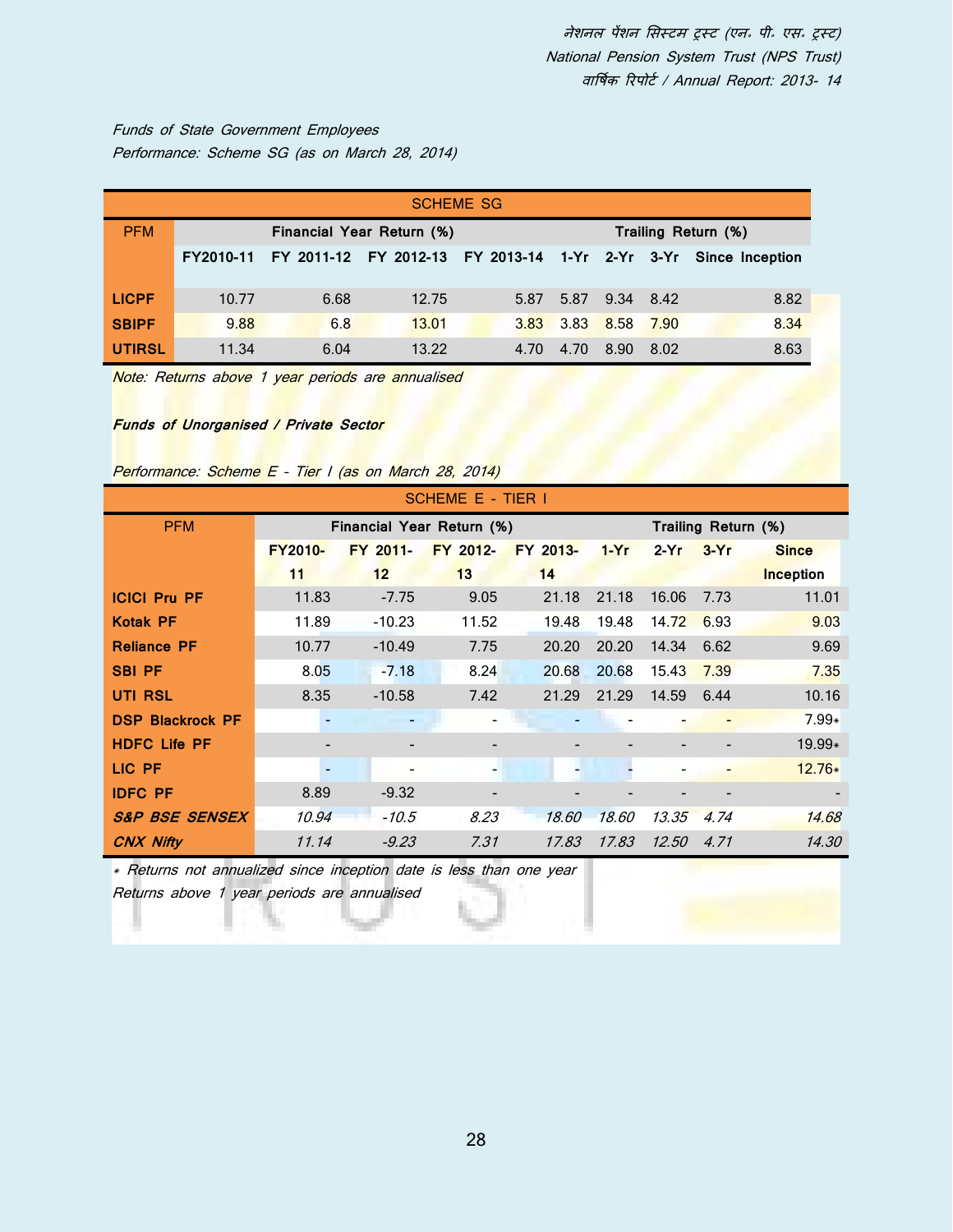|                           |                          |                           | SCHEME E - TIER II |          |        |                          |        |                     |
|---------------------------|--------------------------|---------------------------|--------------------|----------|--------|--------------------------|--------|---------------------|
| <b>PFM</b>                |                          | Financial Year Return (%) |                    |          |        |                          |        | Trailing Return (%) |
|                           | <b>FY2010-</b>           | FY 2011-                  | FY 2012-           | FY 2013- | $1-Yr$ | $2-Yr$                   | $3-Yr$ | <b>Since</b>        |
|                           | 11                       | 12 <sup>2</sup>           | 13                 | 14       |        |                          |        | Inception           |
| <b>ICICI Pru PF</b>       | 10.12                    | $-10.41$                  | 9.79               | 21.14    | 21.14  | 14.63                    | 6.82   | 6.62                |
| <b>Kotak PF</b>           | 11.66                    | $-9.8$                    | 11.33              | 19.50    | 19.50  | 14.64                    | 7.05   | 7.37                |
| <b>Reliance PF</b>        | 5.37                     | $-10.37$                  | 7.79               | 20.67    | 20.67  | 14.58                    | 6.82   | 7.14                |
| <b>SBI PF</b>             | 7.86                     | $-7.51$                   | 8.26               | 20.37    | 20.37  | 15.30                    | 7.14   | 6.39                |
| <b>UTIRSL</b>             | 10.16                    | $-10.74$                  | 7.63               | 20.51    | 20.51  | 14.28                    | 6.32   | 6.28                |
| <b>DSP Blackrock PF</b>   | $\overline{\phantom{a}}$ |                           |                    |          |        |                          |        | $3.42*$             |
| <b>HDFC Life PF</b>       | $\overline{\phantom{a}}$ |                           | -                  |          |        | $\overline{\phantom{0}}$ |        | $7.93*$             |
| <b>LICPF</b>              | $\overline{\phantom{0}}$ |                           |                    |          |        |                          |        | $-1.22*$            |
| <b>IDFCPF</b>             | 7.05                     | $-9.46$                   | -                  |          |        |                          |        |                     |
| <b>S&amp;P BSE SENSEX</b> | 10.94                    | $-10.5$                   | 8.23               | 18.60    | 18.60  | 13.35                    | 4.74   | 6.44                |
| <b>CNX Nifty</b>          | 11.14                    | $-9.23$                   | 7.31               | 17.83    | 17.83  | <i>12.50</i>             | 4.71   | 6.53                |

Performance: Scheme E – Tier II (as on March 28, 2014)

\* Returns not annualized since inception date is less than one year

Returns above 1 year periods are annualised

|                         |                |          | SCHEME C - TIER I         |                          |      |        |                     |                  |
|-------------------------|----------------|----------|---------------------------|--------------------------|------|--------|---------------------|------------------|
| <b>PFM</b>              |                |          | Financial Year Return (%) |                          |      |        | Trailing Return (%) |                  |
|                         | <b>FY2010-</b> | FY 2011- | FY 2012-                  | FY 2013-                 | 1-Yr | $2-Yr$ | $3-Yr$              | <b>Since</b>     |
|                         | 11             | 12       | 13                        | 14                       |      |        |                     | <b>Inception</b> |
| <b>ICICI Pru PF</b>     | 9.41           | 11.43    | 14.22                     | 6.22                     | 6.22 | 10.36  | 10.59               | 10.43            |
| <b>Kotak PF</b>         | 10.86          | 10.19    | 15.01                     | 5.77                     | 5.77 | 10.30  | 10.39               | 10.52            |
| <b>Reliance PF</b>      | 8.12           | 8.13     | 13.89                     | 6.89                     | 6.89 | 10.38  | 9.64                | 8.38             |
| <b>SBI PF</b>           | 12.66          | 11.07    | 14.27                     | 5.24                     | 5.24 | 9.93   | 10.14               | 10.79            |
| <b>UTIRSL</b>           | 9.2            | 10.19    | 13.41                     | 6.14                     | 6.14 | 9.76   | 9.97                | 8.70             |
| <b>DSP Blackrock PF</b> | -              |          |                           |                          |      |        |                     | $5.02*$          |
| <b>HDFC Life PF</b>     |                |          |                           |                          |      |        |                     | $7*$             |
| <b>LICPF</b>            |                |          |                           | $\overline{\phantom{0}}$ |      |        |                     | $7.35*$          |
| <b>IDFCPF</b>           | 6.26           | 9.15     |                           |                          |      |        |                     |                  |

Performance: Scheme C – Tier I (as on March 28, 2014)

\* Returns not annualized since inception date is less than one year

Returns above 1 year periods are annualised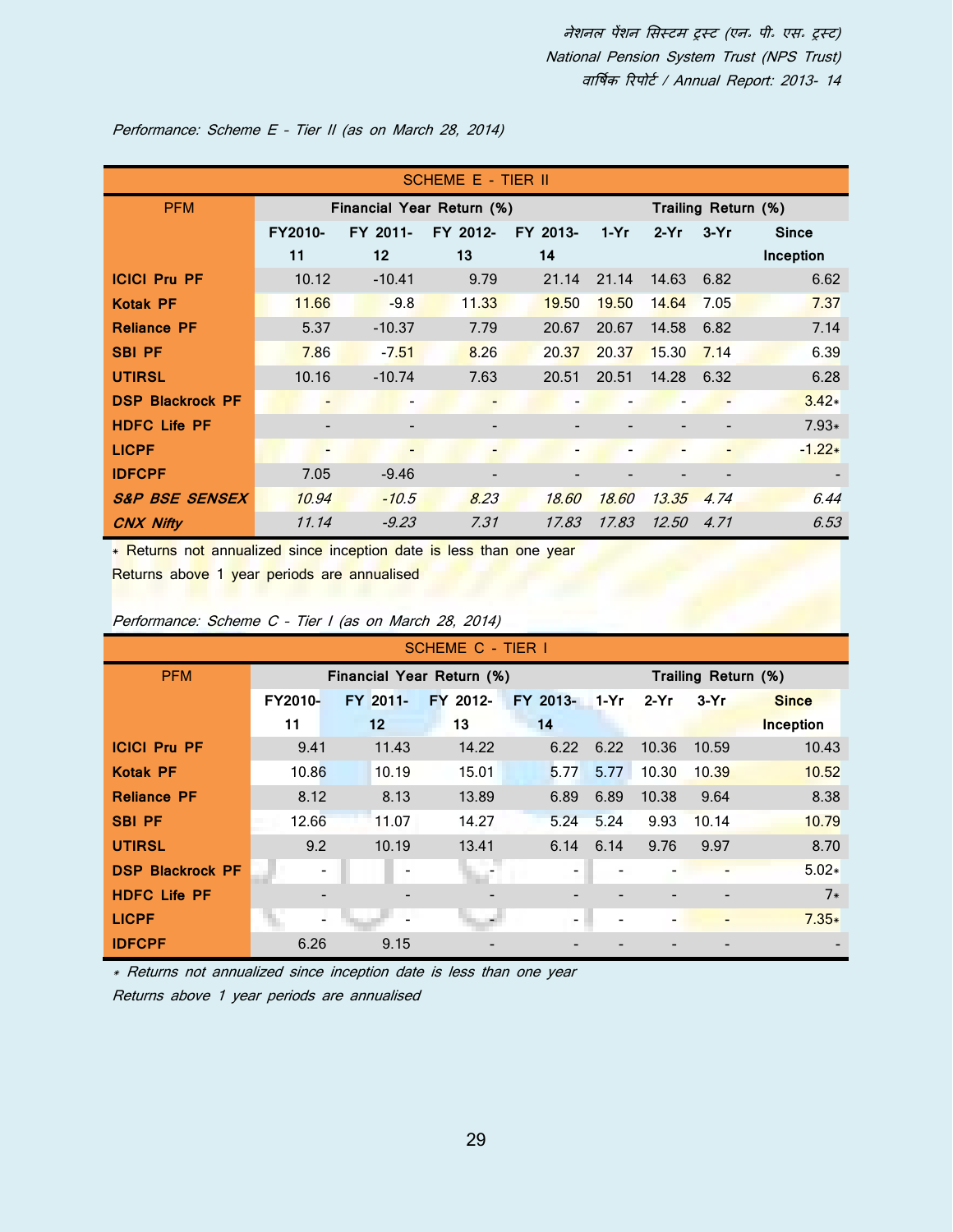|                         |                              |                           | <b>SCHEME C - TIER II</b> |                              |        |        |                     |              |
|-------------------------|------------------------------|---------------------------|---------------------------|------------------------------|--------|--------|---------------------|--------------|
| <b>PFM</b>              |                              | Financial Year Return (%) |                           |                              |        |        | Trailing Return (%) |              |
|                         | <b>FY2010-</b>               | FY 2011-                  | FY 2012-                  | FY 2013-                     | $1-Yr$ | $2-Yr$ | $3-Yr$              | <b>Since</b> |
|                         | 11                           | $12 \overline{ }$         | 13                        | 14                           |        |        |                     | Inception    |
| <b>ICICI Pru PF</b>     | 10.74                        | 12.27                     | 13.6                      | 6.10                         | 6.10   | 10.13  | 10.63               | 10.26        |
| <b>Kotak PF</b>         | 7.2                          | 9.7                       | 13.15                     | 5.76                         | 5.76   | 9.39   | 9.55                | 8.49         |
| <b>Reliance PF</b>      | 7.28                         | 7.86                      | $12 \overline{ }$         | 6.04                         | 6.04   | 9.03   | 8.70                | 7.94         |
| <b>SBIPF</b>            | 14.46                        | 10.73                     | 12.69                     | 4.15                         | 4.15   | 8.60   | 9.14                | 10.25        |
| <b>UTIRSL</b>           | 7.62                         | 11.4                      | 12.95                     | 5.75                         | 5.75   | 9.34   | 10.00               | 8.94         |
| <b>DSP Blackrock PF</b> | $\qquad \qquad \blacksquare$ | $\overline{\phantom{a}}$  |                           |                              |        |        |                     | $3.42*$      |
| <b>HDFC Life PF</b>     |                              | $\qquad \qquad -$         | $\qquad \qquad$           |                              |        |        |                     | $6.12*$      |
| <b>LICPF</b>            |                              | $\overline{\phantom{a}}$  | -                         | $\qquad \qquad \blacksquare$ |        | -      |                     | $4.22*$      |
| <b>IDFCPF</b>           | 6.02                         | 10.02                     |                           |                              |        |        |                     |              |

Performance: Scheme C – Tier II (as on March 28, 2014)

\* Returns not annualized since inception date is less than one year Returns above 1 year periods are annualised

Performance: Scheme G – Tier I (as on March 28, 2014)

|                          |                          |                           | <b>SCHEME G - TIER I</b> |          |      |        |        |                     |
|--------------------------|--------------------------|---------------------------|--------------------------|----------|------|--------|--------|---------------------|
| <b>PFM</b>               |                          | Financial Year Return (%) |                          |          |      |        |        | Trailing Return (%) |
|                          | FY2010-                  | FY 2011-                  | FY 2012-                 | FY 2013- | 1-Yr | $2-Yr$ | $3-Yr$ | <b>Since</b>        |
|                          | 11                       | $12 \overline{ }$         | 13                       | 14       |      |        |        | <b>Inception</b>    |
| <b>ICICI Pru PF</b>      | 7.71                     | 6.07                      | 13.84                    | 1.51     | 1.51 | 7.58   | 6.96   | 6.78                |
| <b>Kotak PF</b>          | 9.14                     | 6.14                      | 13.61                    | 0.84     | 0.84 | 6.99   | 6.83   | 6.67                |
| <b>Reliance PF</b>       | 7.65                     | 5.63                      | 13.74                    | 0.89     | 0.89 | 6.99   | 6.57   | 6.14                |
| <b>SBI PF</b>            | 12.25                    | 5.46                      | 13.48                    | 0.23     | 0.23 | 6.58   | 6.24   | 8.33                |
| <b>UTIRSL</b>            | 12.52                    | 3.75                      | 13.57                    | 0.93     | 0.93 | 6.96   | 5.91   | 6.50                |
| <b>DSP Black rock PF</b> | $\overline{\phantom{a}}$ | $\overline{\phantom{a}}$  |                          |          |      |        |        | $4.82*$             |
| <b>HDFC Life PF</b>      |                          |                           |                          |          |      |        |        | $3.28*$             |
| <b>LICPF</b>             |                          |                           |                          |          |      |        |        | $5.53*$             |
| <b>IDFCPF</b>            | 6.97                     | 5.9                       |                          |          |      |        |        |                     |

\* Returns not annualized since inception date is less than one year Returns above 1 year periods are annualised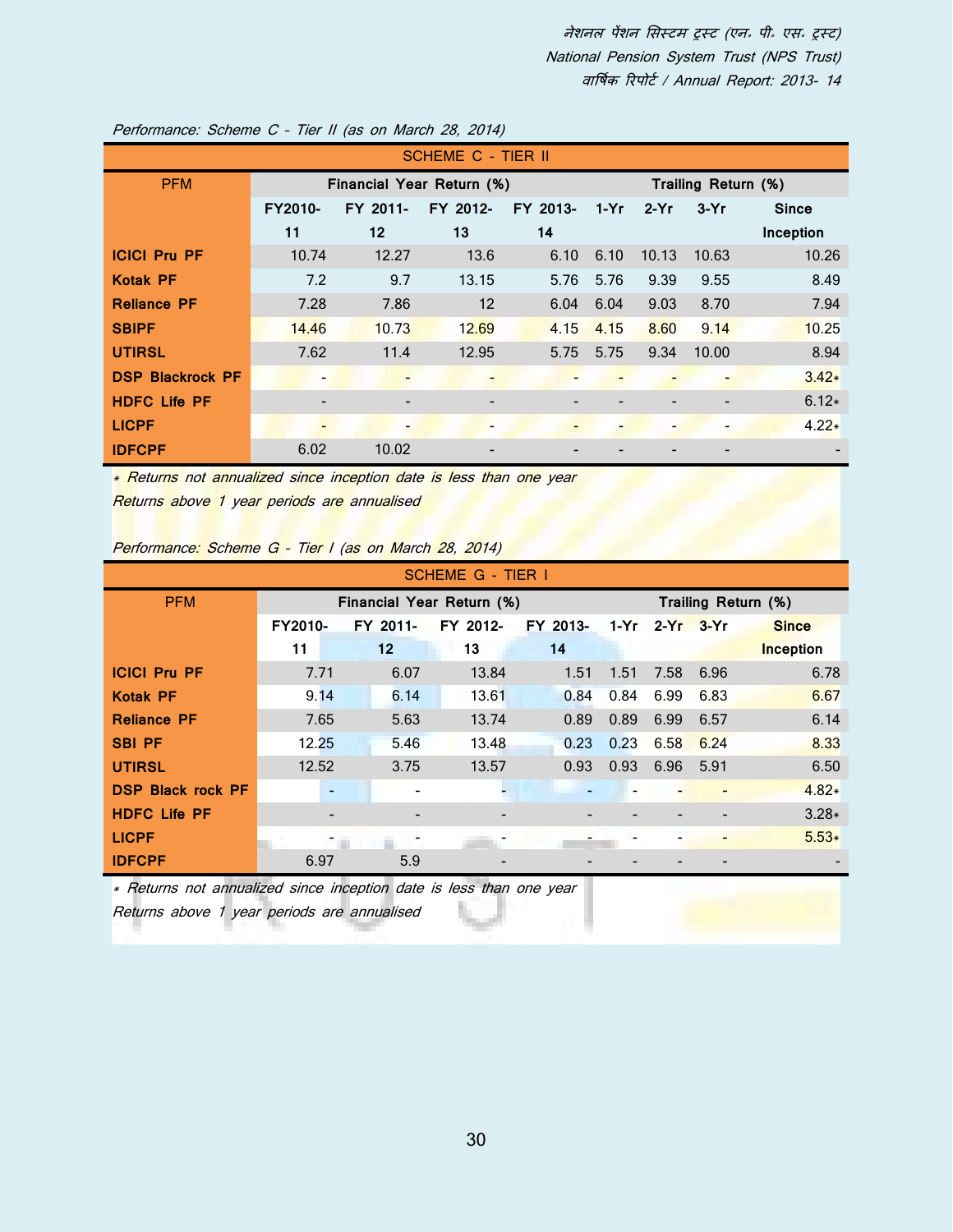|                         |                          |          | <b>SCHEME G - TIER II</b> |          |                     |                |                              |              |  |
|-------------------------|--------------------------|----------|---------------------------|----------|---------------------|----------------|------------------------------|--------------|--|
| <b>PFM</b>              |                          |          | Financial Year Return (%) |          | Trailing Return (%) |                |                              |              |  |
|                         | FY2010-                  | FY 2011- | FY 2012-                  | FY 2013- |                     | 1-Yr 2-Yr 3-Yr |                              | <b>Since</b> |  |
|                         | 11                       | 12       | 13                        | 14       |                     |                |                              | Inception    |  |
| <b>ICICI Pru PF</b>     | 6.43                     | 6.36     | 14.36                     | 1.12     | 1.12                | 7.60           | 7.07                         | 6.75         |  |
| <b>Kotak PF</b>         | 6.4                      | 5.37     | 12.86                     | 1.18     | 1.18                | 6.87           | 6.32                         | 6.10         |  |
| <b>Reliance PF</b>      | 4.68                     | 5.76     | 13.68                     | 0.87     | 0.87                | 6.87           | 6.57                         | 6.29         |  |
| <b>SBIPF</b>            | 11.82                    | 5.31     | 13.47                     | 0.39     | 0.39                | 6.61           | 6.23                         | 8.47         |  |
| <b>UTIRSL</b>           | 16.44                    | 3.81     | 13.52                     | 0.51     | 0.51                | 6.69           | 5.76                         | 7.97         |  |
| <b>DSP Blackrock PF</b> |                          |          |                           |          |                     |                |                              | $3.29*$      |  |
| <b>HDFC Life PF</b>     |                          |          |                           |          |                     |                |                              | $5.92*$      |  |
| <b>LICPF</b>            | $\overline{\phantom{0}}$ |          |                           |          |                     |                | $\qquad \qquad \blacksquare$ | $7.03*$      |  |
| <b>IDFCPF</b>           | 6                        | 7.22     |                           |          |                     |                |                              |              |  |

## Performance: Scheme G – Tier II (as on March 28, 2014)

\* Returns not annualized since inception date is less than one year

Returns above 1 year periods are annualised

| Performance: Scheme NPS Lite (as on March 28, 2014) |  |  |  |  |  |  |  |  |
|-----------------------------------------------------|--|--|--|--|--|--|--|--|
|-----------------------------------------------------|--|--|--|--|--|--|--|--|

| Scheme NPS Lite |      |                           |      |                     |      |                                                                 |  |  |  |  |
|-----------------|------|---------------------------|------|---------------------|------|-----------------------------------------------------------------|--|--|--|--|
| <b>PFM</b>      |      | Financial Year Return (%) |      | Trailing Return (%) |      |                                                                 |  |  |  |  |
|                 |      |                           |      |                     |      | FY 2011-12 FY 2012-13 FY 2013-14 1-Yr 2-Yr 3-Yr Since Inception |  |  |  |  |
| <b>Kotak PF</b> |      | 14.58                     | 5.18 | 5.18 9.52           |      | 9.30                                                            |  |  |  |  |
| LIC PF          | 10.1 | 13.02                     | 5.91 | 5.91 9.48 9.59      |      | 9.56                                                            |  |  |  |  |
| <b>SBI PF</b>   | 8.7  | 13.83                     | 4.11 | 9.03<br>4.11        | 9.47 | 9.79                                                            |  |  |  |  |
| <b>UTIRSL</b>   | 8.55 | 13.18                     | 4.90 | 4.90<br>9.13        | 9.15 | 9.67                                                            |  |  |  |  |

For Kotak inception date is Jan 31, 2012.

Returns above 1 year periods are annualised

| Performance: Scheme Corporate - CG (as on March 28, 2014) |  |  |  |  |
|-----------------------------------------------------------|--|--|--|--|
|-----------------------------------------------------------|--|--|--|--|

| Scheme Corporate CG |                           |      |                     |                        |  |  |  |  |
|---------------------|---------------------------|------|---------------------|------------------------|--|--|--|--|
| <b>PFM</b>          | Financial Year Return (%) |      | Trailing Return (%) |                        |  |  |  |  |
|                     | FY 2012-13 FY 2013-14     |      |                     | 1 year Since Inception |  |  |  |  |
| LIC PF              |                           | 5.63 | 5.63                | 7.01                   |  |  |  |  |
| <b>SBI PF</b>       |                           | 3.31 | 3.31                | 5.86                   |  |  |  |  |
| <b>UTIRSL</b>       |                           |      |                     |                        |  |  |  |  |

Returns above 1 year periods are annualized

UTI Scheme Corporate CG ended in the financial year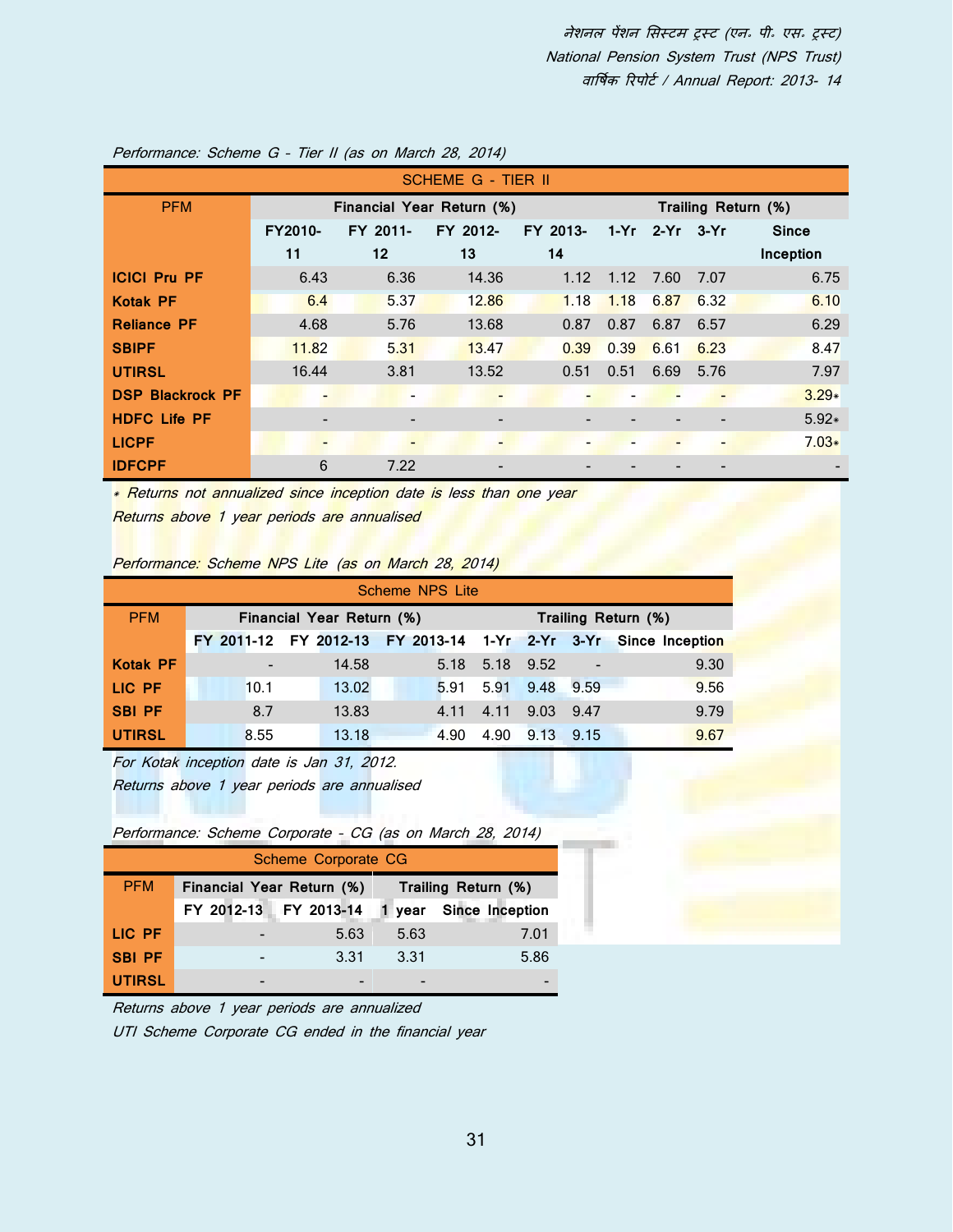#### **Performance of PFMs vis-à-vis Mutual Fund Industry**

To assess the performance of NPS schemes vis-à-vis mutual funds, returns delivered by respective PFMs in each category has been compared with relevant CRISIL AMFI MF performance indices. CRISIL – AMFI MF Performance Indices are industry level indices that track the performance of different categories of mutual funds across time frames and market cycles. The key highlights of performance comparison of NPS schemes vis-à-vis CRISIL AMFI MF performance indices as on March 28, 2014 are as follows:

All PFMs in Scheme CG, Scheme SG, Scheme NPS Lite, and Scheme Corporate CG have underperformed the CRISIL - AMFI MIP Fund Performance Index over one year period.

Equity schemes (Scheme E - Tier I and Scheme E - Tier II) of all PFMs have outperformed CRISIL -AMFI Large Cap Fund Performance Index in one year and two years.

Corporate debt schemes (Scheme C - Tier I and Scheme C - Tier II) of all PFMs have delivered superior returns to CRISIL - AMFI Income Fund Performance Index in one year two year and three year.

Gilt schemes (Scheme G - Tier I and Scheme G - Tier II) of all PFMs have underperformed CRISIL -AMFI Gilt Fund Performance Index in one year.





#### Returns for period greater than one year are compounded annualised returns

In scheme CG, all the PFMs underperformed the CRISIL - AMFI MIP Fund Performance Index in one year period. In two year and three year periods, only LIC PF has outperformed the CRISIL - AMFI MIP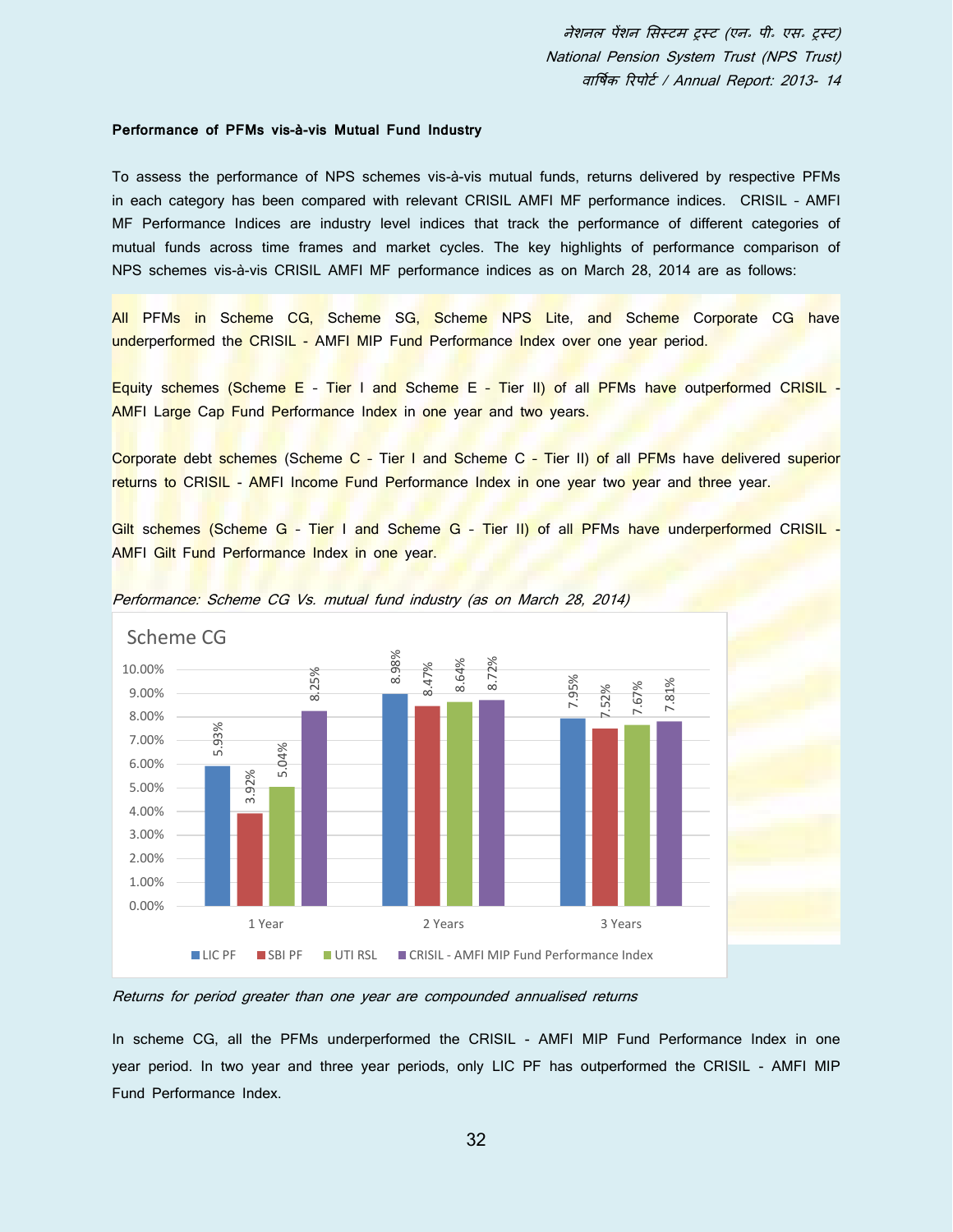

**Performance: Scheme SG Vs. mutual fund industry (as on March 28, 2014)**



In scheme SG, all the PFMs underperformed the CRISIL - AMFI MIP Fund Performance Index in one year period. In two year period, all PFMs (except SBI PF) have outperformed CRISIL - AMFI MIP Fund Performance Index. In three year period, all PFMs have outperformed CRISIL - AMFI MIP Fund Performance Index.



**Performance: Scheme NPS Lite Vs. mutual fund industry (as on March 28, 2014)**

*Returns for period greater than one year are compounded annualised returns. For Kotak, inception date is Jan 31, 2012.* 

In scheme NPS Lite, all the PFMs underperformed the CRISIL - AMFI MIP Fund Performance Index in one year period. However, in two and three year periods, all PFMs have outperformed the CRISIL - AMFI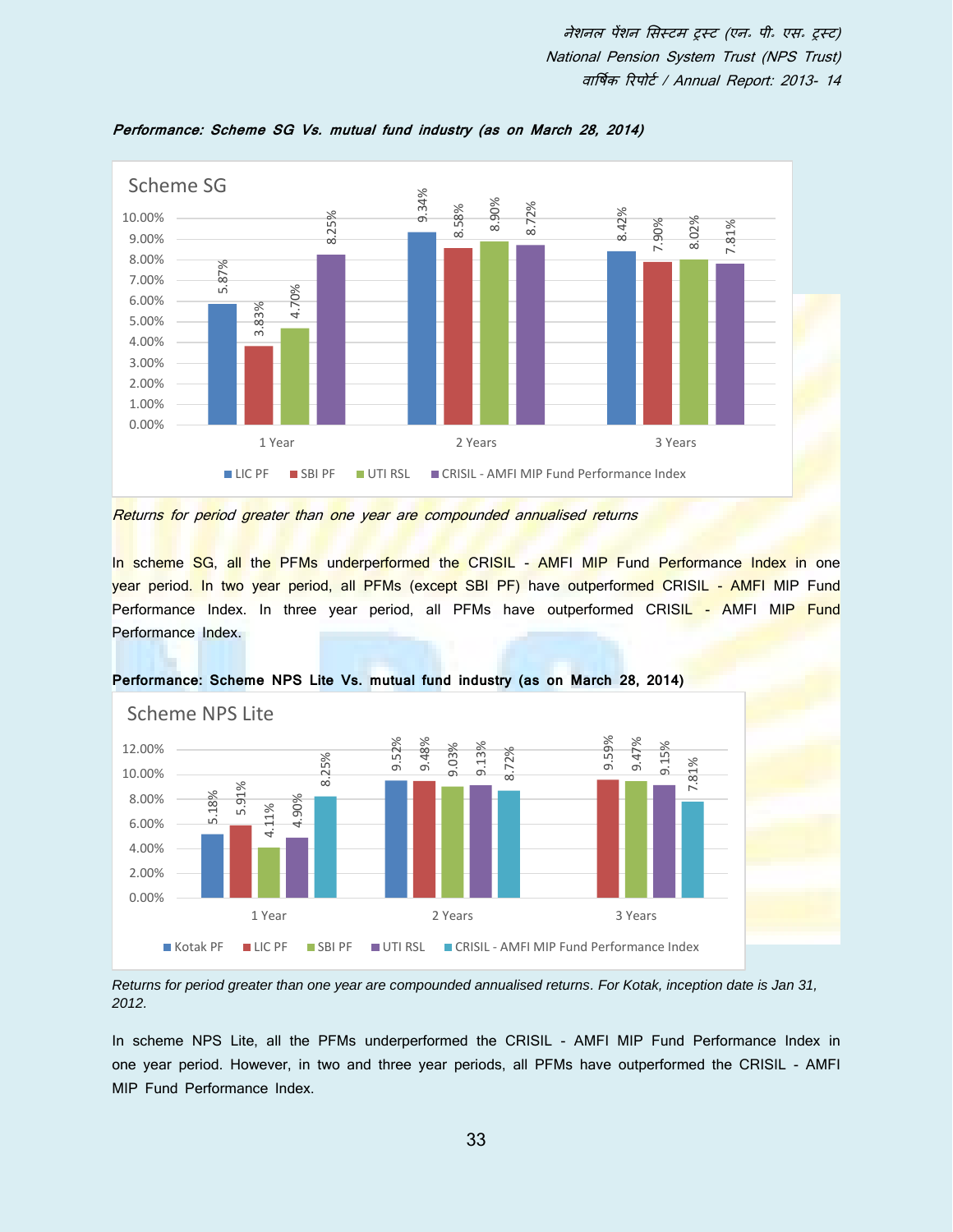

**Performance: Scheme Corporate CG Vs. mutual fund industry (as on March 28, 2014)**

In scheme Corporate CG, all the PFMs underperformed the CRISIL - AMFI MIP Fund Performance Index in one year period. Scheme Corporate - CG has been managed by the PFMs since 5th November, 2012.



**Performance: Scheme E – Tier I Vs. mutual fund industry (as on March 28, 2014)**

Returns for period greater than one year are compounded annualised returns

In scheme E - Tier I, all the PFMs outperformed CRISIL - AMFI Large Cap Fund Performance Index in one year and two year periods, however in the three year period, only ICICI Prudential PF and SBI PF have outperformed CRISIL - AMFI Large Cap Fund Performance Index.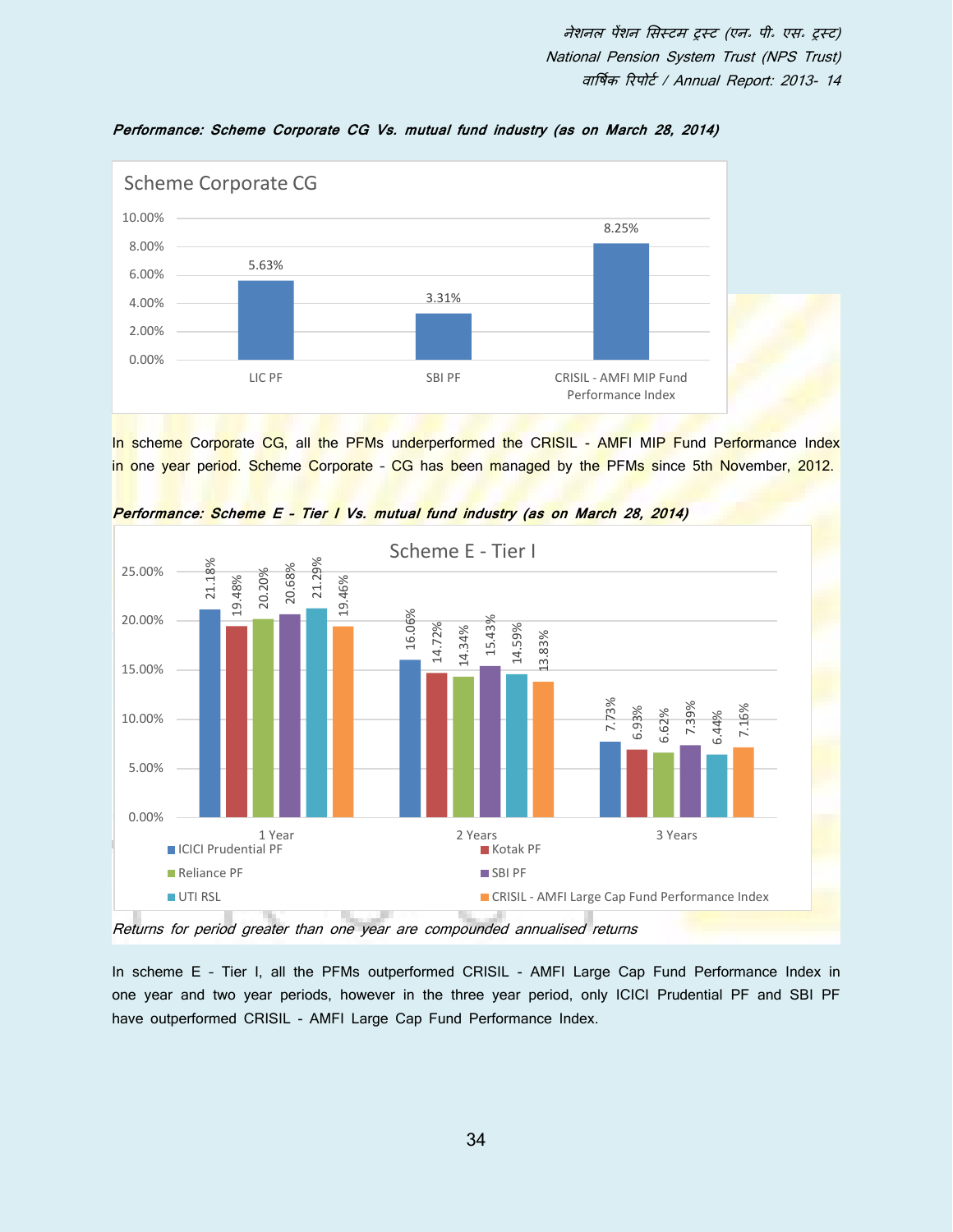

*Performance: Scheme E – Tier II Vs. mutual fund industry (as on March 28, 2014)*

Returns for period greater than one year are compounded annualised returns

In scheme E - Tier II, all the PFMs outperformed CRISIL - AMFI Large Cap Fund Performance Index in one year and two year period. However in the three year period, none of the PFMs have outperformed the CRISIL - AMFI Large Cap Fund Performance Index.



*Performance: Scheme C – Tier I Vs. mutual fund industry (as on March 28, 2014)*

*Returns for period greater than one year are compounded annualised returns* 

In scheme C – Tier I, all the PFMs outperformed the CRISIL - AMFI Income Fund Performance Index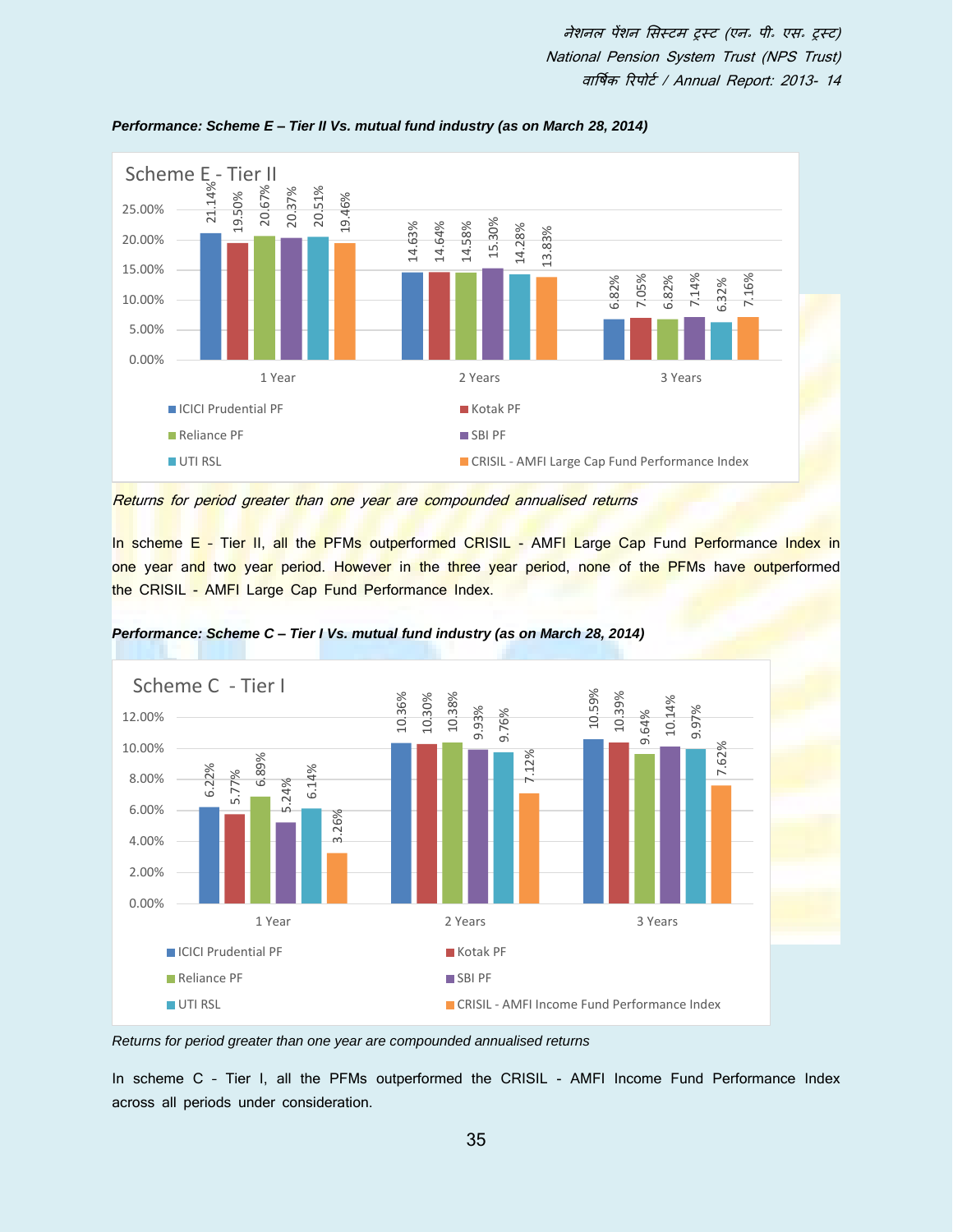

**Performance: Scheme C – Tier II Vs. mutual fund industry (as on March 28, 2014)**

Returns for period greater than one year are compounded annualised returns

For the scheme C - Tier II, all the PFMs outperformed the CRISIL - AMFI Income Fund Performance Index across all periods under consideration.



**Performance: Scheme G – Tier I Vs. mutual fund industry (as on March 28, 2014)**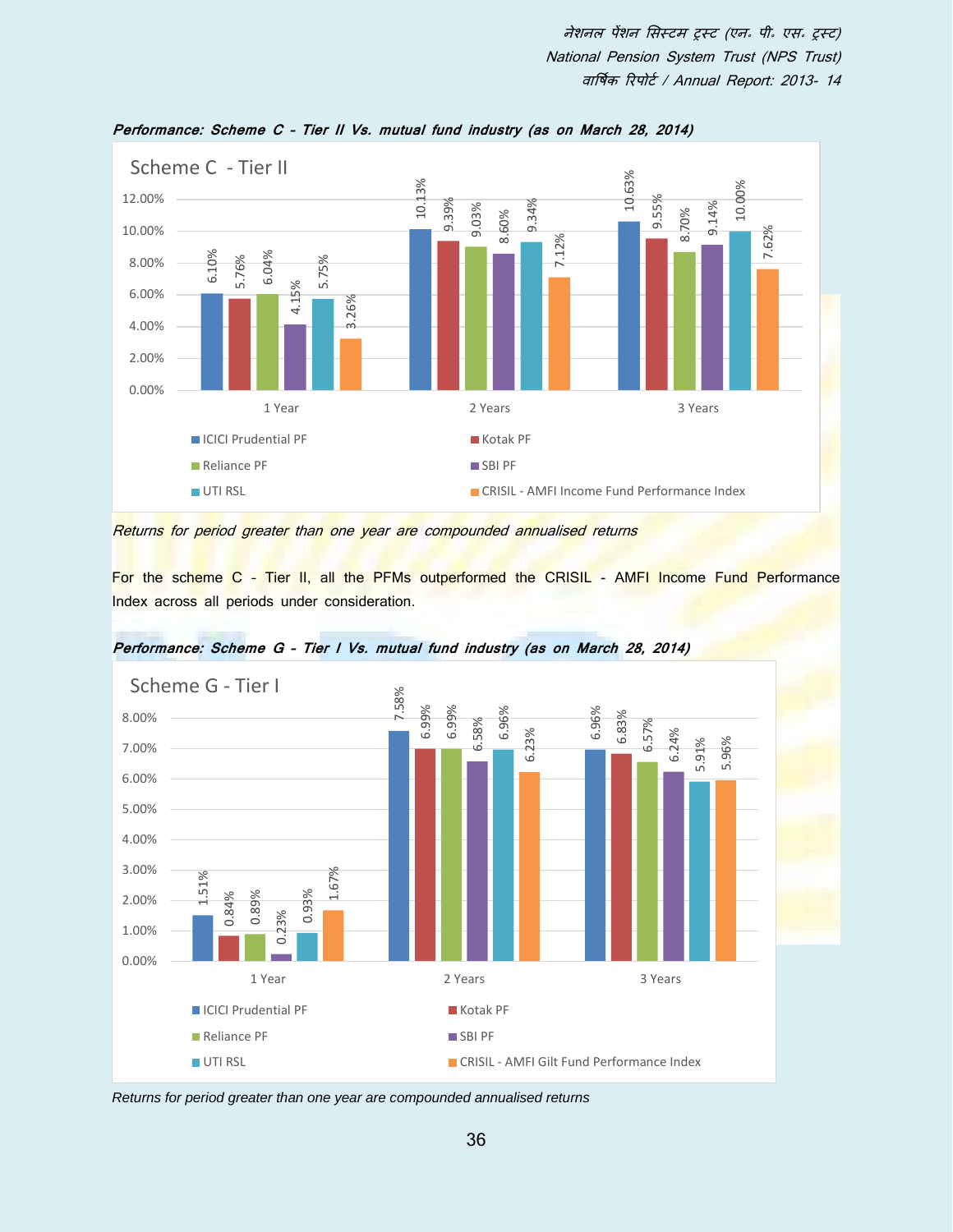In scheme G - Tier I, all the PFMs underperformed the CRISIL - AMFI Gilt Fund Performance Index for one year period. In two and three year periods, all PFMs have delivered returns superior to CRISIL - AMFI Gilt Fund Performance Index, except UTI RSL which has underperformed in three year period.



**Performance: Scheme G – Tier II Vs. mutual fund industry (as on March 28, 2014)**

Returns for period greater than one year are compounded annualised returns

In scheme G - Tier II, all the PFMs underperformed the CRISIL - AMFI Gilt Fund Performance Index for one year period. In two and three year periods, all PFMs have delivered returns superior to CRISIL -AMFI Gilt Fund Performance Index, except UTI RSL which has underperformed in three year period.

#### **Acknowledgements**

The Board of Trustees will like to thank the Chairman PFRDA for providing constant guidance, encouragement and support to the NPS Trust in ensuring its smooth function and efficient discharge of its responsibilities. We would also like to place on record our appreciation for all the other staff of PFRDA, who have provided constant support and assistance to the NPS Trust. The Board of Trustees will like to make a special mention of the tireless and efficient work done by the team of the staff in the NPS Trust Secretariat and place on record our appreciation for the entire team of staff of the NPS Trust.

SD/-

**ज्ञानेन्सर नार् िाजपेई / Ghyanendra Nath Bajpai अध्यक्ष, िोडा ऑफ ट्रस्टी / Chairman of the Board of Trustees नेशनल पेंशन मसस्टि ट्रस्ट (एन पी एस ट्रस्ट), नयी दि्ली National Pension System Trust, (NPS Trust) New Delhi. दिनांक : 12 जून 2014 / Date: 12th June 2014**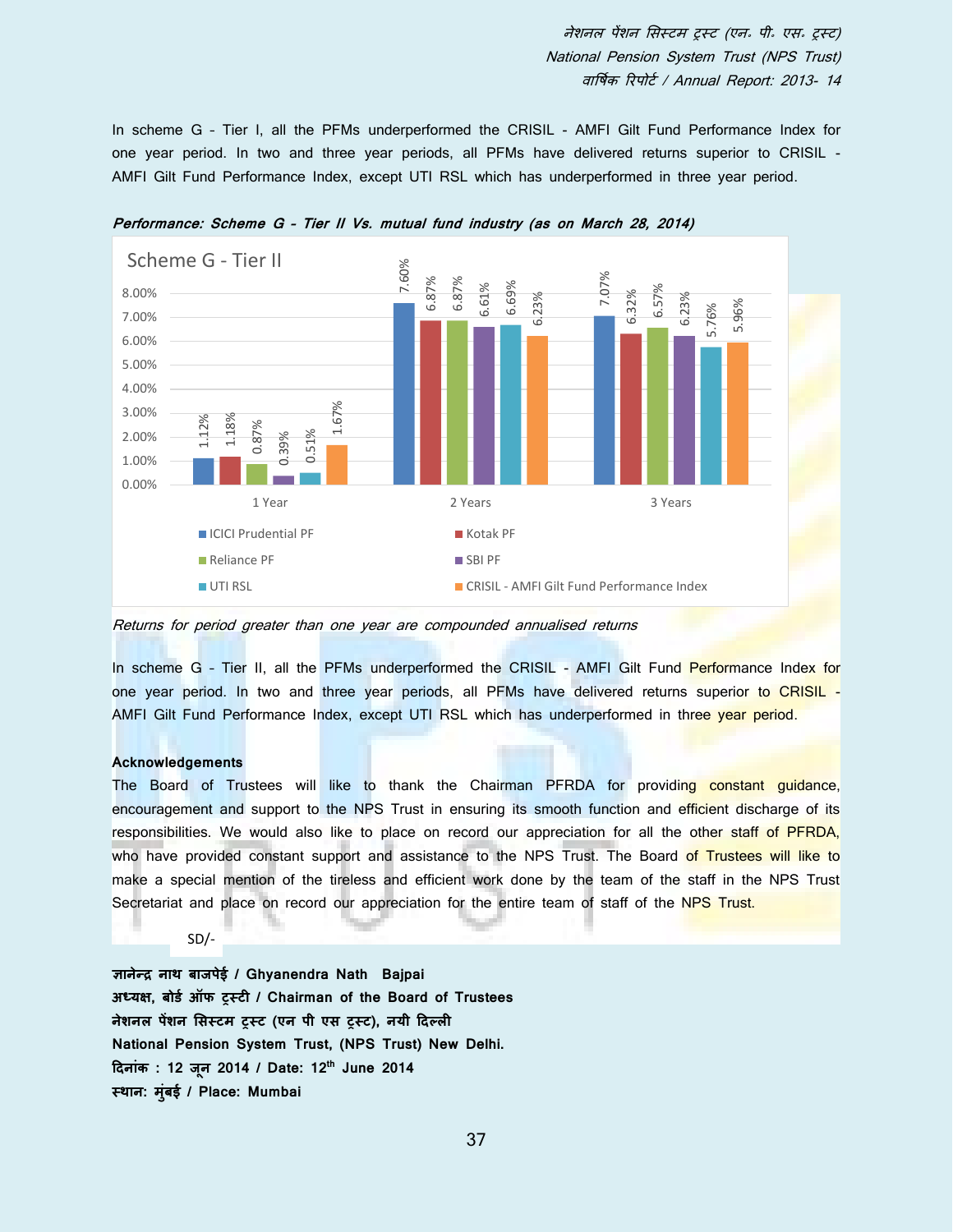## **अनिुधं क / ANNEXURE**

**एन पी एस ट्रस्ट के लेखा परीक्षक की ररपोटा व अंके क्षक्षत खाते 31 िाचा 2014 को सिाप्त होने वाले ववत्तीय वर्ा के मलए Auditor's Report and Audited Accounts of NPS Trust for the Financial year ended 31st March 2014**

## **INDEPENDENT AUDITORS' REPORT**

## **THE TRUSTEES OF NATIONAL PENSION SCHEME (NPS) TRUST**

## **Report on the Financial Statements**

We have audited the accompanying financial statements of M/s National Pension Scheme (NPS) Trust which comprises the Balance Sheet as at 31st March, 2014 and the Income and Expenditure account and Receipt and Payment account for the year ended on that date and a summary of significant accounting policies and other explanatory information.

### **Management's Responsibility for the Financial Statements**

Management is responsible for the preparation of these financial statements that give a true and fair view of the financial position and financial performance of the Trust in accordance with the Generally Accepted Accounting Principles. This responsibility includes the design, implementation and maintenance of internal control relevant to the preparation and presentation of the financial statements that give a true and fair view and are free from material misstatement, whether due to fraud or error.

#### **Auditors' Responsibility**

Our responsibility is to express an opinion on these financial statements based on our audit. We conducted our audit in accordance with the Standards on Auditing issued by the Institute of Chartered Accountants of India. Those Standards require that we comply with ethical requirements and plan and perform the audit to obtain reasonable assurance about whether the financial statements are free from material misstatement.

An audit involves performing procedures to obtain audit evidence about the amounts and disclosures in the financial statements. The procedures selected depend on the auditor's judgment, including the assessment of the risks of material misstatement of the financial statements, whether due to fraud or error. In making those risk assessments, the auditor considers internal control relevant to the Trust's preparation and fair presentation of the financial statements in order to design audit procedures that are appropriate in the circumstances. An audit also includes evaluating the appropriateness of accounting policies used and the reasonableness of the accounting estimates made by management, as well as evaluating the overall presentation of the financial statements.

We believe that the audit evidence we have obtained is sufficient and appropriate to provide a basis for our audit opinion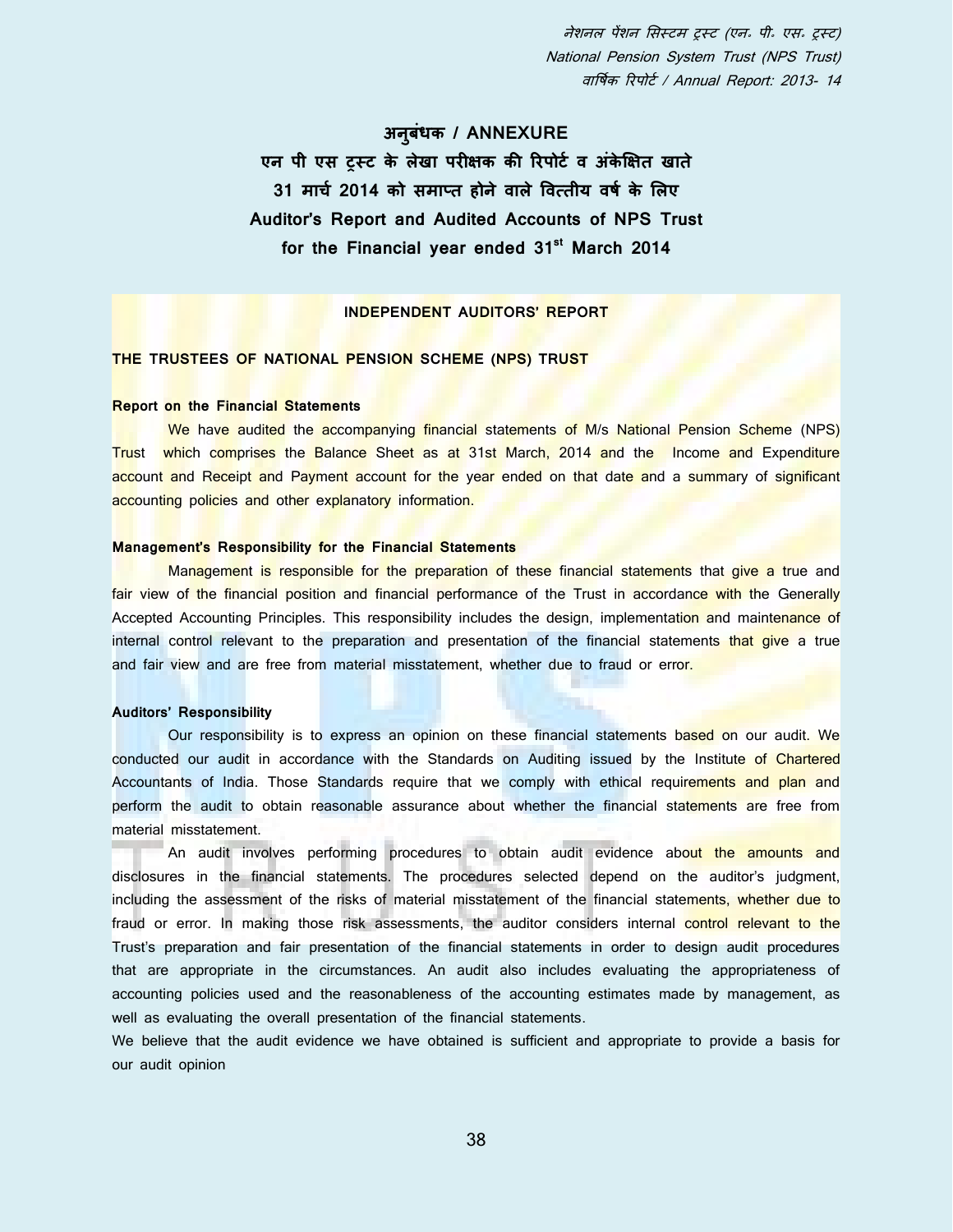In our opinion, and to the best of our information and according to the explanations given to us, the financial statements give the information required by the Act in the manner so required and give a true and fair view in conformity with the accounting principles generally accepted in India:

(i) In the case of the Balance Sheet, of the state of affairs of the Trust as at 31st March,2014 and

(ii) In the case of the Income and Expenditure Account, of the excess of income over expenditure for the year ended on that date.

(iii) In the case of the Receipts and Payments Account, of the total receipts and payments for the year ended on that date.

> **For Ghosh Khanna & Co.** Chartered Accountants Firm Registration No. 003366N **Sd/- Rohit Kohli Partner M. No.: 87722**

**Place:** New Delhi **Date:** 13-06-14

39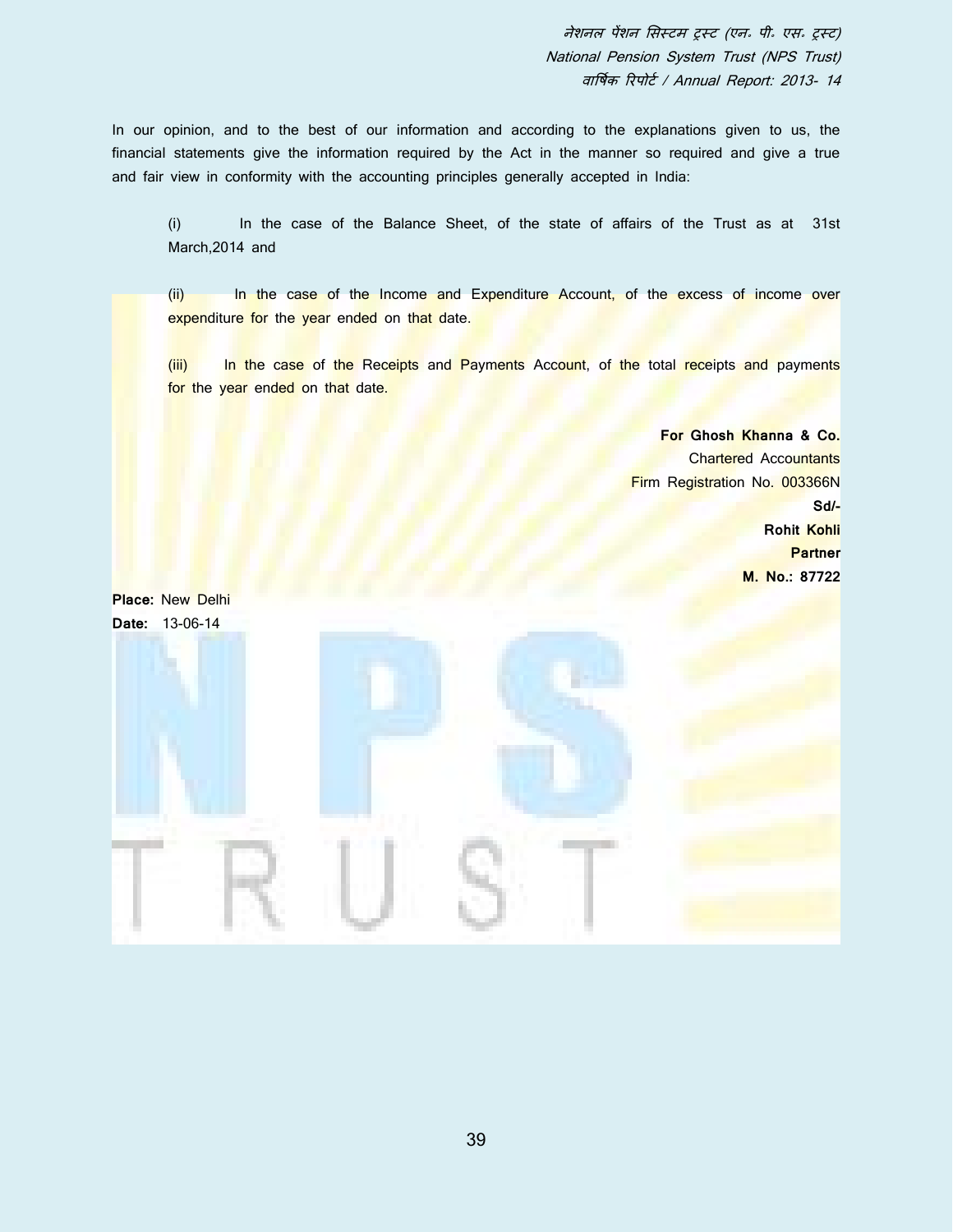|                                                                                                                                                                                                    |                          |                                                         | (Amount in Rs.)                              |
|----------------------------------------------------------------------------------------------------------------------------------------------------------------------------------------------------|--------------------------|---------------------------------------------------------|----------------------------------------------|
| <b>Particulars</b>                                                                                                                                                                                 | <b>Note</b>              | As at March 31, 2014                                    | As at March 31, 2013                         |
| <b>CORPUS / CAPITAL FUND AND LIABILITIES</b>                                                                                                                                                       |                          |                                                         |                                              |
| Corpus / Capital Fund                                                                                                                                                                              | 2.1                      | 1,300,373                                               | 808,927                                      |
| <b>Current Liabilities and Provisions</b>                                                                                                                                                          | 2.2                      | 190,983                                                 | 254,192                                      |
| <b>Total</b>                                                                                                                                                                                       |                          | 1,491,356                                               | 1,063,119                                    |
| <b>ASSETS</b>                                                                                                                                                                                      |                          |                                                         |                                              |
| <b>Fixed Assets</b>                                                                                                                                                                                | 2.3                      | 119,904                                                 | 170,148                                      |
|                                                                                                                                                                                                    | 2.4                      |                                                         | 892,971                                      |
|                                                                                                                                                                                                    |                          | 1,371,452                                               |                                              |
| <b>Current Assets, Loans and Advances</b><br><b>Total</b><br>Significant accounting policies and notes on accounts<br>Note: The notes referred to above are an integral part of the balance sheet. | 1&2                      | 1,491,356                                               | 1,063,119                                    |
|                                                                                                                                                                                                    |                          |                                                         |                                              |
| As per our Report of even Date Attached<br>For Ghosh Khanna & Company<br><b>Chartered Accountants</b><br>Firm Registration Number: 003366N                                                         |                          | For and on Behalf of National Pension System(NPS) Trust |                                              |
| <b>Rohit Kohli</b><br>Partner<br>Membership Number: 87722                                                                                                                                          | G. N. Bajpai<br>Chairman |                                                         | Nagendra Bhatnagar<br><b>CEO</b> and Trustee |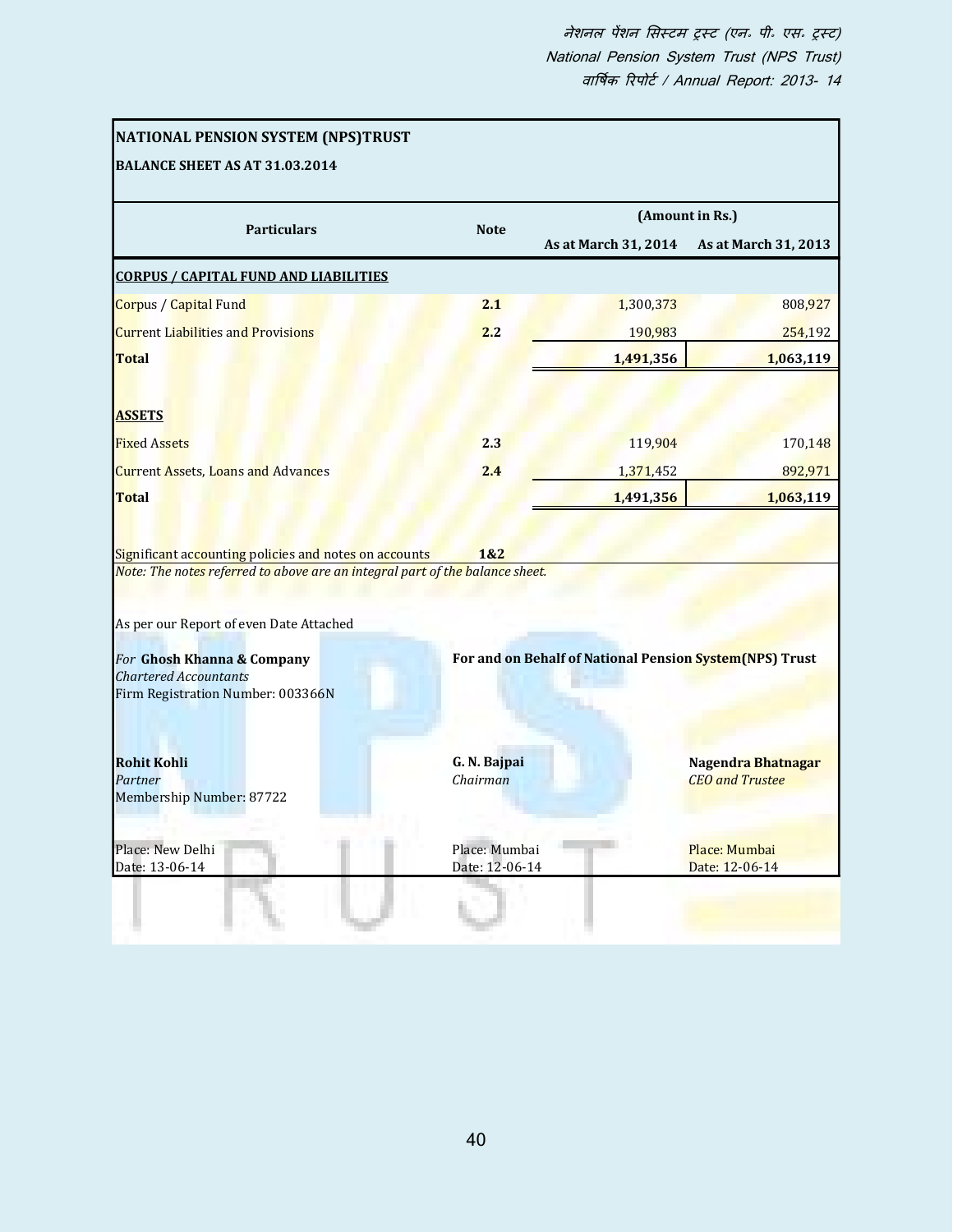| NATIONAL PENSION SYSTEM (NPS)TRUST<br>INCOME AND EXPENDITURE ACCOUNT FOR THE YEAR ENDED 31.03.2014                                                                                                                                          |                                 |                                                         |                                       |
|---------------------------------------------------------------------------------------------------------------------------------------------------------------------------------------------------------------------------------------------|---------------------------------|---------------------------------------------------------|---------------------------------------|
| <b>Particulars</b>                                                                                                                                                                                                                          | <b>Note</b>                     |                                                         | (Amount in Rs.)                       |
|                                                                                                                                                                                                                                             |                                 | As at March 31, 2014                                    | As at March 31, 2013                  |
| <b>INCOME</b>                                                                                                                                                                                                                               |                                 |                                                         |                                       |
| Grants / Subsidies                                                                                                                                                                                                                          | 2.5                             | 9,500,000                                               | 9,000,000                             |
| <b>Interest Earned</b>                                                                                                                                                                                                                      | 2.6                             | 43,970                                                  | 35,891                                |
| Other Income                                                                                                                                                                                                                                | 2.7                             |                                                         | 75,000                                |
| Total (A)                                                                                                                                                                                                                                   |                                 | 9,543,970                                               | 9,110,891                             |
| <b>EXPENDITURE</b>                                                                                                                                                                                                                          |                                 |                                                         |                                       |
| <b>Establishment Expenses</b>                                                                                                                                                                                                               | 2.8                             | 3,117,548                                               | 3,157,613                             |
| Other Administrative Expenses                                                                                                                                                                                                               | 2.9                             | 5,878,457                                               | 5,001,449                             |
| <b>Bank Charges</b>                                                                                                                                                                                                                         | 2.10                            | 1,400                                                   | 336                                   |
| <b>Depreciation</b>                                                                                                                                                                                                                         | 2.3                             | 55,119                                                  | 96,655                                |
| Total (B)                                                                                                                                                                                                                                   |                                 | 9,052,524                                               | 8,256,053                             |
| <b>EXCEPTIONAL AND EXTRA-ORDINARY ITEMS</b><br><b>Prior Period Expenses</b>                                                                                                                                                                 | 2.11                            |                                                         | 168,839                               |
| Balance being surplus (deficit) carried to corpus /<br>capital fund                                                                                                                                                                         |                                 | 491,446                                                 | 685,999                               |
| Significant accounting policies and notes on accounts                                                                                                                                                                                       | 1&2                             |                                                         |                                       |
| Note: The notes referred to above are an integral part of the Income and Expenditure Account.<br>As per our Report of even Date Attached<br>For Ghosh Khanna & Company<br><b>Chartered Accountants</b><br>Firm Registration Number: 003366N |                                 | For and on Behalf of National Pension System(NPS) Trust |                                       |
| <b>Rohit Kohli</b><br>Partner<br>Membership Number: 87722                                                                                                                                                                                   | G. N. Bajpai<br>Chairman        |                                                         | Nagendra Bhatnagar<br>CEO and Trustee |
| Place: New Delhi<br>Date: 13-06-14                                                                                                                                                                                                          | Place: Mumbai<br>Date: 12-06-14 |                                                         | Place: Mumbai<br>Date: 12-06-14       |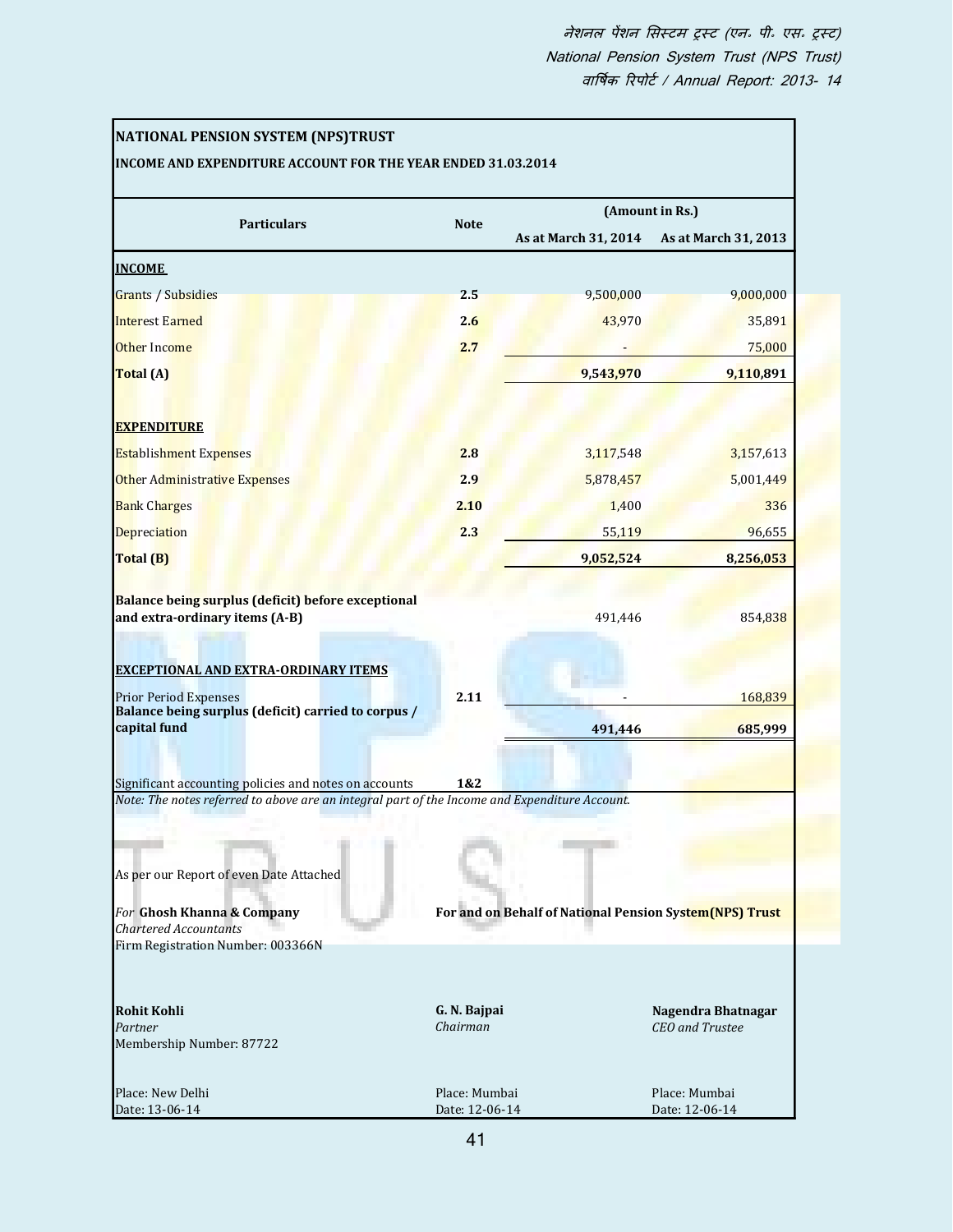|                                                                                                                                                                                                                                                                                                                                                                  |                         | (Amount in Rs.)         |                                                         |                         | (Amount in Rs.)         |  |
|------------------------------------------------------------------------------------------------------------------------------------------------------------------------------------------------------------------------------------------------------------------------------------------------------------------------------------------------------------------|-------------------------|-------------------------|---------------------------------------------------------|-------------------------|-------------------------|--|
| <b>RECEIPTS</b>                                                                                                                                                                                                                                                                                                                                                  | As at March 31,<br>2014 | As at March 31,<br>2013 | <b>PAYMENTS</b>                                         | As at March 31,<br>2014 | As at March 31,<br>2013 |  |
| <b>I. Opening Balances</b>                                                                                                                                                                                                                                                                                                                                       |                         |                         | <b>I. Expenses</b>                                      |                         |                         |  |
| a) Cash in hand                                                                                                                                                                                                                                                                                                                                                  | 10,000                  | 10,000                  | a) Establishment Expenses                               | 3,110,198               | 3,071,692               |  |
| b) Bank Balance - Saving account                                                                                                                                                                                                                                                                                                                                 | 872,675                 | 134,145                 | b) Administrative Expenses                              | 5,943,256               | 5,169,111               |  |
| <b>II. Grants Received</b>                                                                                                                                                                                                                                                                                                                                       |                         |                         | <b>IV. Expenditure on Fixed Assests</b>                 |                         |                         |  |
| a) Grant Received from PFRDA                                                                                                                                                                                                                                                                                                                                     | 9,500,000               | 9,000,000               | a) Purchase of Fixed Assets                             | 4,875                   | 131,222                 |  |
| <b>III. Other Income Received</b>                                                                                                                                                                                                                                                                                                                                |                         |                         | <b>VI. Finance Charges (Interest)</b>                   |                         |                         |  |
| a) Tender Fee                                                                                                                                                                                                                                                                                                                                                    |                         | 75,000                  | Other Bank charges                                      | 1,400                   | 336                     |  |
| <b>IV. Interest Received</b>                                                                                                                                                                                                                                                                                                                                     |                         |                         | <b>VII. Closing Balances</b>                            |                         |                         |  |
| a) On Bank deposits                                                                                                                                                                                                                                                                                                                                              | 43,970                  | 35,891                  | a) Cash in hand                                         | 10,053                  | 10,000                  |  |
|                                                                                                                                                                                                                                                                                                                                                                  |                         |                         | b) Bank Balances                                        |                         |                         |  |
|                                                                                                                                                                                                                                                                                                                                                                  |                         |                         | i) In current accounts                                  |                         |                         |  |
|                                                                                                                                                                                                                                                                                                                                                                  |                         |                         | ii) In deposit accounts                                 |                         |                         |  |
|                                                                                                                                                                                                                                                                                                                                                                  |                         |                         | iii) Saving accounts                                    | 1,356,863               | 872,675                 |  |
| <b>Total</b>                                                                                                                                                                                                                                                                                                                                                     | 10,426,645              | 9,255,036 Total         |                                                         | 10,426,645              | 9,255,036               |  |
|                                                                                                                                                                                                                                                                                                                                                                  |                         |                         |                                                         |                         |                         |  |
|                                                                                                                                                                                                                                                                                                                                                                  |                         | 1&2                     |                                                         |                         |                         |  |
|                                                                                                                                                                                                                                                                                                                                                                  |                         |                         |                                                         |                         |                         |  |
|                                                                                                                                                                                                                                                                                                                                                                  |                         |                         | For and on Behalf of National Pension System(NPS) Trust |                         |                         |  |
|                                                                                                                                                                                                                                                                                                                                                                  |                         |                         |                                                         |                         |                         |  |
|                                                                                                                                                                                                                                                                                                                                                                  |                         |                         |                                                         |                         |                         |  |
|                                                                                                                                                                                                                                                                                                                                                                  |                         |                         | G. N. Bajpai                                            | Nagendra Bhatnagar      |                         |  |
| Significant accounting policies and notes on accounts<br>Note: The notes referred to above are an integral part of the Receipts and Payments Account.<br>As per our Report of even Date Attached<br>For Ghosh Khanna & Company<br><b>Chartered Accountants</b><br>Firm Registration Number: 003366N<br><b>Rohit Kohli</b><br>Partner<br>Membership Number: 87722 |                         |                         | Chairman                                                | <b>CEO</b> and Trustee  |                         |  |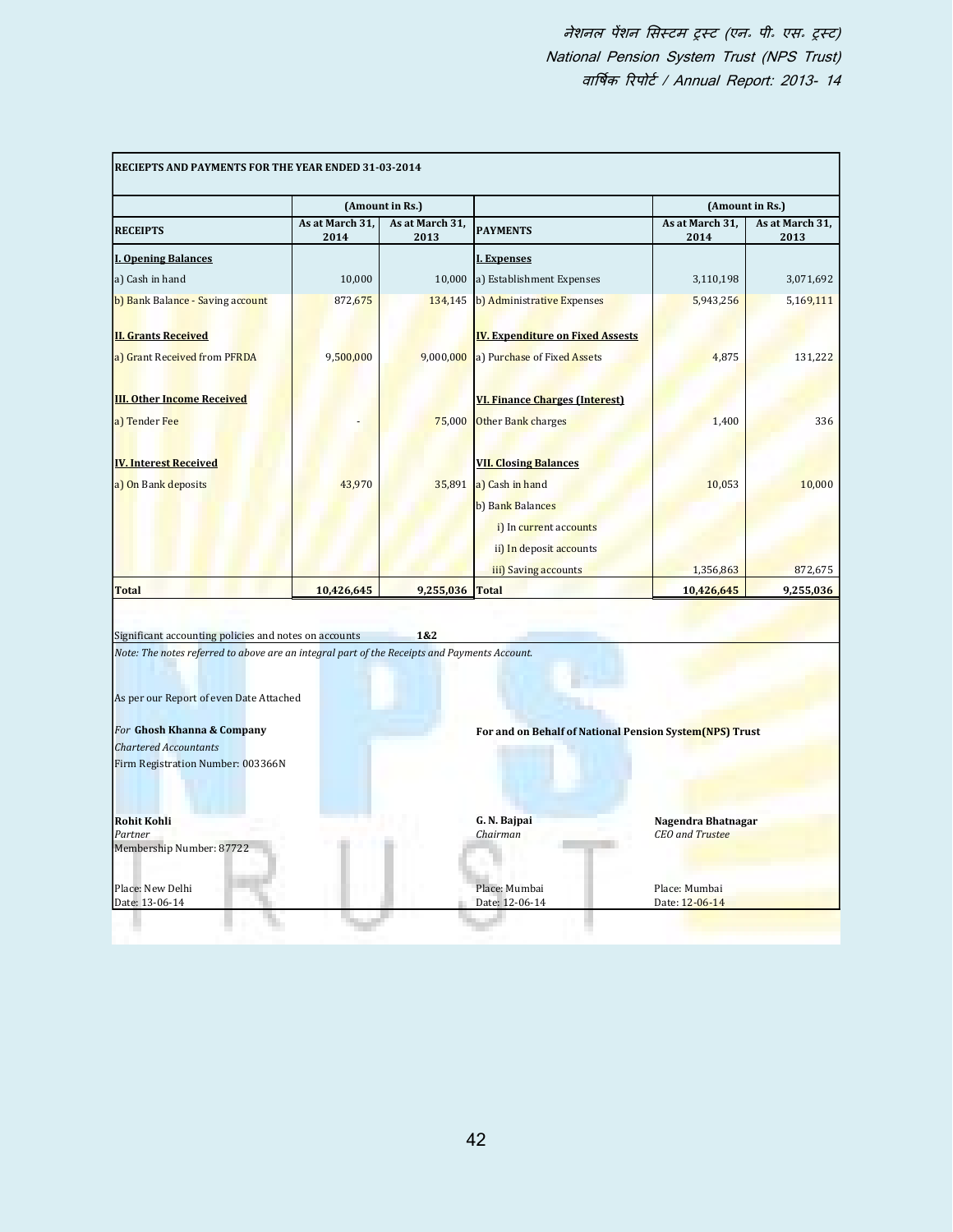|                                                                                                                                                                                                                                                                                                                                                                  |                         | (Amount in Rs.)         |                                                         |                         | (Amount in Rs.)         |  |
|------------------------------------------------------------------------------------------------------------------------------------------------------------------------------------------------------------------------------------------------------------------------------------------------------------------------------------------------------------------|-------------------------|-------------------------|---------------------------------------------------------|-------------------------|-------------------------|--|
| <b>RECEIPTS</b>                                                                                                                                                                                                                                                                                                                                                  | As at March 31,<br>2014 | As at March 31,<br>2013 | <b>PAYMENTS</b>                                         | As at March 31,<br>2014 | As at March 31,<br>2013 |  |
| <b>I. Opening Balances</b>                                                                                                                                                                                                                                                                                                                                       |                         |                         | <b>I. Expenses</b>                                      |                         |                         |  |
| a) Cash in hand                                                                                                                                                                                                                                                                                                                                                  | 10,000                  | 10,000                  | a) Establishment Expenses                               | 3,110,198               | 3,071,692               |  |
| b) Bank Balance - Saving account                                                                                                                                                                                                                                                                                                                                 | 872,675                 | 134,145                 | b) Administrative Expenses                              | 5,943,256               | 5,169,111               |  |
| <b>II. Grants Received</b>                                                                                                                                                                                                                                                                                                                                       |                         |                         | <b>IV. Expenditure on Fixed Assests</b>                 |                         |                         |  |
| a) Grant Received from PFRDA                                                                                                                                                                                                                                                                                                                                     | 9,500,000               | 9,000,000               | a) Purchase of Fixed Assets                             | 4,875                   | 131,222                 |  |
| <b>III. Other Income Received</b>                                                                                                                                                                                                                                                                                                                                |                         |                         | <b>VI. Finance Charges (Interest)</b>                   |                         |                         |  |
| a) Tender Fee                                                                                                                                                                                                                                                                                                                                                    |                         | 75,000                  | Other Bank charges                                      | 1,400                   | 336                     |  |
| <b>IV. Interest Received</b>                                                                                                                                                                                                                                                                                                                                     |                         |                         | <b>VII. Closing Balances</b>                            |                         |                         |  |
| a) On Bank deposits                                                                                                                                                                                                                                                                                                                                              | 43,970                  | 35,891                  | a) Cash in hand                                         | 10,053                  | 10,000                  |  |
|                                                                                                                                                                                                                                                                                                                                                                  |                         |                         | b) Bank Balances                                        |                         |                         |  |
|                                                                                                                                                                                                                                                                                                                                                                  |                         |                         | i) In current accounts                                  |                         |                         |  |
|                                                                                                                                                                                                                                                                                                                                                                  |                         |                         | ii) In deposit accounts                                 |                         |                         |  |
|                                                                                                                                                                                                                                                                                                                                                                  |                         |                         | iii) Saving accounts                                    | 1,356,863               | 872,675                 |  |
| <b>Total</b>                                                                                                                                                                                                                                                                                                                                                     | 10,426,645              | 9,255,036 Total         |                                                         | 10,426,645              | 9,255,036               |  |
|                                                                                                                                                                                                                                                                                                                                                                  |                         |                         |                                                         |                         |                         |  |
|                                                                                                                                                                                                                                                                                                                                                                  |                         | 1&2                     |                                                         |                         |                         |  |
|                                                                                                                                                                                                                                                                                                                                                                  |                         |                         |                                                         |                         |                         |  |
|                                                                                                                                                                                                                                                                                                                                                                  |                         |                         | For and on Behalf of National Pension System(NPS) Trust |                         |                         |  |
|                                                                                                                                                                                                                                                                                                                                                                  |                         |                         |                                                         |                         |                         |  |
|                                                                                                                                                                                                                                                                                                                                                                  |                         |                         |                                                         |                         |                         |  |
|                                                                                                                                                                                                                                                                                                                                                                  |                         |                         | G. N. Bajpai                                            | Nagendra Bhatnagar      |                         |  |
| Significant accounting policies and notes on accounts<br>Note: The notes referred to above are an integral part of the Receipts and Payments Account.<br>As per our Report of even Date Attached<br>For Ghosh Khanna & Company<br><b>Chartered Accountants</b><br>Firm Registration Number: 003366N<br><b>Rohit Kohli</b><br>Partner<br>Membership Number: 87722 |                         |                         | Chairman                                                | <b>CEO</b> and Trustee  |                         |  |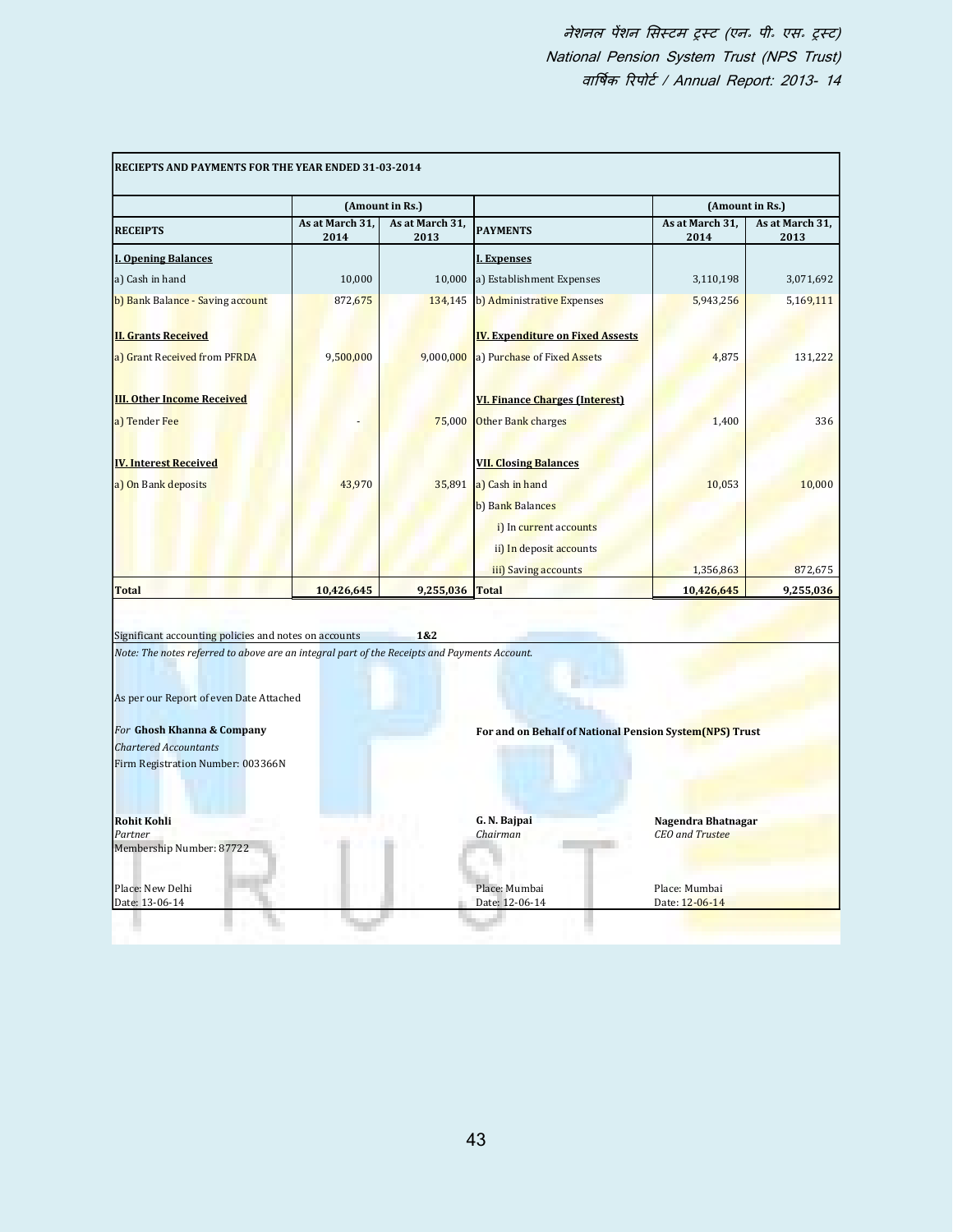## **1.6 Employee benefits**

Since the number of employees is less than the statutory limit required under the provision of Provident Fund and Miscellaneous Provision Act the trust has not yet registered itself under the Authorities and hence there is no provident fund contribution.

## **1.7 Foreign Currency Transactions**

The trust accounts for effects of differences in foreign exchange rates in accordance with Accounting Standard-11, issued by the Institute of Chartered Accountants of India.

Initial recognition

Transactions denominated in foreign currencies are recorded at the exchange rates prevailing on the date of the transaction.

**Conversion** 

Foreign currency monetary items are reported using the closing rate.

## Exchange Difference

Exchange differences arising on the settlement of monetary items or on reporting trust's monetary items at rates different for those at which they ware initially recorded during the year, or reported in previous financial statements, are recognized as income or as expenses in the year in which arise.

## **1.8 Provisions and Contingencies**

Provision is recognized when an enterprise has a present obligation as a result of past event; it is probable that on outflow of resources will be required to settle the obligation; in respect of which a reliable estimate can be made. Provisions are not discounted to its present value and are determined based on best estimate required to settle the obligation at the balance sheet date. These are reviewed at each balance sheet date and adjusted to reflect the current best estimates. A disclosure for a contingent liability is made when there is a possible obligation or a present obligation that probably will not require an outflow of resources or where a reliable estimate of the obligation cannot be made.

## **1.9 Cash and Cash Equivalents**

Cash and cash equivalents comprise cash in hand, bank accounts.

#### **1.10 Change in accounting policy**

There is no change in the accounting policy as those adopted in previous year.

As per our Report of even Date Attached

*Chartered Accountants* Firm Registration Number: 003366N

*For* **Ghosh Khanna & Company For and on Behalf of National Pension System(NPS) Trust**

**Rohit Kohli G. N. Bajpai Nagendra Bhatnagar** *Partner Chairman CEO and Trustee* Membership Number: 87722

| Place: New Delhi                 | Place: Mumbai<br>Place: Mumbai |  |
|----------------------------------|--------------------------------|--|
| Date: 13-06-14<br>Date: 12-06-14 | Date: 12-06-14                 |  |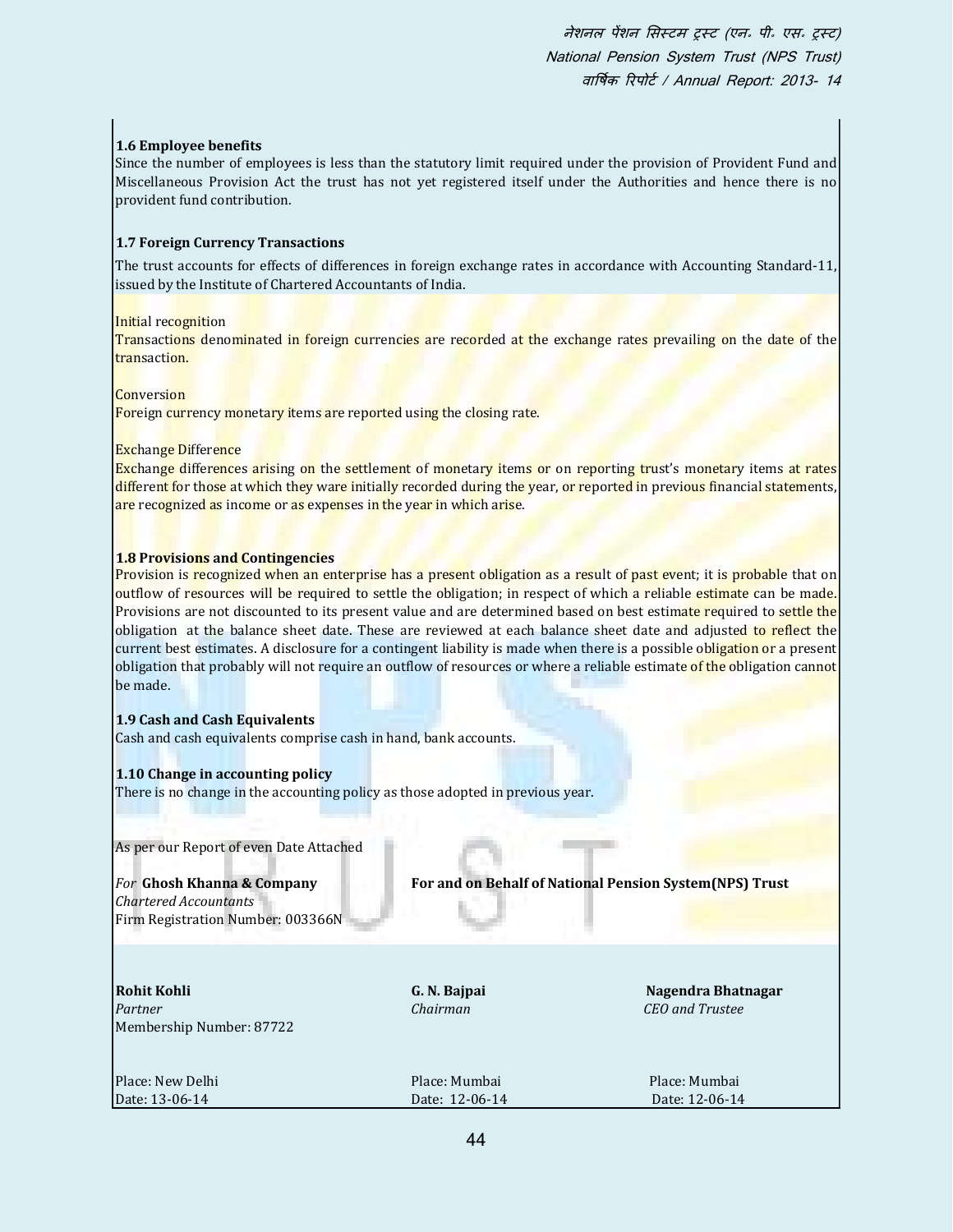| <b>NATIONAL PENSION SYSTEM (NPS)TRUST</b><br>NOTES FORMING PART OF THE FINANCIAL STATEMENTS FOR THE YEAR ENDED MARCH 31, 2014 |                                                         |                             |
|-------------------------------------------------------------------------------------------------------------------------------|---------------------------------------------------------|-----------------------------|
|                                                                                                                               |                                                         |                             |
| 2. Notes to Accounts                                                                                                          |                                                         |                             |
| 2.1 : Corpus / Capital fund                                                                                                   |                                                         |                             |
| <b>Particulars</b>                                                                                                            | (Amount inRs.)<br>As at March 31, 2014                  | As at March 31, 2013        |
|                                                                                                                               |                                                         |                             |
| <b>Balance as at the beginning of the year</b>                                                                                | 808,927                                                 | 122,928                     |
| Add: Contributions towards Corpus / Capital fund                                                                              |                                                         |                             |
| Add / (Deduct) : Balance of net income / (expenditure)                                                                        | 491,446                                                 | 685,999                     |
| <b>Balance as at the end of the year</b>                                                                                      | 1,300,373                                               | 808,927                     |
| 2.2 : Current liabilities and provisions                                                                                      |                                                         |                             |
| <b>Particulars</b>                                                                                                            | (Amount inRs.)<br><b>As at March 31, 2014</b>           | <b>As at March 31, 2013</b> |
|                                                                                                                               |                                                         |                             |
| <b>A. Current liabilities</b>                                                                                                 |                                                         |                             |
| <b>Sundry creditors:</b>                                                                                                      |                                                         |                             |
| - Creditors for administrative expenses                                                                                       | 83,499                                                  | 56,431                      |
| <b>Statutory liabilities:</b>                                                                                                 |                                                         |                             |
| - TDS payable                                                                                                                 | 932                                                     | 1,082                       |
| Other liabilities :                                                                                                           |                                                         |                             |
| - Expenses payable                                                                                                            | 106,552                                                 | 196,679                     |
| Total (A)                                                                                                                     | 190,983                                                 | 254,192                     |
| <b>B.</b> Provisions                                                                                                          |                                                         |                             |
|                                                                                                                               |                                                         |                             |
| Total (B)                                                                                                                     |                                                         |                             |
| Total $(A + B)$                                                                                                               | 190,983                                                 | 254,192                     |
|                                                                                                                               |                                                         |                             |
| As per our Report of even Date Attached                                                                                       |                                                         |                             |
| For Ghosh Khanna & Company                                                                                                    | For and on Behalf of National Pension System(NPS) Trust |                             |
| <b>Chartered Accountants</b>                                                                                                  |                                                         |                             |
| Firm Registration Number: 003366N                                                                                             |                                                         |                             |
|                                                                                                                               |                                                         |                             |
| <b>Rohit Kohli</b>                                                                                                            | G. N. Bajpai                                            | Nagendra Bhatnagar          |
| Partner<br>Membership Number: 87722                                                                                           | Chairman                                                | CEO and Trustee             |
|                                                                                                                               |                                                         |                             |
| Place: New Delhi                                                                                                              | Place: Mumbai                                           | Place: Mumbai               |
| Date: 13-06-14                                                                                                                | Date: 12-06-14                                          | Date: 12-06-14              |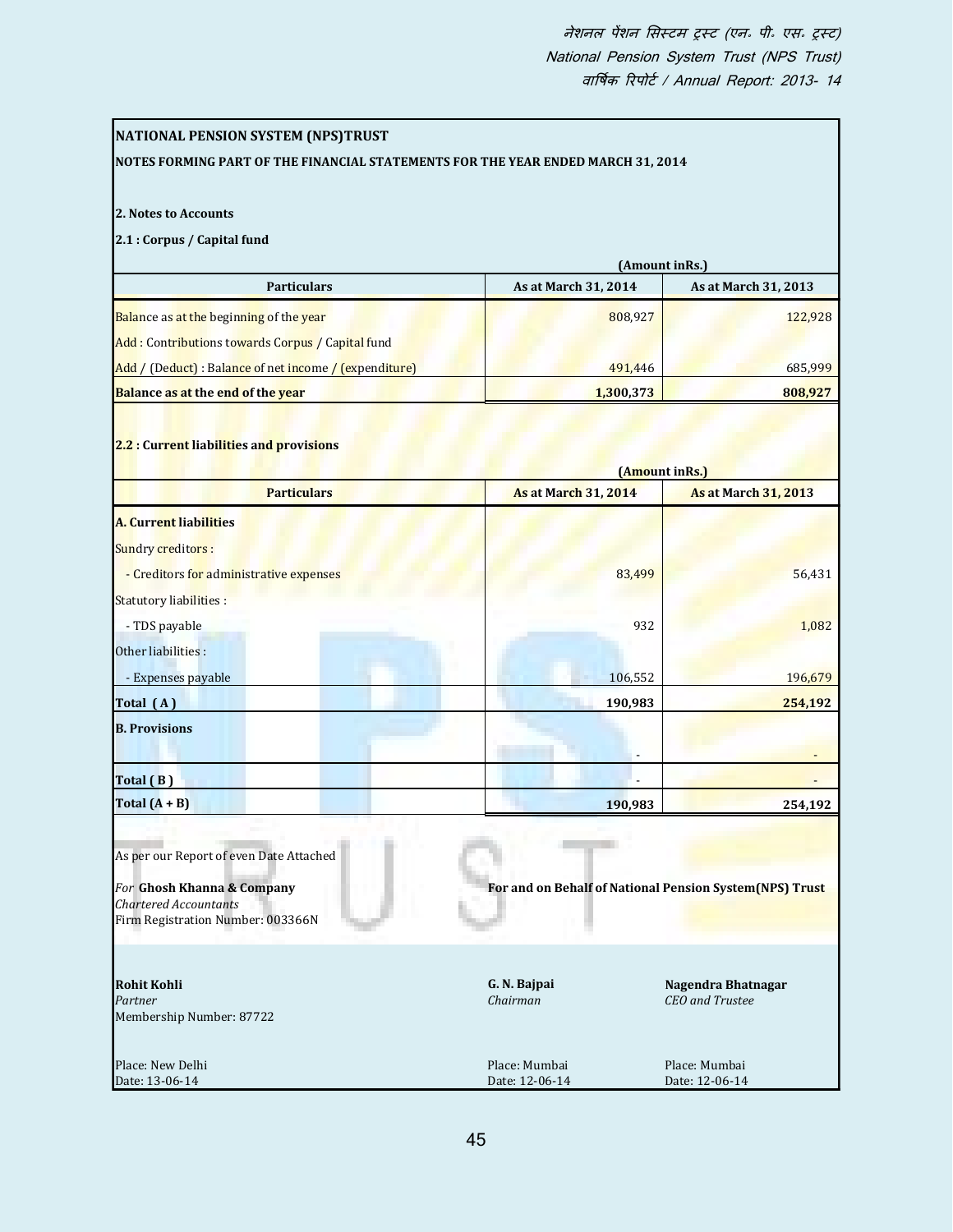| <b>NATIONAL PENSION SYSTEM (NPS)TRUST</b>                                        |                             |                                                         |
|----------------------------------------------------------------------------------|-----------------------------|---------------------------------------------------------|
| NOTES FORMING PART OF THE FINANCIAL STATEMENTS FOR THE YEAR ENDED MARCH 31, 2014 |                             |                                                         |
|                                                                                  |                             |                                                         |
| 2.2a : Creditors for administrative expenses                                     |                             | (Amount in Rs.)                                         |
| <b>Particulars</b>                                                               | As at March 31, 2014        | As at March 31, 2013                                    |
| A. G. International                                                              | 4,111                       | 8,935                                                   |
| <b>Ankush maintenance</b>                                                        |                             | 2,100                                                   |
| <b>Crystal Hospitality Services Pvt Ltd</b>                                      | 17,001                      |                                                         |
| Deepak tourist car                                                               | 36,976                      | 36,093                                                  |
| Ramesh Kumar                                                                     | 25,411                      |                                                         |
| <b>RMA &amp; associates</b>                                                      |                             | 5,618                                                   |
|                                                                                  |                             |                                                         |
| <b>Total</b>                                                                     | 83,499                      | 52,746                                                  |
|                                                                                  |                             |                                                         |
| 2.2b: TDS Payable                                                                |                             |                                                         |
| <b>Particulars</b>                                                               | <b>As at March 31, 2014</b> | (Amount in Rs.)<br><b>As at March 31, 2013</b>          |
| TDS contractor payable                                                           | 932                         | 1,082                                                   |
| <b>Total</b>                                                                     | 932                         | 1,082                                                   |
| 2.2c: Expenses payable                                                           |                             | (Amount in Rs.)                                         |
| <b>Particulars</b>                                                               | As at March 31, 2014        | <b>As at March 31, 2013</b>                             |
| Allowances payable                                                               | 18,772                      | 7,827                                                   |
| Account maintenance charges                                                      | 12,360                      | 5,618                                                   |
| Audit fee payable                                                                | 15,169                      | 13,483                                                  |
| Travelling expenses - domestic                                                   | $\overline{\phantom{m}}$    | 18,018                                                  |
| Books & periodicals - payable                                                    | 545                         | 588                                                     |
| Manpower charges payable                                                         | 55,218                      | 71,020                                                  |
| Re-allocation allowance payable                                                  |                             | 80,125                                                  |
| Telephone & mobile expenses payable                                              | 4,488                       | 3,685                                                   |
| <b>Total</b>                                                                     | 106,552                     | 200,364                                                 |
| As per our Report of even Date Attached                                          |                             |                                                         |
| For Ghosh Khanna & Company                                                       |                             | For and on Behalf of National Pension System(NPS) Trust |
| <b>Chartered Accountants</b>                                                     |                             |                                                         |
| Firm Registration Number: 003366N                                                |                             |                                                         |
| <b>Rohit Kohli</b>                                                               | G. N. Bajpai                | Nagendra Bhatnagar                                      |
| Partner                                                                          | Chairman                    | <b>CEO</b> and Trustee                                  |
| Membership Number: 87722                                                         |                             |                                                         |
| Place: New Delhi                                                                 | Place: Mumbai               | Place: Mumbai                                           |
| Date: 13-06-14                                                                   | Date: 12-06-14              | Date: 12-06-14                                          |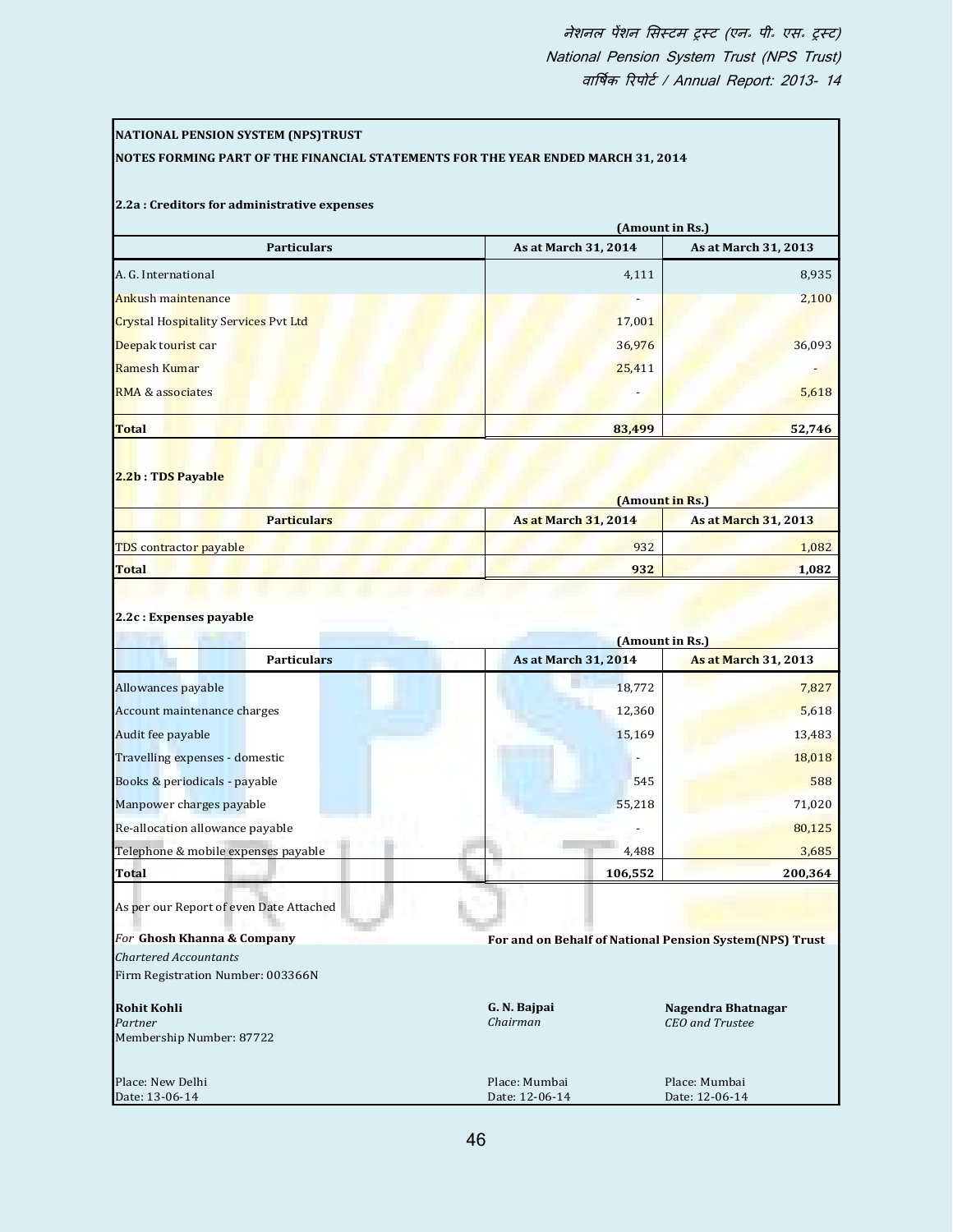## **NATIONAL PENSION SYSTEM (NPS)TRUST**

**NOTES FORMING PART OF THE FINANCIAL STATEMENTS FOR THE YEAR ENDED MARCH 31, 2014**

|                            |           |                                                 |                              |                                      |                                          |                                |              |                                         |                        |                                  | (Amount in Rs.             |
|----------------------------|-----------|-------------------------------------------------|------------------------------|--------------------------------------|------------------------------------------|--------------------------------|--------------|-----------------------------------------|------------------------|----------------------------------|----------------------------|
|                            | Rate      |                                                 |                              | <b>GROSS BLOCK</b>                   |                                          |                                |              | <b>DEPRECIATION</b>                     |                        | <b>NET BLOCK</b>                 |                            |
| <b>Description</b>         | of<br>Dep | Cost/Valuation<br>As at begining of<br>the year | Additions during<br>the year | <b>Deductions</b><br>during the year | Cost/Valuation<br>As at the year-<br>end | As at beginning<br>of the Year | For the Year | <b>On Deductions</b><br>during the year | Total upto year<br>end | As at the Current<br><b>Year</b> | As at the<br>previous year |
| <b>Fixed Assets:</b>       |           |                                                 |                              |                                      |                                          |                                |              |                                         |                        |                                  |                            |
| 1. Furnitures and fixtures | 10%       | 29,210                                          |                              |                                      | 29,210                                   | 8,578                          | 2,063        |                                         | 10,641                 | 18,569                           | 20,632                     |
| 2. Office equipment        | 15%       | 96,422                                          | $\overline{\phantom{a}}$     |                                      | 96,422                                   | 8,469                          | 13,193       | ۰                                       | 21,662                 | 74,760                           | 87,953                     |
| 3. Computer / Peripherals  | 60%       | 668,074                                         | 4,875                        |                                      | 672,949                                  | 606,511                        | 39,863       |                                         | 646,374                | 26,575                           | 61,563                     |
|                            |           |                                                 |                              |                                      |                                          |                                |              |                                         |                        |                                  |                            |
| Total of current vear      |           | 793,706                                         | 4,875                        |                                      | 798,581                                  | 623,558                        | 55,119       |                                         | 678,677                | 119,904                          | 170,148                    |
| Previous year              |           | 662,484                                         | 131,222                      |                                      | 793,706                                  | 526,903                        | 96,655       | ۰                                       | 623,558                | 170,148                          | 135,581                    |

|                                                                                                            | Rate      |                                                 | <b>GROSS BLOCK</b>                  |                                        |                                          |                                                         | <b>DEPRECIATION</b> |                                         |                        |                           | NET BLOCK                  |  |
|------------------------------------------------------------------------------------------------------------|-----------|-------------------------------------------------|-------------------------------------|----------------------------------------|------------------------------------------|---------------------------------------------------------|---------------------|-----------------------------------------|------------------------|---------------------------|----------------------------|--|
| Description                                                                                                | of<br>Dep | Cost/Valuation<br>As at begining of<br>the year | <b>Additions during</b><br>the year | $\mbox{Deductions}$<br>during the year | Cost/Valuation<br>As at the year-<br>end | As at beginning<br>of the Year                          | For the Year        | <b>On Deductions</b><br>during the year | Total upto year<br>end | As at the Current<br>Year | As at the<br>previous year |  |
| <b>Fixed Assets:</b>                                                                                       |           |                                                 |                                     |                                        |                                          |                                                         |                     |                                         |                        |                           |                            |  |
| 1. Furnitures and fixtures                                                                                 | 10%       | 29,210                                          |                                     | ٠                                      | 29,210                                   | 8,578                                                   | 2,063               |                                         | 10,641                 | 18,569                    | 20,632                     |  |
| 2. Office equipment                                                                                        | 15%       | 96,422                                          |                                     | ÷                                      | 96,422                                   | 8,469                                                   | 13,193              |                                         | 21,662                 | 74,760                    | 87,953                     |  |
| 3. Computer / Peripherals                                                                                  | 60%       | 668,074                                         | 4,875                               |                                        | 672,949                                  | 606,511                                                 | 39,863              |                                         | 646,374                | 26,575                    | 61,563                     |  |
| Total of current year                                                                                      |           | 793,706                                         | 4,875                               | $\overline{\phantom{a}}$               | 798,581                                  | 623,558                                                 | 55,119              | $\blacksquare$                          | 678,677                | 119,904                   | 170,148                    |  |
| Previous year                                                                                              |           | 662,484                                         | 131,222                             | $\overline{\phantom{a}}$               | 793,706                                  | 526,903                                                 | 96,655              | $\centerdot$                            | 623,558                | 170,148                   | 135,581                    |  |
| For Ghosh Kha <mark>nna &amp; Company</mark><br>Chartered Accountants<br>Firm Registration Number: 003366N |           |                                                 |                                     |                                        |                                          | For and on Behalf of National Pension System(NPS) Trust |                     |                                         |                        |                           |                            |  |
| <b>Rohit Kohli</b>                                                                                         |           |                                                 |                                     |                                        |                                          | G. N. Bajpai                                            |                     | Nagendra Bhatnagar                      |                        |                           |                            |  |
| Partner<br>Membership Number: 87722                                                                        |           |                                                 |                                     |                                        |                                          | Chairman                                                |                     | CEO and Trustee                         |                        |                           |                            |  |
| Place: New Delhi<br>Date:                                                                                  |           |                                                 |                                     |                                        |                                          | Place: Mumbai<br>Date: 12-06-14                         |                     | Place: Mumbai<br>Date: 12-06-14         |                        |                           |                            |  |
|                                                                                                            |           |                                                 |                                     |                                        |                                          |                                                         |                     |                                         |                        |                           |                            |  |
|                                                                                                            |           |                                                 |                                     |                                        |                                          |                                                         |                     |                                         |                        |                           |                            |  |
|                                                                                                            |           |                                                 |                                     |                                        |                                          |                                                         |                     |                                         |                        |                           |                            |  |
|                                                                                                            |           |                                                 |                                     |                                        |                                          |                                                         |                     |                                         |                        |                           |                            |  |
|                                                                                                            |           |                                                 |                                     |                                        | 47                                       |                                                         |                     |                                         |                        |                           |                            |  |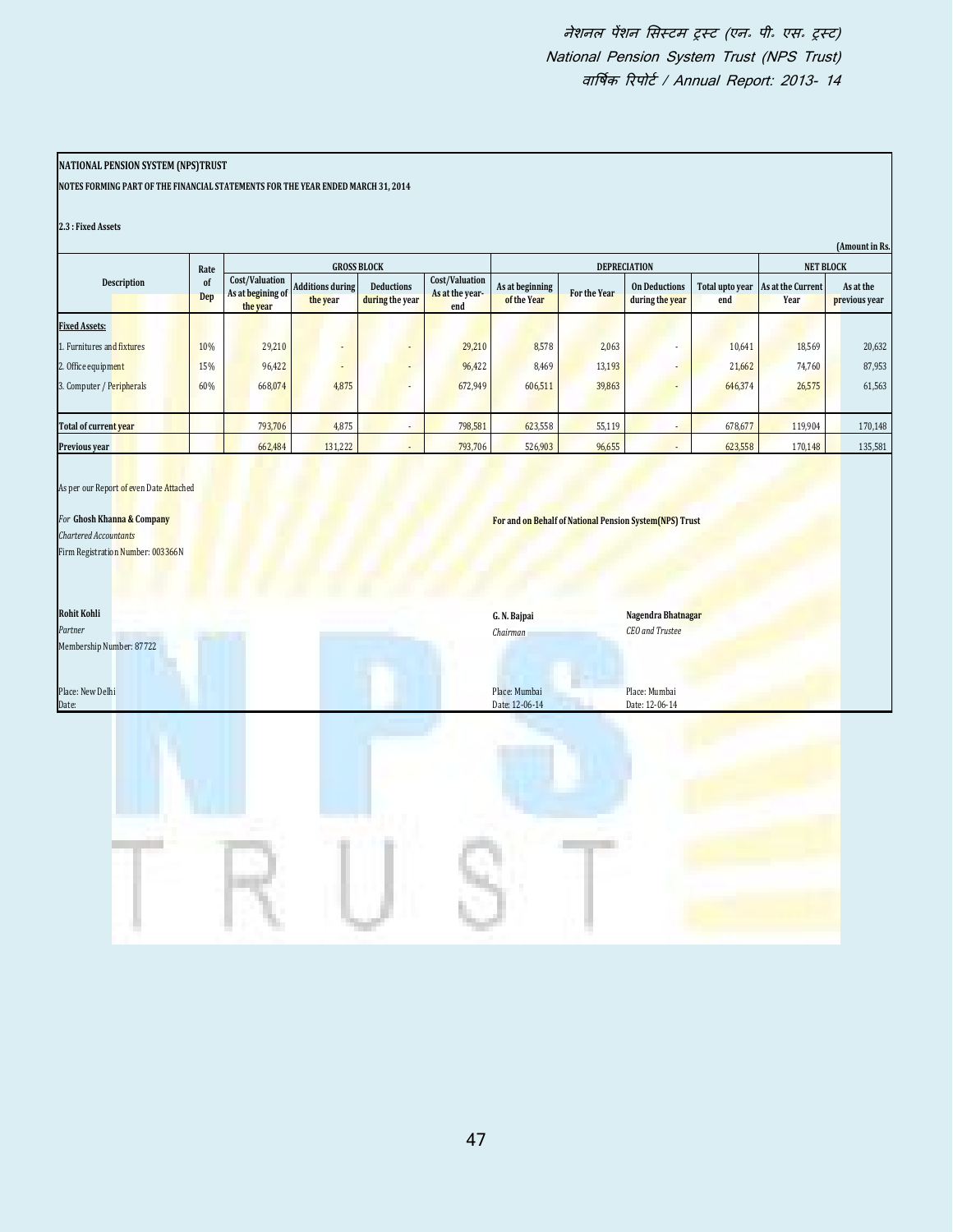| NATIONAL PENSION SYSTEM (NPS)TRUST                                                                                          |                                                         |                             |
|-----------------------------------------------------------------------------------------------------------------------------|---------------------------------------------------------|-----------------------------|
| NOTES FORMING PART OF THE FINANCIAL STATEMENTS FOR THE YEAR ENDED MARCH 31, 2014                                            |                                                         |                             |
|                                                                                                                             |                                                         |                             |
| 2.4 : Current assets, loan and advances                                                                                     |                                                         |                             |
|                                                                                                                             |                                                         | (Amount in Rs.)             |
| <b>Particulars</b>                                                                                                          | As at March 31, 2014                                    | As at March 31, 2013        |
| <mark>A. <u>Cu</u>rrent assets :</mark>                                                                                     |                                                         |                             |
| Cash balances in hand (including cheques/drafts and imprest)                                                                | 10,053                                                  | 10,000                      |
| <b>Bank Balances:</b>                                                                                                       |                                                         |                             |
| - With Scheduled Banks : saving account                                                                                     | 1,356,863                                               | 872,675                     |
| Total (A)                                                                                                                   | 1,366,916                                               | 882,675                     |
| <mark>B. <u>Loans, advances and other assets</u></mark><br>Advances and other amounts recoverable in cash or in kind or for |                                                         |                             |
| value to be received:                                                                                                       |                                                         |                             |
| - Advance for Meeting<br>- Receivable From PFMs                                                                             | 4,000<br>536                                            |                             |
| - Prepayments                                                                                                               |                                                         | 10,296                      |
| Total (B)                                                                                                                   | 4,536                                                   | 10,296                      |
| Total $(A + B)$                                                                                                             | 1,371,452                                               | 892,971                     |
| 2.5 : Grants / Subsidies                                                                                                    |                                                         |                             |
|                                                                                                                             | (Amount in Rs.                                          |                             |
| <b>Particulars</b>                                                                                                          | As at March 31, 2014                                    | <b>As at March 31, 2014</b> |
| (Irrevocable Grants & Subsidies Received)                                                                                   |                                                         |                             |
| <b>Grant Received From PFRDA</b>                                                                                            | 9,500,000                                               | 9,000,000                   |
| Total                                                                                                                       | 9,500,000                                               | 9,000,000                   |
|                                                                                                                             |                                                         |                             |
| As per our Report of even Date Attached                                                                                     |                                                         |                             |
| For Ghosh Khanna & Company                                                                                                  | For and on Behalf of National Pension System(NPS) Trust |                             |
| Chartered Accountants                                                                                                       |                                                         |                             |
| Firm Registration Number: 003366N                                                                                           |                                                         |                             |
|                                                                                                                             |                                                         |                             |
| Rohit Kohli                                                                                                                 | G. N. Bajpai                                            | Nagendra Bhatnagar          |
| Partner                                                                                                                     | Chairman                                                | CEO and Trustee             |
| Membership Number: 87722                                                                                                    |                                                         |                             |
| Place: New Delhi                                                                                                            |                                                         |                             |
|                                                                                                                             | Place: Mumbai                                           | Place: Mumbai               |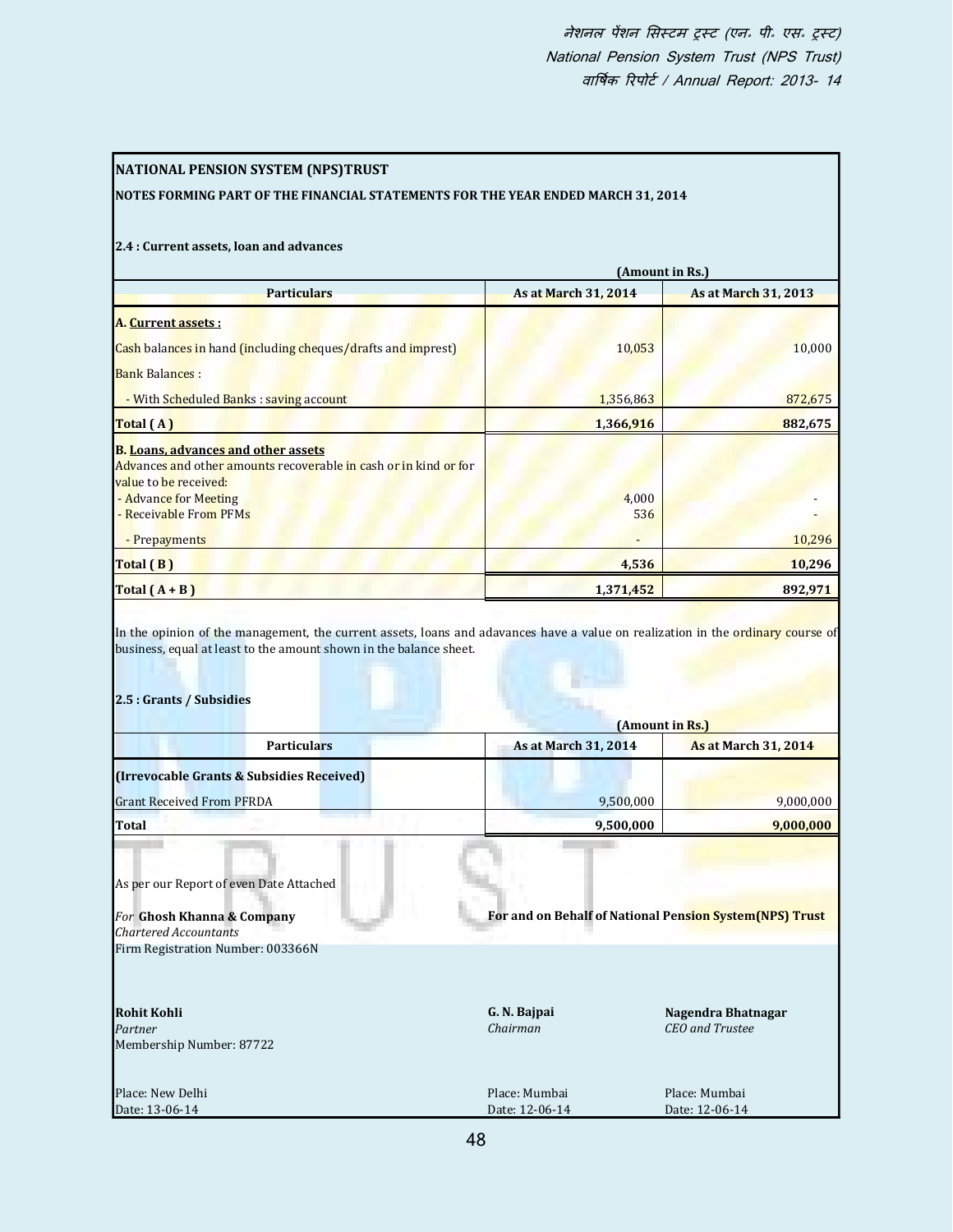| NATIONAL PENSION SYSTEM (NPS)TRUST<br>NOTES FORMING PART OF THE FINANCIAL STATEMENTS FOR THE YEAR ENDED MARCH 31, 2014 |                                                          |                                                |
|------------------------------------------------------------------------------------------------------------------------|----------------------------------------------------------|------------------------------------------------|
|                                                                                                                        |                                                          |                                                |
| 2.6 : Interest earned                                                                                                  |                                                          | (Amount in Rs.)                                |
| <b>Particulars</b>                                                                                                     | As at March 31, 2014                                     | As at March 31, 2013                           |
| <b>Interest on Saving Bank Account:</b>                                                                                |                                                          |                                                |
| - With Scheduled Bank                                                                                                  | 43,970                                                   | 35,891                                         |
| <b>Total</b>                                                                                                           | 43,970                                                   | 35,891                                         |
| 2.7 : Other income                                                                                                     |                                                          | (Amount in Rs.)                                |
| <b>Particulars</b>                                                                                                     | <b>As at March 31, 2014</b>                              | <b>As at March 31, 2013</b>                    |
| Other income                                                                                                           |                                                          | 75,000                                         |
| <b>Total</b>                                                                                                           |                                                          | 75,000                                         |
| 2.8 : Estabilishment expenses                                                                                          |                                                          |                                                |
| <b>Particulars</b>                                                                                                     | As at March 31, 2014                                     | (Amount in Rs.)<br><b>As at March 31, 2013</b> |
| Salaries and wages                                                                                                     | 2,781,733                                                | 2,666,595                                      |
| Medical reimbursement                                                                                                  | 29,000                                                   | 41,500                                         |
| Local conveyance allowance                                                                                             | 3,235                                                    | 2,806                                          |
| Leave salary                                                                                                           |                                                          | 249,837                                        |
| <b>LFC Expenses</b>                                                                                                    | 176,080                                                  |                                                |
| Other allowances and re-imbursements                                                                                   | 127,500                                                  | 196,875                                        |
| Total                                                                                                                  | 3,117,548                                                | 3,157,613                                      |
|                                                                                                                        |                                                          |                                                |
| As per our Report of even Date Attached                                                                                |                                                          |                                                |
| For Ghosh Khanna & Company<br>Chartered Accountants                                                                    | For and on Behalf of National Pension System (NPS) Trust |                                                |
| Firm Registration Number: 003366N                                                                                      |                                                          |                                                |
| <b>Rohit Kohli</b>                                                                                                     | G. N. Bajpai                                             | Nagendra Bhatnagar                             |
| Partner<br>Membership Number: 87722                                                                                    | Chairman                                                 | CEO and Trustee                                |
| Place: New Delhi                                                                                                       | Place: Mumbai                                            | Place: Mumbai                                  |
| Date: 13-06-14                                                                                                         | Date: 12-06-14                                           | Date: 12-06-14                                 |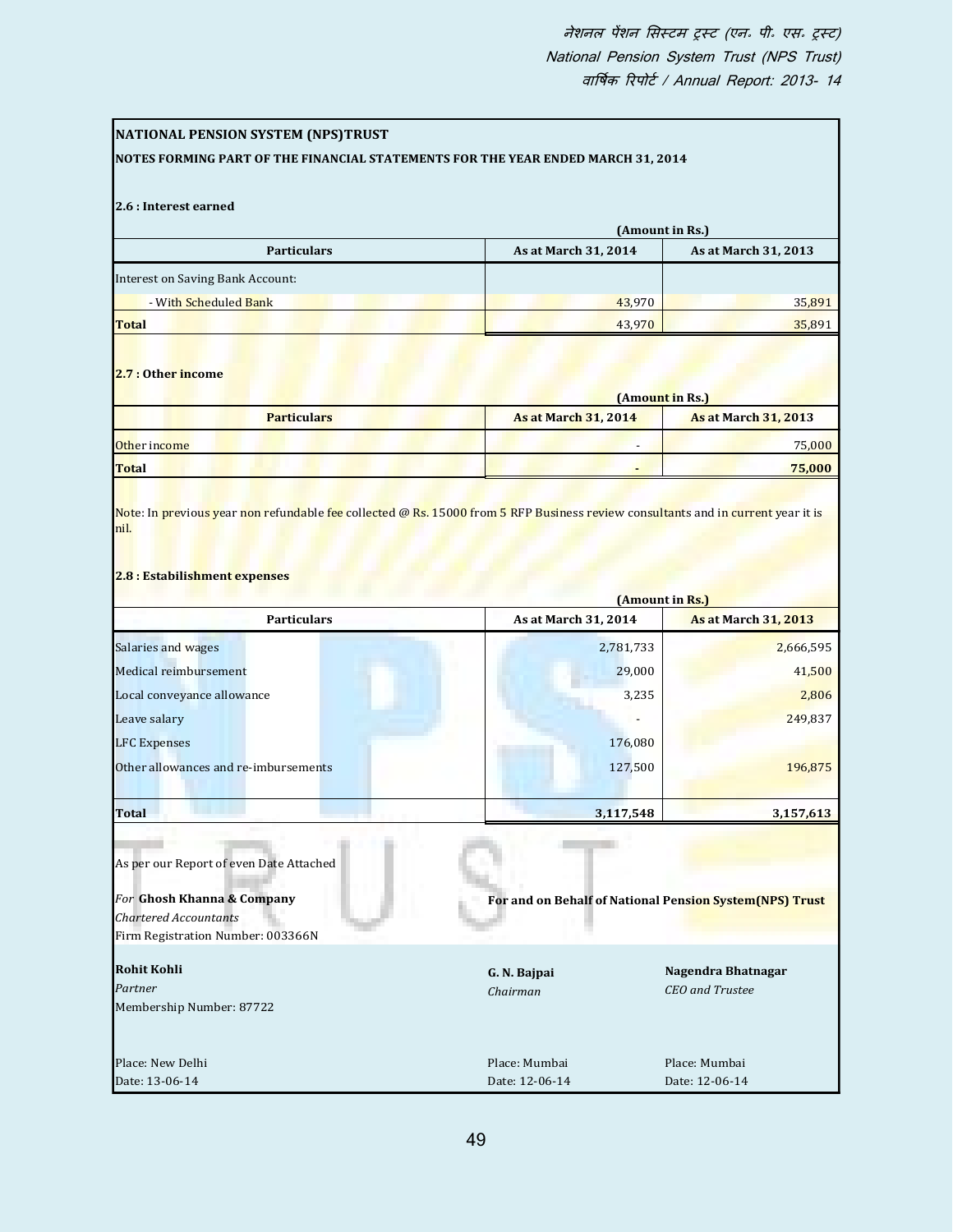# **NATIONAL PENSION SYSTEM (NPS)TRUST**

## **NOTES FORMING PART OF THE FINANCIAL STATEMENTS FOR THE YEAR ENDED MARCH 31, 2014**

## **2.9 : Other administrative expenses**

|                                                                |                                 | (Amount in Rs.)                                         |  |
|----------------------------------------------------------------|---------------------------------|---------------------------------------------------------|--|
| <b>Particulars</b>                                             | As at March 31, 2014            | As at March 31, 2013                                    |  |
| Sitting fee                                                    | 109,000                         | 64,412                                                  |  |
| Telephone & mobile expenses                                    | 64,089                          | 60,574                                                  |  |
| Postage, telegram and courier charges                          | 21,985                          | 27,456                                                  |  |
| <mark>Prin</mark> ting and stationary                          | 137,652                         | 59,428                                                  |  |
| <mark>Trav</mark> ellin <mark>g and conveyance expenses</mark> | 1,634,932                       | 1,301,756                                               |  |
| Office expenses                                                | 1,201                           | 10,650                                                  |  |
| Staff welfare expenses                                         | 15,447                          | 486                                                     |  |
| Meeting & conference expenses                                  | 366,612                         | 250,822                                                 |  |
| Books & periodicals                                            | 29,777                          | 1,073                                                   |  |
| <mark>Veh</mark> icle hire charges/running & maintenance       | 666,922                         | 638,262                                                 |  |
| Professional charges                                           | 81,132                          | 1,175,516                                               |  |
| <b>Audit fees</b>                                              | 15,169                          | 13,483                                                  |  |
| Manpower hiring charges                                        | 606,611                         | 632,959                                                 |  |
| Consultancy charges                                            | 2,050,000                       | 605,712                                                 |  |
| Computer repair & maintenance                                  | 58,095                          | 114,868                                                 |  |
| Legal fees                                                     | 4,980                           | 1,500                                                   |  |
| Internet charges                                               | 10,196                          | 10,660                                                  |  |
| Repair and maintenance                                         | 3,845                           | 13,957                                                  |  |
| Reimbursement of petrol expenses                               |                                 | 17,875                                                  |  |
| Interest on TDS                                                | 700                             |                                                         |  |
| Foreign Exchange Gain / Loss                                   | 113                             |                                                         |  |
| Total                                                          | 5,878,457                       | 5,001,449                                               |  |
| As per our Report of even Date Attached                        |                                 |                                                         |  |
| For Ghosh Khanna & Company                                     |                                 | For and on Behalf of National Pension System(NPS) Trust |  |
| <b>Chartered Accountants</b>                                   |                                 |                                                         |  |
| Firm Registration Number: 003366N                              |                                 |                                                         |  |
| <b>Rohit Kohli</b><br>Partner<br>Membership Number: 87722      | G. N. Bajpai<br>Chairman        | Nagendra Bhatnagar<br><b>CEO</b> and Trustee            |  |
| Place: New Delhi<br>Date: 13-06-14                             | Place: Mumbai<br>Date: 12-06-14 | Place: Mumbai<br>Date: 12-06-14                         |  |